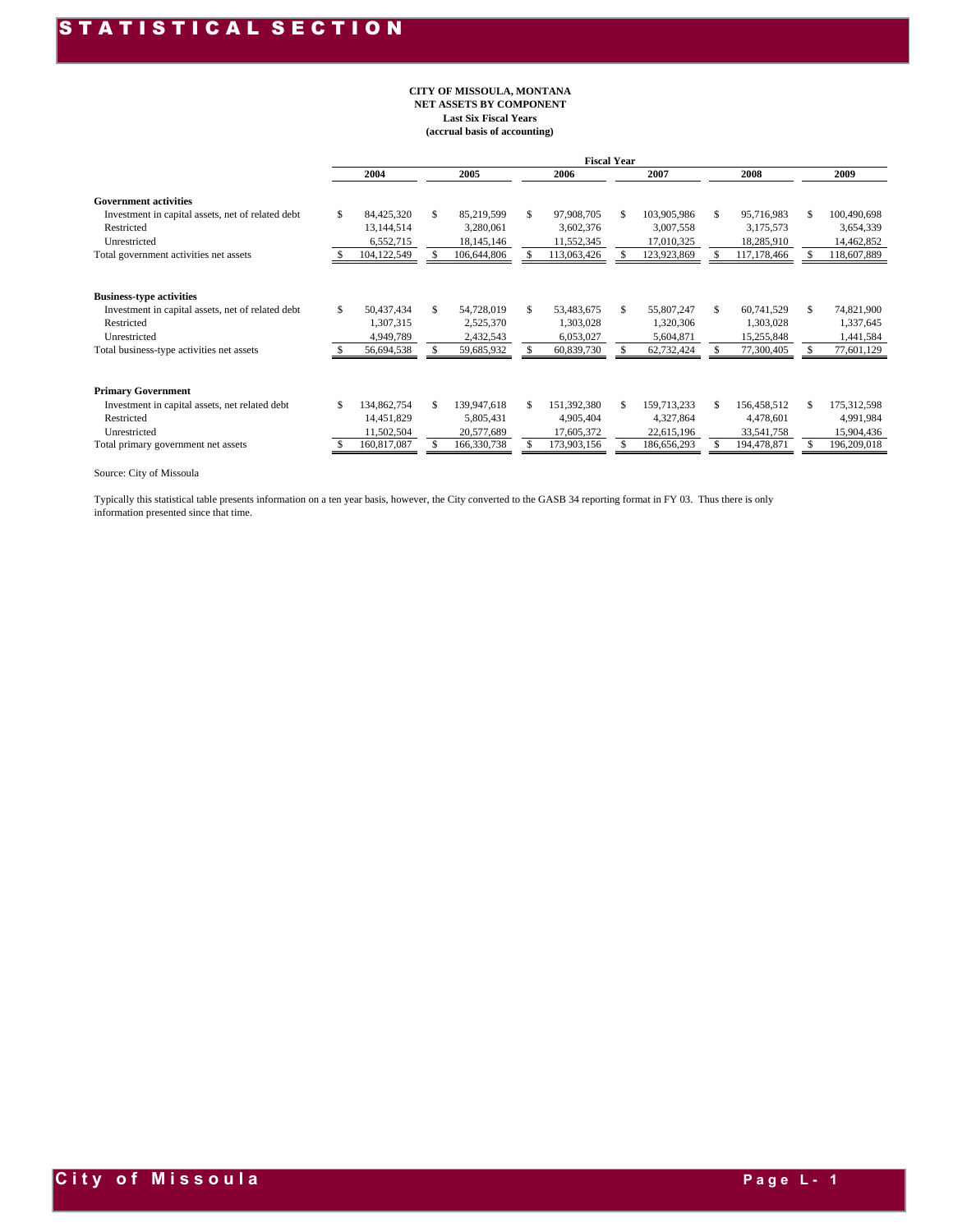#### S T A T I S T I C A L S E C T I O N

#### **CITY OF MISSOULA, MONTANA CHANGE IN NET ASSETS Last Six Fiscal Years (accrual basis of accounting)**

|                                                         |               |                |     |                |          |                | <b>Fiscal Year</b> |                |                      |              |                |
|---------------------------------------------------------|---------------|----------------|-----|----------------|----------|----------------|--------------------|----------------|----------------------|--------------|----------------|
|                                                         |               | 2004           |     | 2005           |          | 2006           |                    | 2007           | 2008                 |              | 2009           |
| <b>Expenses</b>                                         |               |                |     |                |          |                |                    |                |                      |              |                |
| Governmental activities:                                |               |                |     |                |          |                |                    |                |                      |              |                |
| General government                                      | \$            | 4,814,217      | \$  | 5,447,966      | \$       | 7,670,901      | \$                 | 7,947,585      | \$<br>7,164,932      | $\mathbb{S}$ | 8,492,155      |
| Public safety                                           |               | 15,774,300     |     | 17,596,888     |          | 18,706,533     |                    | 20,685,934     | 22,864,926           |              | 20,993,673     |
| Public works                                            |               | 9,728,383      |     | 5,880,778      |          | 6,019,601      |                    | 3,102,523      | 11,992,483           |              | 10,148,557     |
| Public health                                           |               | 1,033,396      |     | 1,118,946      |          | 1,178,646      |                    | 1,275,114      | 1,382,490            |              | 1,422,347      |
| Social and economic                                     |               | 245,802        |     | 131,017        |          | 138,564        |                    | 165,849        | 115,000              |              | 118,450        |
| Culture and recreation                                  |               | 2,712,280      |     | 3,346,471      |          | 3,795,635      |                    | 4,687,707      | 3,580,622            |              | 3,667,078      |
| Housing & development                                   |               | 669,857        |     | 1,494,654      |          | 1,391,082      |                    | 1,416,594      | 2,189,207            |              | 1,336,972      |
| Conservation of natural resources                       |               |                |     | 108,599        |          | 169,228        |                    | 296,617        |                      |              |                |
| Miscellaneous                                           |               | 590,225        |     | 910,387        |          |                |                    |                |                      |              |                |
| Interest on long-term debt                              |               | 1,235,533      |     | 1,867,190      |          | 1,429,993      |                    | 1,675,186      | 1,665,936            |              | 1,595,937      |
| Total governmental activities expenses                  |               | 36,803,993     |     | 37,902,896     |          | 40,500,183     |                    | 41,253,109     | 50,955,596           |              | 47,775,169     |
| Business-type activities                                |               |                |     |                |          |                |                    |                |                      |              |                |
| Wastewater treatment                                    |               | 5,400,406      |     | 5,904,344      |          | 6,084,445      | \$                 | 6,239,307      | \$<br>6,716,237      | \$           | 6,738,463      |
| Aquatics                                                |               |                |     |                |          |                |                    |                | 1,412,133            |              | 1,456,758      |
| Total business-type activities expenses                 |               | 5,400,406      |     | 5,904,344      |          | 6,084,445      |                    | 6,239,307      | 8,128,370            |              | 8,195,221      |
| Total primary government expenses                       | <sup>\$</sup> | 42,204,399     | S   | 43,807,240     | \$       | 46,584,628     | \$.                | 47,492,416     | \$<br>59,083,966     | S            | 55,970,390     |
| <b>Program Revenues</b>                                 |               |                |     |                |          |                |                    |                |                      |              |                |
| Government activities                                   |               |                |     |                |          |                |                    |                |                      |              |                |
|                                                         |               |                |     |                |          |                |                    |                |                      |              |                |
| Program revenues:                                       |               |                |     |                |          |                |                    |                |                      |              |                |
| Charges for services                                    | \$            | 8,558,269      | \$  | 7,333,406      | \$       | 7,658,546      | \$                 | 9,165,744      | \$<br>9,915,006      | \$           | 8,714,908      |
| Operating grants & contributions                        |               | 5,248,503      |     | 2,532,942      |          | 2,986,691      |                    | 1,789,207      | 1,264,937            |              | 1,978,844      |
| Capital grants & contributions                          |               | 300,948        |     | 4,744,999      |          | 3,594,855      |                    | 7,785,160      | 7,572,822            |              | 2,848,638      |
| Total governmental activities program revenues          |               | 14,107,720     |     | 14,611,347     |          | 14,240,092     |                    | 18,740,111     | 18,752,765           |              | 13,542,390     |
| Business-type activities                                |               |                |     |                |          |                |                    |                |                      |              |                |
| Charges for services                                    |               | 6,306,775      |     | 7,265,855      |          | 6,620,032      |                    | 6,510,110      | 7,635,175            |              | 7,681,591      |
| Operating grants & contributions                        |               |                |     |                |          |                |                    |                |                      |              | 1,435          |
| Capital grants & contributions                          |               | 1,121,104      |     | 1,283,828      |          | 827            |                    | 1,208,512      | 1,414,448            |              | 885,658        |
| Total business-type activities program revenues         |               | 7,427,879      |     | 8,549,683      |          | 6,620,859      |                    | 7,718,622      | 9,049,623            |              | 8,568,684      |
| Total primary governmental program revenues             | <sup>\$</sup> | 21,535,599     | S   | 23,161,030     | \$       | 20,860,951     | S                  | 26,458,733     | \$<br>27,802,388     | S            | 22,111,074     |
|                                                         |               |                |     |                |          |                |                    |                |                      |              |                |
| Net (expense) revenue                                   |               |                |     |                |          |                |                    |                |                      |              |                |
| Governmental activities:                                | \$            | (22, 696, 273) | \$  | (23, 291, 549) | \$       | (26, 260, 091) | \$                 | (22, 512, 998) | \$<br>(32, 202, 831) | \$           | (34, 232, 779) |
| Business-type activities                                |               | 2,027,473      |     | 2,645,339      |          | 536,414        |                    | 1,479,315      | 921,254              |              | 373,463        |
| Total primary government expenses                       | <sup>\$</sup> | (20, 668, 800) | \$  | (20, 646, 210) | <b>S</b> | (25, 723, 677) | \$                 | (21, 033, 683) | \$<br>(31, 281, 577) | $\mathbb{S}$ | (33,859,316)   |
| <b>General Revenues and Other Changes In Net Assets</b> |               |                |     |                |          |                |                    |                |                      |              |                |
| Governmental activities                                 |               |                |     |                |          |                |                    |                |                      |              |                |
| Property taxes for general purposes                     | \$            | 19,972,703     | \$  | 17,967,026     | \$       | 17,869,988     | \$                 | 21,003,491     | \$<br>23,662,238     | \$           | 23.994.499     |
| Annexation & developer contributions                    |               | 9,964,080      |     | 5,772,066      |          | 4,935,983      |                    |                |                      |              |                |
| State contribution for retirement                       |               |                |     |                |          |                |                    |                |                      |              |                |
| Intergovernmental revenue                               |               | 5,191,107      |     | 9,048,644      |          | 9,789,157      |                    | 10,078,402     | 11,370,796           |              | 10,600,677     |
| Investment earnings                                     |               | 381,380        |     | 209,628        |          | 203,490        |                    | 695,655        | 652,572              |              | 210,232        |
| Gain on sale of capital assets                          |               |                |     |                |          |                |                    | (54,070)       | 1,980,388            |              | 15,979         |
| Miscellaneous                                           |               | 545,714        |     | 684,960        |          | 517,530        |                    | 959,284        | 1,383,397            |              | 468,609        |
| Interfund transactions                                  |               | 242,188        |     | 220,635        |          | 224,539        |                    | 233,065        | (64, 798)            |              | 122,637        |
| Special Items                                           |               |                |     |                |          |                |                    |                | (13, 409, 208)       |              |                |
| Total governmental activities                           |               | 36,297,172     |     | 33,902,959     |          | 33,540,687     |                    | 32,915,827     | 25,575,385           |              | 35,412,633     |
|                                                         |               |                |     |                |          |                |                    |                |                      |              |                |
| Business-type activities                                |               |                |     |                |          |                |                    |                |                      |              |                |
| Annexation & developer contributions                    |               |                |     |                |          | 775,800        |                    |                |                      |              |                |
| Investment earnings                                     |               | 369,797        |     | 299,782        |          | 63,237         |                    | 330,545        | 168,312              |              | 47,494         |
| Miscellaneous                                           |               | 23,773         |     | 8,749          |          | 2,886          |                    | 2,337          | 3,378                |              | 2,405          |
| Gain or loss on sale of capital assets                  |               |                |     |                |          |                |                    | 9,860          | 5,778                |              |                |
| Interfund transactions                                  |               | (242, 188)     |     | (220, 635)     |          | (224, 539)     |                    | (233,065)      | 64,798               |              | (122, 638)     |
| Special Items                                           |               |                |     |                |          |                |                    |                | 13,409,208           |              |                |
| Total business-type activities                          |               | 151,382        |     | 87,896         |          | 617,384        |                    | 109,677        | 13,651,474           |              | (72, 739)      |
|                                                         |               | 36,448,554     | S   |                |          |                |                    | 33,025,504     |                      | S            | 35,339,894     |
| Total primary government                                |               |                |     | 33,990,855     | \$       | 34,158,071     | S                  |                | \$<br>39,226,859     |              |                |
| <b>Change in Net Assets</b>                             |               |                |     |                |          |                |                    |                |                      |              |                |
| Governmental activities                                 | \$            | 13,600,899     | \$  | 10,611,410     | \$       | 7,280,596      | \$                 | 10,402,829     | \$<br>(6,627,446)    | \$           | 1,179,854      |
| Business-type activities                                |               | 2,178,855      |     | 2,733,235      |          | 1,153,798      |                    | 1,588,992      | 14,572,728           |              | 300,724        |
| Total primary government                                |               | 15,779,754     | \$. | 13,344,645     | \$       | 8,434,394      |                    | 11,991,820     | \$<br>7,945,282      | -S           | 1,480,578      |
|                                                         |               |                |     |                |          |                |                    |                |                      |              |                |

Source: City of Missoula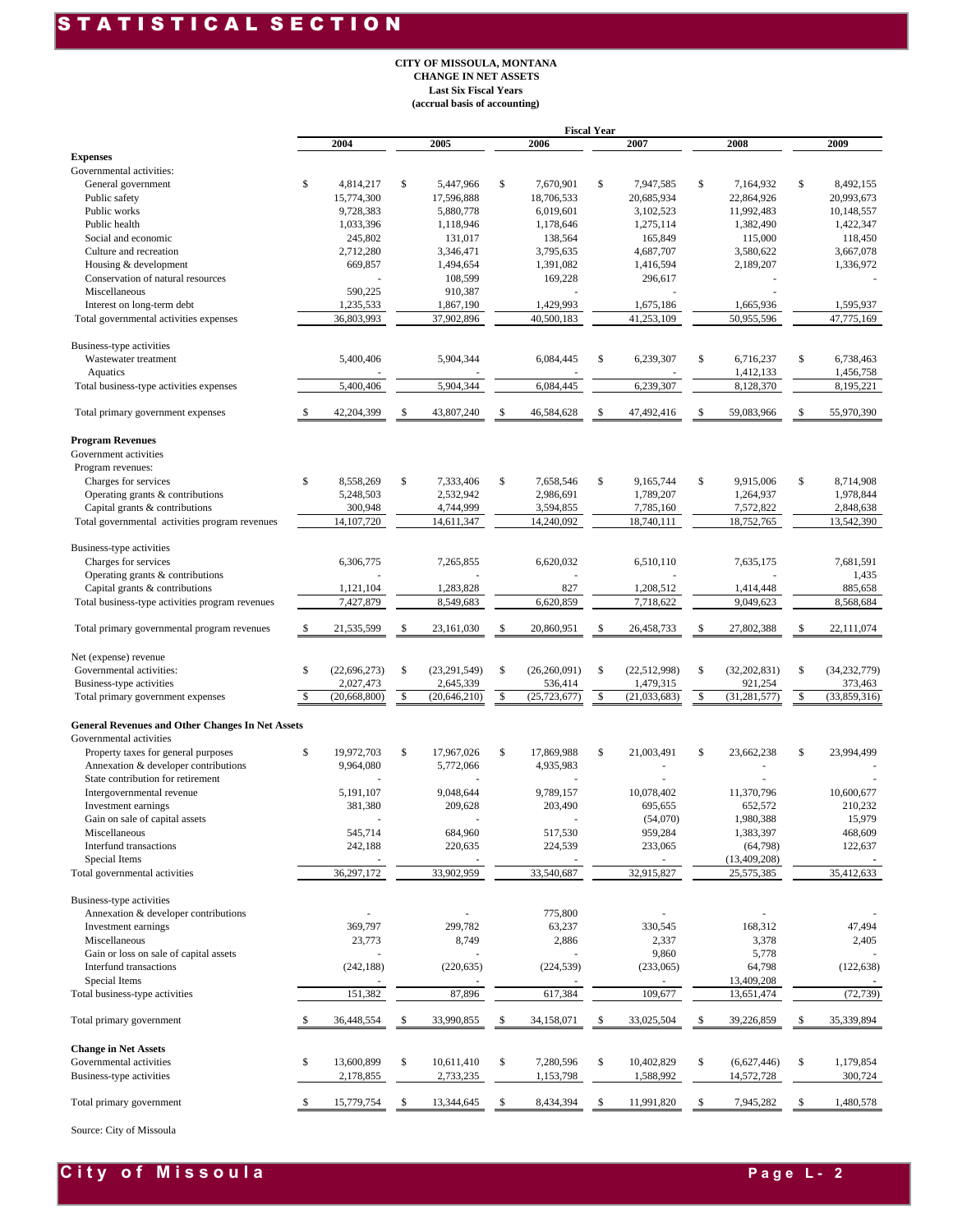| FUND BALANCES OF GOVERNMENTAL FUNDS<br>CITY OF MISSOULA, MONTANA | Last Ten Fiscal Years | modified accrual basis of accounting |
|------------------------------------------------------------------|-----------------------|--------------------------------------|
|------------------------------------------------------------------|-----------------------|--------------------------------------|

|                                               |                           |                         |                    |             |                      | <b>Fiscal Year</b>   |                      |                      |                    |             |                    |
|-----------------------------------------------|---------------------------|-------------------------|--------------------|-------------|----------------------|----------------------|----------------------|----------------------|--------------------|-------------|--------------------|
|                                               | 2000                      | 2001                    | 2002               | 2003        | $\frac{200}{4}$      | 2005                 | 2006                 | 2007                 | 2008               |             | 2009               |
| <b>General Fund</b><br>Unreserved<br>Reserved | $$10,928$ \$<br>2,573,821 | 2,427,933<br>8,202      | 6,826<br>1,645,837 | 1,011,574   | 396,988<br>1,450,347 | 1,167,446<br>639,060 | 588,145<br>1,341,370 | 759,606<br>1.365.053 | 558,624<br>643,449 |             | 699,325<br>201,062 |
| Total General Fund                            | \$2,584,749               | \$2,436,135             | \$1,652,663        |             | \$1,847,335          | \$1,806,506          | \$1,929,515          | \$2,124,659          | \$1,202,073        |             | 900,387            |
| All other governmental funds                  |                           |                         |                    |             |                      |                      |                      |                      |                    |             |                    |
| Reserved                                      | \$1,207,657               | \$1,980,958             | \$3,602,376        | \$2,054,790 | \$2,993,025          | \$3,280,061          | \$3,602,376          | \$3,007,558          | \$3,175,573        |             | 3,654,339          |
| Unreserved, reported in:                      |                           |                         |                    |             |                      |                      |                      |                      |                    |             |                    |
| Special revenue funds                         | 2,749,470                 | 3,057,184               | 1,939,572          | 2,952,039   | 2,458,951            | 2,124,775            | 1,939,572            | 1,462,685            | 3,208,509          |             | 3,814,089          |
| Debt service funds                            |                           | 1,980,958               | 1,939,572          | (35,775)    |                      |                      |                      |                      |                    |             |                    |
| Capital projects funds                        | 1,758,329                 | 332,583                 | (5.290.370)        | (912, 811)  | 7,692,538            | 7,181,073            | (5.290.370)          | 521,612              | (1,471,297)        |             | (4.728.035)        |
|                                               |                           |                         |                    |             |                      |                      |                      |                      |                    |             |                    |
| Total other governmental funds                |                           | \$5,715,456 \$7,351,683 | \$2,191,150        | \$4,058,243 | \$13,144,514         | \$12,585,909         | \$251,578            | \$4,991,855          | \$4,912,785        | \$2,740,393 |                    |
|                                               |                           |                         |                    |             |                      |                      |                      |                      |                    |             |                    |

Source: City of Missoula Source: City of Missoula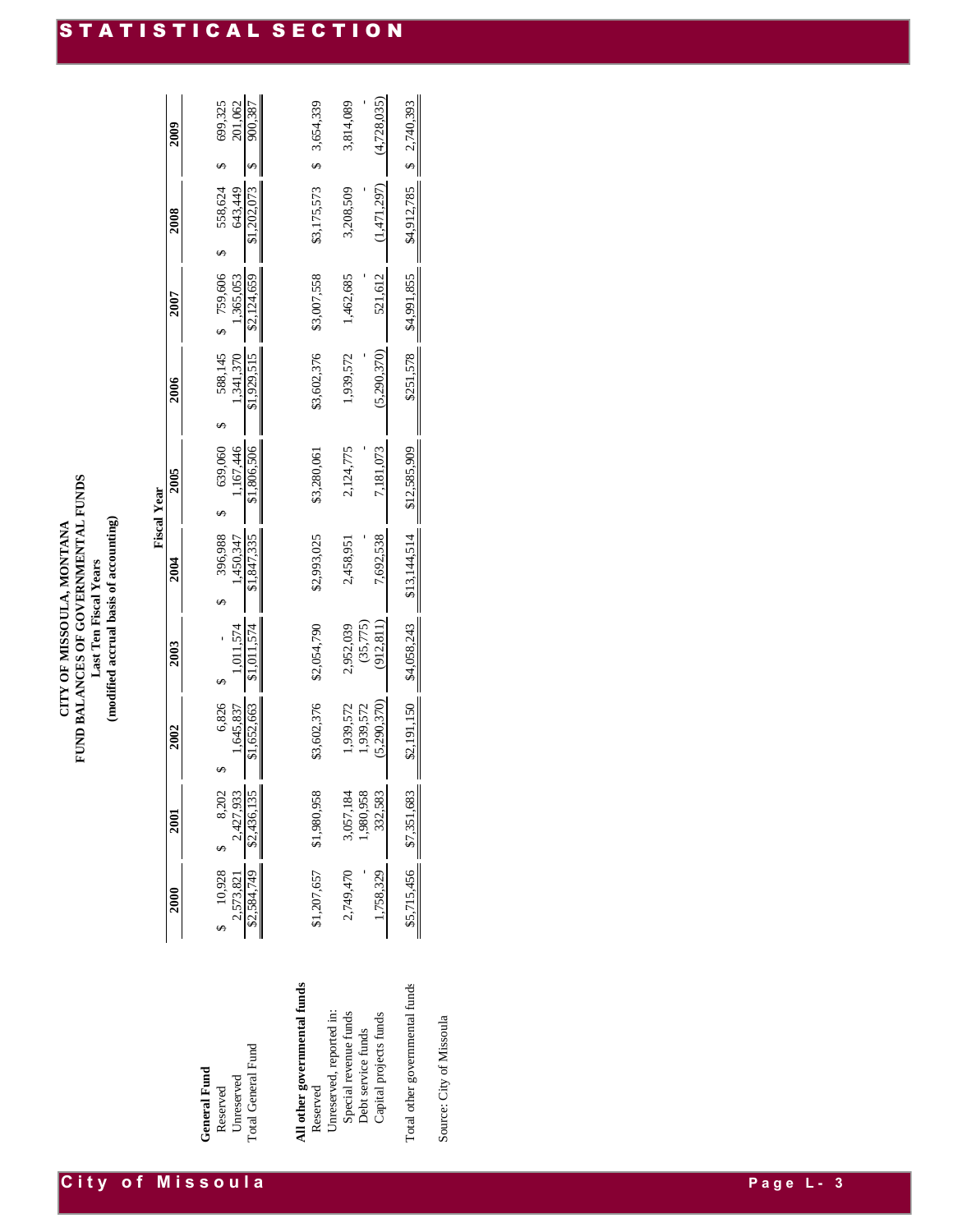#### **CITY OF MISSOULA, MONTANA CHANGES IN FUND BALANCES OF GOVERNMENTAL FUNDS Six Fiscal Years (modified accrual basis of accounting)**

|                                                                                                                                                                                                               |                         |                         |    | <b>CITY OF MISSOULA, MONTANA</b><br><b>Six Fiscal Years</b><br>(modified accrual basis of accounting) | <b>CHANGES IN FUND BALANCES OF GOVERNMENTAL FUNDS</b> |    |                         |    |                         |    |                         |
|---------------------------------------------------------------------------------------------------------------------------------------------------------------------------------------------------------------|-------------------------|-------------------------|----|-------------------------------------------------------------------------------------------------------|-------------------------------------------------------|----|-------------------------|----|-------------------------|----|-------------------------|
|                                                                                                                                                                                                               |                         |                         |    |                                                                                                       | <b>Fiscal Year</b>                                    |    |                         |    |                         |    |                         |
| <b>Revenues</b>                                                                                                                                                                                               | 2003                    | 2004                    |    | 2005                                                                                                  | 2006                                                  |    | 2007                    |    | 2008                    |    | 2009                    |
| Taxes and assessments                                                                                                                                                                                         | \$<br>16,515,528        | \$<br>18,956,194        | \$ | 19,470,666                                                                                            | \$<br>22,340,804                                      | \$ | 24,128,385              | \$ | 25,071,209              | \$ | 26,649,687              |
| Licenses and permits                                                                                                                                                                                          | 2,287,385               | 2,318,146               |    | 3,165,413                                                                                             | 2,839,058                                             |    | 2,927,474               |    | 4,054,474               |    | 2,753,704               |
| Intergovernmental<br>Charges for services                                                                                                                                                                     | 11,846,177<br>2,336,424 | 11,091,624<br>2,700,372 |    | 14,238,028<br>3,298,503                                                                               | 13,208,755<br>3,625,225                               |    | 13,035,698<br>4,540,977 |    | 12,747,140<br>3,911,813 |    | 13,147,938<br>4,439,499 |
| Fines and forfeitures                                                                                                                                                                                         | 795,329                 | 857,707                 |    | 1,223,864                                                                                             | 1,178,920                                             |    | 1,421,588               |    | 1,215,955               |    | 1,130,177               |
| Miscellaneous                                                                                                                                                                                                 | 420,425                 | 520,337                 |    | 309,781                                                                                               | 949,537                                               |    | 975,534                 |    | 1,699,515               |    | 1,168,486               |
| Interest earnings                                                                                                                                                                                             | 231,951                 | 449,387                 |    | 226,538                                                                                               | 192,758                                               |    | 538,418                 |    | 584,698                 |    | 156,522                 |
| Total revenues                                                                                                                                                                                                | 34,433,219              | 36,893,767              |    | 41,932,793                                                                                            | 44,335,057                                            |    | 47,568,074              |    | 49,284,804              |    | 49,446,013              |
|                                                                                                                                                                                                               |                         |                         |    |                                                                                                       |                                                       |    |                         |    |                         |    |                         |
| <b>Expenditures</b>                                                                                                                                                                                           |                         |                         |    |                                                                                                       |                                                       |    |                         |    |                         |    |                         |
| General government<br>Public safety                                                                                                                                                                           | 4,005,055<br>14,588,393 | 4,718,579<br>15,420,765 |    | 4,501,423<br>16,957,739                                                                               | 6,334,244<br>18,138,794                               |    | 5,745,356<br>19,880,732 |    | 6,515,738<br>21,637,023 |    | 7,752,035<br>21,669,039 |
| Public works                                                                                                                                                                                                  | 4,929,802               | 5,239,404               |    | 5,765,617                                                                                             | 5,803,509                                             |    | 6,161,928               |    | 6,670,377               |    | 6,624,811               |
| Public health                                                                                                                                                                                                 | 1,030,253               | 1,008,837               |    | 1,096,344                                                                                             | 1,152,195                                             |    | 1,249,223               |    | 1,364,663               |    | 1,404,043               |
| Social and economic                                                                                                                                                                                           | 105,100                 | 100,706                 |    | 105,238                                                                                               | 108,395                                               |    | 132,897                 |    | 115,000                 |    | 118,450                 |
| Culture and recreation                                                                                                                                                                                        | 2,206,720               | 2,468,401               |    | 2,719,381                                                                                             | 3,011,054                                             |    | 3,676,479               |    | 3,118,438               |    | 3,278,075               |
| Community development                                                                                                                                                                                         | 709,847                 | 681,088                 |    | 2,129,109                                                                                             | 2,379,741                                             |    | 2,202,392               |    | 2,041,498               |    | 1,193,372               |
| Miscellaneous                                                                                                                                                                                                 | 788,987                 | 795,362                 |    | 910,387                                                                                               |                                                       |    | 947,093                 |    |                         |    |                         |
| Debt service - principal                                                                                                                                                                                      | 2,734,737               | 4,369,674               |    | 2,432,981                                                                                             | 2.783.319                                             |    | 6,127,301               |    | 2,973,898               |    | 3,026,661               |
| Debt service - interest                                                                                                                                                                                       | 1,044,657               | 1,126,448               |    | 1,428,517                                                                                             | 1,357,860                                             |    | 1,671,508               |    | 1,665,936               |    | 1,595,937               |
| Capital outlay<br>Total expenditures                                                                                                                                                                          | 6,800,610<br>38,944,161 | 6,514,225<br>42,443,489 |    | 4,980,661<br>43,027,397                                                                               | 18,496,532<br>59,565,643                              |    | 9,116,240<br>56,911,149 |    | 7,575,647<br>53,678,218 |    | 5,401,985<br>52,064,408 |
|                                                                                                                                                                                                               |                         |                         |    |                                                                                                       |                                                       |    |                         |    |                         |    |                         |
| Excess of revenues<br>over (under) expenditures                                                                                                                                                               | (4,510,942)             | (5,549,722)             |    | (1,094,604)                                                                                           | (15,230,586)                                          |    | (9,343,075)             |    | (4,393,414)             |    | (2,618,395)             |
|                                                                                                                                                                                                               |                         |                         |    |                                                                                                       |                                                       |    |                         |    |                         |    |                         |
| Other financing sources (uses)<br>Transfers in                                                                                                                                                                | 4,864,269               | 5,474,240               |    | 4,833,042                                                                                             | 5,338,325                                             |    | 7,003,875               |    | 4,551,456               |    | 5,343,911               |
| Transfers out                                                                                                                                                                                                 | (4,898,223)             | (5,283,345)             |    | (4,675,148)                                                                                           | (5,170,043)                                           |    | (6,821,059)             |    | (4,665,834)             |    | (5,282,309)             |
| Payments to Refunded Bond Escrow Agent                                                                                                                                                                        |                         |                         |    |                                                                                                       |                                                       |    | (2,037,769)             |    |                         |    |                         |
| <b>Refunding Bond Proceeds</b>                                                                                                                                                                                |                         |                         |    |                                                                                                       |                                                       |    | 4,355,000               |    |                         |    |                         |
| Proceeds from sale of capital assets                                                                                                                                                                          | 48,921                  | 228,088                 |    | 46,347                                                                                                | 100                                                   |    |                         |    | 840,620                 |    | 82,716                  |
| Proceeds from long term debt                                                                                                                                                                                  | 2,461,724               | 18,759,366              |    | 994,921                                                                                               | 2,850,881                                             |    | 11,574,351              |    | 2,378,354               |    |                         |
| Total other financing sources (uses)                                                                                                                                                                          | 2,476,691               | 19,178,349              |    | 1,199,162                                                                                             | 3,019,263                                             |    | 14,074,398              |    | 3,104,596               |    | 144,318                 |
| Net change in fund balances                                                                                                                                                                                   | (2,034,251)             | 13,628,627              | S  | 104,558                                                                                               | (12, 211, 323)                                        | -S | 4,731,323               | S  | (1, 288, 818)           | S  | (2,474,077)             |
| Debt service as a percentage<br>of non-capital expenditures                                                                                                                                                   | 13%                     | 18%                     |    | 15%                                                                                                   | 12%                                                   |    | 23%                     |    | 12%                     |    | 12%                     |
| Source: City of Missoula                                                                                                                                                                                      |                         |                         |    |                                                                                                       |                                                       |    |                         |    |                         |    |                         |
| Typically this statistical table presents information on a ten year basis, however, the City converted to the GASB 34 reporting format in FY 03. Thus there is only<br>information presented since that time. |                         |                         |    |                                                                                                       |                                                       |    |                         |    |                         |    |                         |
|                                                                                                                                                                                                               |                         |                         |    |                                                                                                       |                                                       |    |                         |    |                         |    |                         |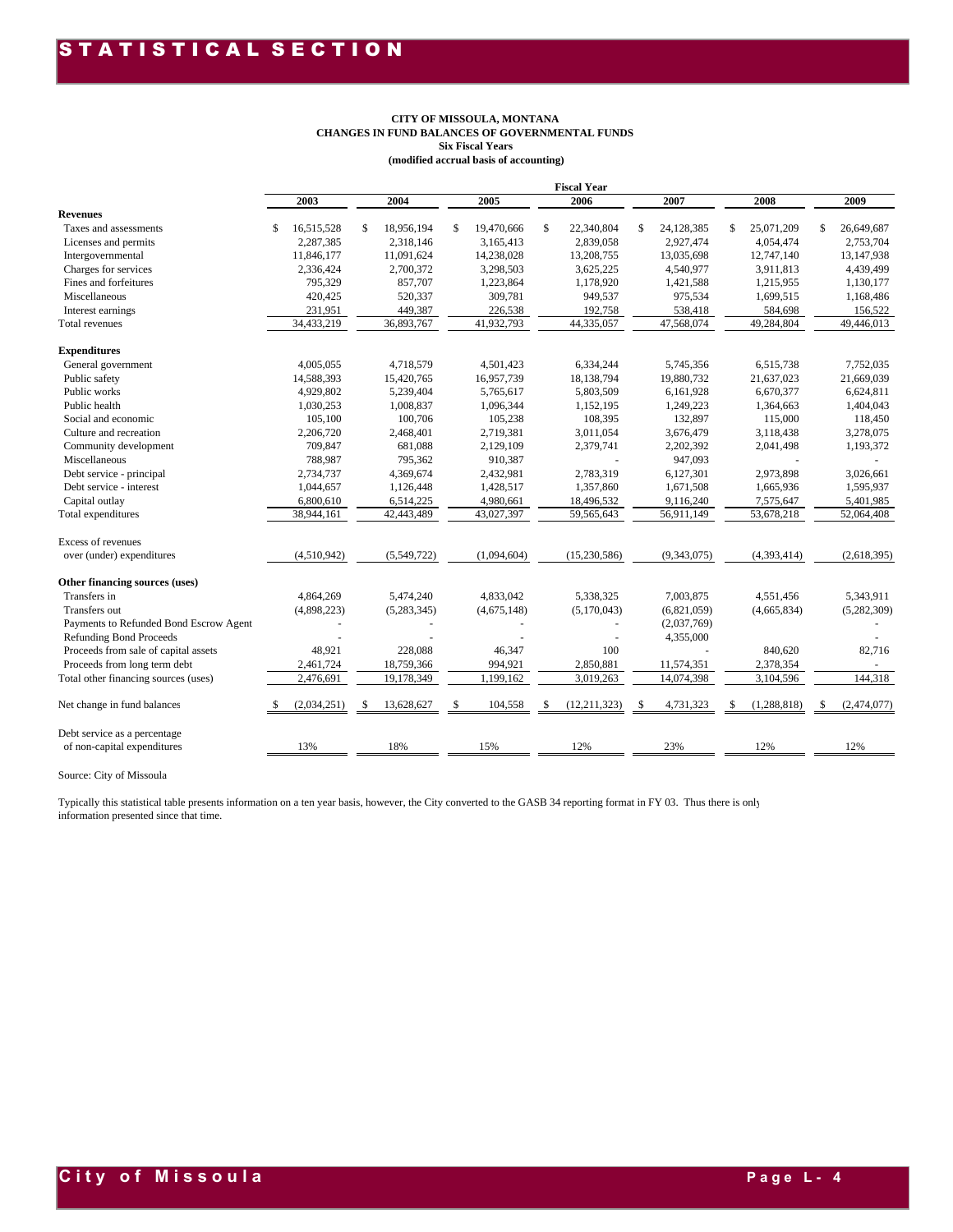#### **CITY OF MISSOULA, MONTANA OVERLAPPING PROPERTY TAX LEVIES Last Ten Fiscal Years**

| <b>Taxing Authority</b>                        | 2000   | 2001   | 2002   | 2003   | 2004   | 2005   | 2006   | 2007   | 2008   | 2009   |
|------------------------------------------------|--------|--------|--------|--------|--------|--------|--------|--------|--------|--------|
| City of Missoula                               | 146.63 | 159.15 | 165.19 | 169.48 | 176.32 | 182.57 | 196.39 | 204.73 | 212.23 | 222.45 |
| <b>County of Missoula</b>                      |        |        |        |        |        |        |        |        |        |        |
| County Wide                                    | 89.24  | 100.15 | 117.80 | 123.97 | 122.79 | 127.12 | 129.11 | 133.64 | 136.19 | 138.94 |
| County Wide Schools                            | 93.52  | 99.86  | 96.56  | 100.75 | 108.34 | 101.59 | 102.26 | 104.26 | 104.04 | 104.62 |
| Total                                          | 182.76 | 200.01 | 214.36 | 224.72 | 231.13 | 228.71 | 231.37 | 237.90 | 240.23 | 243.56 |
| <b>District Schools</b>                        |        |        |        |        |        |        |        |        |        |        |
| School District One                            | 138.20 | 136.72 | 149.04 | 153.24 | 159.27 | 158.29 | 150.66 | 150.26 | 145.45 | 142.75 |
| <b>High Schools</b>                            | 66.17  | 71.28  | 77.30  | 84.65  | 84.27  | 83.16  | 83.40  | 82.21  | 77.05  | 76.46  |
| Total                                          | 204.37 | 208.00 | 226.34 | 237.89 | 243.54 | 241.45 | 234.06 | 232.47 | 222.50 | 219.21 |
| <b>State Levies</b>                            |        |        |        |        |        |        |        |        |        |        |
| University                                     | 6.00   | 6.00   | 6.00   | 6.00   | 6.00   | 6.00   | 6.00   | 6.00   | 6.00   | 6.00   |
| Welfare                                        | 9.00   | 9.00   |        |        |        |        |        |        |        |        |
| <b>Education Foundation</b>                    | 40.00  | 40.00  | 40.00  | 40.00  | 40.00  | 40.00  | 40.00  | 40.00  | 40.00  | 40.00  |
| Total                                          | 55.00  | 55.00  | 46.00  | 46.00  | 46.00  | 46.00  | 46.00  | 46.00  | 46.00  | 46.00  |
|                                                |        |        |        |        |        |        |        |        |        |        |
| <b>Urban Transportation District</b>           | 10.37  | 10.94  | 11.31  | 11.66  | 11.93  | 12.23  | 12.38  | 13.91  | 14.62  | 16.30  |
| <b>Total Levy on City Residents</b>            | 599.13 | 633.10 | 663.20 | 689.75 | 708.92 | 710.96 | 720.20 | 735.01 | 735.58 | 747.52 |
|                                                |        |        |        |        |        |        |        |        |        |        |
|                                                |        |        |        |        |        |        |        |        |        |        |
| <b>Other Levies of Interest</b><br>County Only | 21.91  | 24.48  | 24.54  | 27.32  | 25.33  | 33.97  | 31.83  | 34.50  | 35.68  | 35.800 |
| Missoula Rural Fire                            | 62.14  | 71.27  | 73.97  | 74.25  | 77.37  | 78.26  | 79.64  | 80.89  | 91.13  | 94.130 |
|                                                |        |        |        |        |        |        |        |        |        |        |

Source: County of Missoula Accounting Office

Note: MRA doesn't get University mills.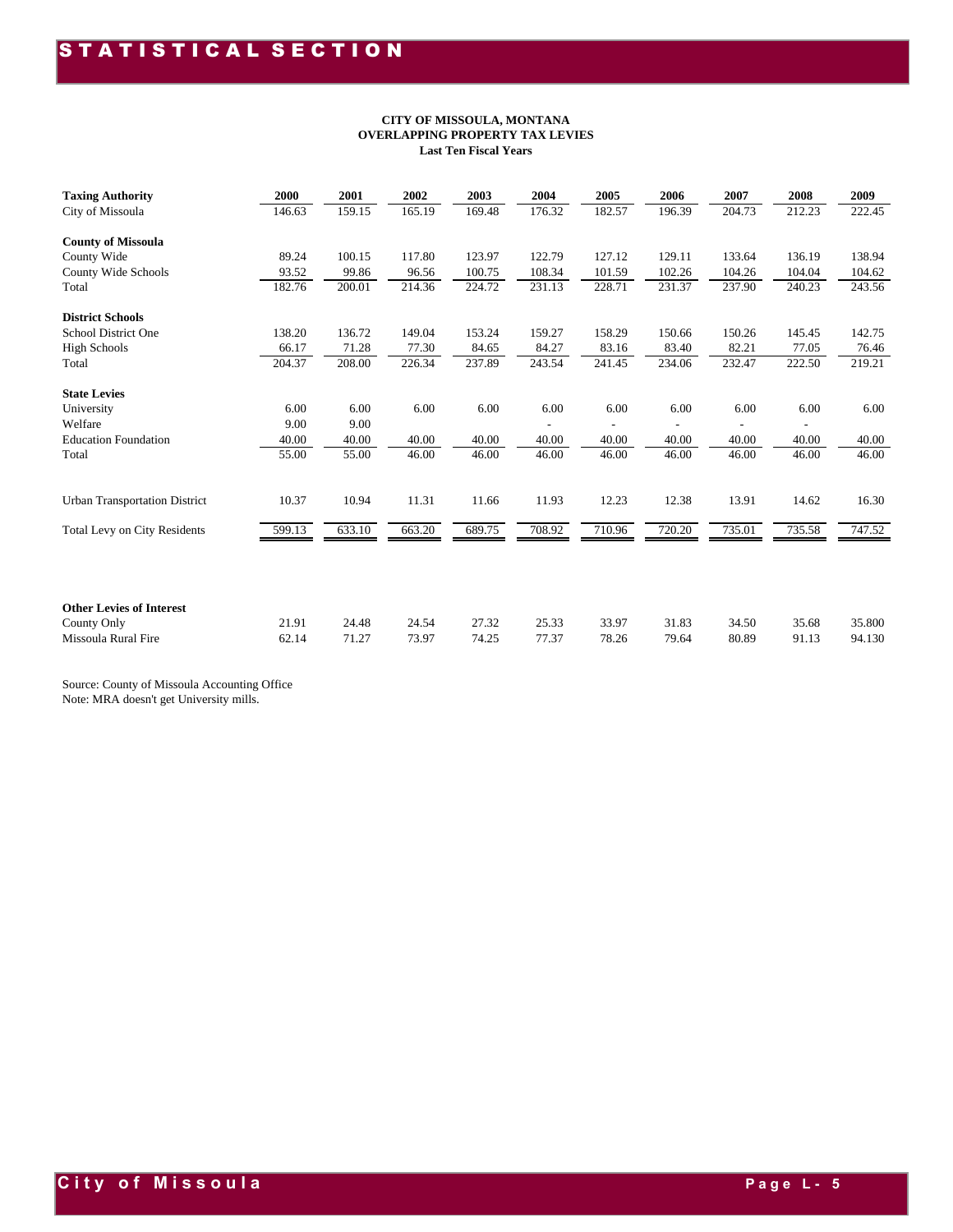#### **CITY OF MISSOULA, MONTANA ESTIMATED MARKET VALUE, TAXABLE VALUE AND MILL LEVY Last Ten Fiscal Years**

|        |               |               | Ratio of Total         |                  |        |
|--------|---------------|---------------|------------------------|------------------|--------|
|        | Estimated     | Taxable Value | Assessed Value to      | Taxable Value    |        |
| Fiscal | Market        | City Without  | <b>Total Estimated</b> | Tax Increment    | Mill   |
| Year   | Value         | Tax Increment | Market Value           | <b>Districts</b> | Levy   |
| 2000   | 1,985,298,106 | 77.024.392    | 3.88%                  | 3,737,101        | 139.84 |
| 2001   | 2.111.624.637 | 76.698.959    | 3.63%                  | 1.964.011        | 159.15 |
| 2002   | 2,247,822,357 | 78.961.906    | 3.51%                  | 2.317.883        | 165.19 |
| 2003   | 2,403,250,454 | 82,076,104    | 3.42%                  | 2,652,385        | 169.48 |
| 2004   | 2.636.857.585 | 84,586,453    | 3.21%                  | 3.603.495        | 176.30 |
| 2005   | 2,805,424,077 | 91,358,406    | 3.26%                  | 3.844.866        | 182.57 |
| 2006   | 2,901,638,641 | 93,533,579    | 3.22%                  | 1.446.959        | 196.39 |
| 2007   | 3,195,587,513 | 99,332,558    | 3.11%                  | 1,806,159        | 204.73 |
| 2008   | 3,369,424,088 | 103,000,436   | 3.06%                  | 1.909.938        | 212.23 |
| 2009   | 3.757.969.949 | 104.408.018   | 2.78%                  | 4.507.159        | 222.45 |
|        |               |               |                        |                  |        |

Source: Missoula County Assessors Office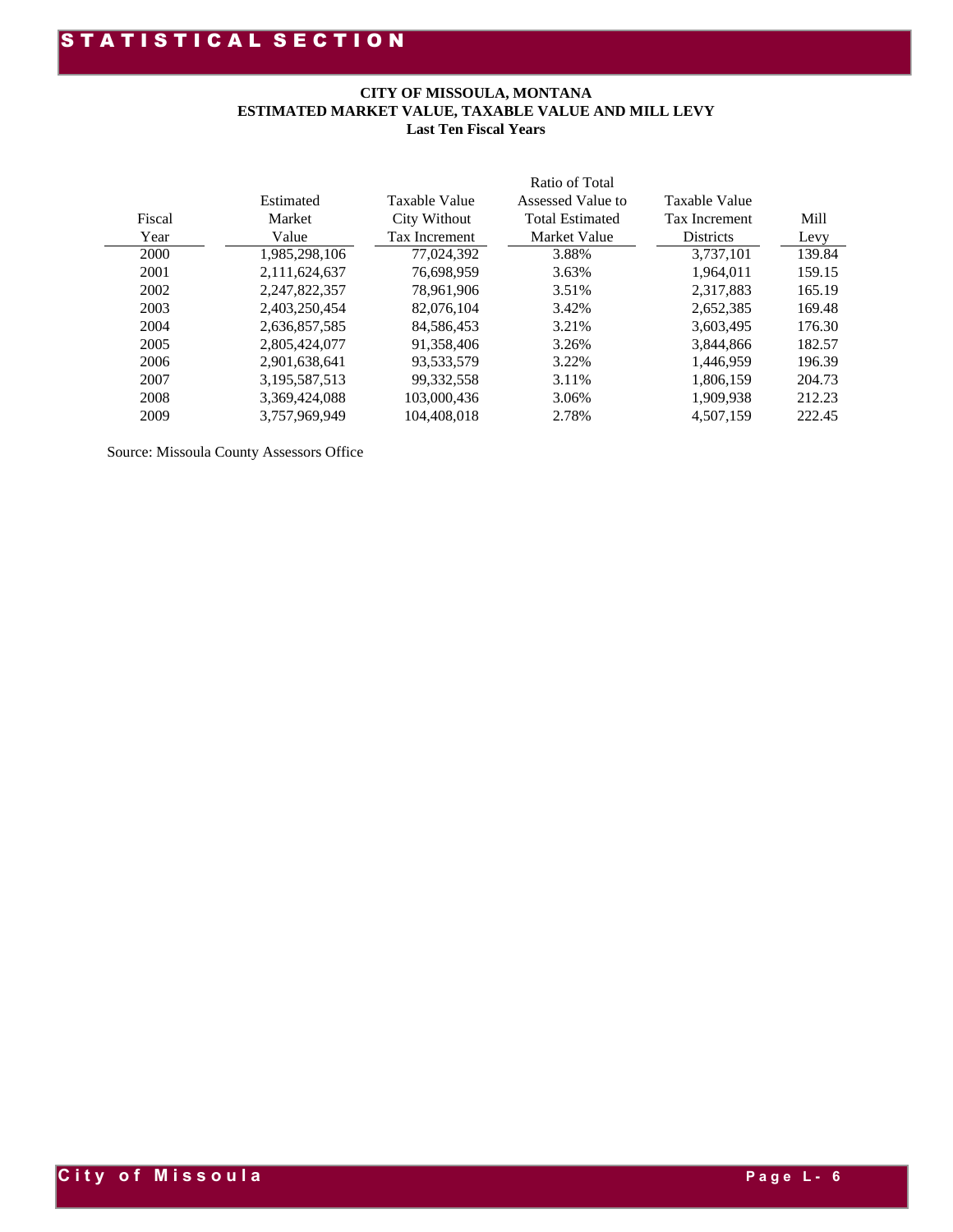#### **CITY OF MISSOULA, MONTANA**

|                                                                    |                                   |                     | ASSESSED VALUE AND ESTIMATED ACTUAL VALUE OF TAXABLE PROPERTY                                                                                                                                                                                                                                                        | CITY OF MISSOULA, MONTANA<br><b>Last Ten Fiscal Years</b><br>(in thousands of dollars) |                                                                              |             |                                                |                                                                      |
|--------------------------------------------------------------------|-----------------------------------|---------------------|----------------------------------------------------------------------------------------------------------------------------------------------------------------------------------------------------------------------------------------------------------------------------------------------------------------------|----------------------------------------------------------------------------------------|------------------------------------------------------------------------------|-------------|------------------------------------------------|----------------------------------------------------------------------|
| Fiscal<br>Year<br>2000                                             | Real<br><b>Property</b><br>63,363 | & Fixtures<br>6,579 | Electric,<br>Airline &<br>Equipment Telecommunic<br>ations<br>7,862                                                                                                                                                                                                                                                  | Railroad<br>682                                                                        | Electric,<br><b>Phone Co-</b><br>ops &<br><b>Pollution</b><br>Control<br>275 | Other<br>32 | Tax<br>Increment<br><b>District</b><br>(3,464) | <b>Total</b><br><b>Taxable</b><br>Assessed<br><b>Value</b><br>75,329 |
| 2001                                                               | 68,232                            | 3,561               | 5,970                                                                                                                                                                                                                                                                                                                | 568                                                                                    | 307                                                                          | 25          | (1,964)                                        | 76,699                                                               |
| 2002                                                               | 70,987                            | 3,745               | 5,528                                                                                                                                                                                                                                                                                                                | 521                                                                                    | 347                                                                          | 16          | (2,315)                                        | 78,829                                                               |
| 2003                                                               | 74,393                            | 4,145               | 5,313                                                                                                                                                                                                                                                                                                                | 389                                                                                    | 399                                                                          | 8           | (2,612)                                        | 82,035                                                               |
| 2004                                                               | 78,436                            | 4,362               | 4,902                                                                                                                                                                                                                                                                                                                | 372                                                                                    | 363                                                                          | (246)       | (3,603)                                        | 84,586                                                               |
| 2005                                                               | 81,061                            | 4,529               | 4,999                                                                                                                                                                                                                                                                                                                | 363                                                                                    | 380                                                                          | 27          | (3,845)                                        | 87,514                                                               |
| 2006                                                               | 84,231                            | 4,697               | 5,291                                                                                                                                                                                                                                                                                                                | 346                                                                                    | 379                                                                          | 61          | (1, 471)                                       | 93,534                                                               |
| 2007                                                               | 91,045                            | 4,474               | 7,475                                                                                                                                                                                                                                                                                                                | 313                                                                                    | 382                                                                          |             | (1,806)                                        | 101,883                                                              |
| 2008 $^{\circ}$                                                    |                                   |                     |                                                                                                                                                                                                                                                                                                                      |                                                                                        |                                                                              |             |                                                |                                                                      |
| 2009                                                               | 96,352                            | 5,133               | 3,585                                                                                                                                                                                                                                                                                                                | 348                                                                                    | 380                                                                          | 3,117       | (4,507)                                        | 104,408                                                              |
| $^{\wedge}$ 2008 Values were not available at time of publication. |                                   |                     | *Property in the City is assessed at actual value; therefore, the assessed values are equal to actual value.<br>*This table presents taxable property assessments at values calculated after certified values were received from the Department of<br>Revenue. These values will not articulate to certified values. |                                                                                        |                                                                              |             |                                                |                                                                      |
|                                                                    |                                   |                     | Source: Missoula County Assessor's Office and Department of Revenue.                                                                                                                                                                                                                                                 |                                                                                        |                                                                              |             |                                                |                                                                      |
|                                                                    |                                   |                     |                                                                                                                                                                                                                                                                                                                      |                                                                                        |                                                                              |             |                                                |                                                                      |
|                                                                    |                                   |                     |                                                                                                                                                                                                                                                                                                                      |                                                                                        |                                                                              |             |                                                |                                                                      |
|                                                                    |                                   |                     |                                                                                                                                                                                                                                                                                                                      |                                                                                        |                                                                              |             |                                                |                                                                      |
|                                                                    |                                   |                     |                                                                                                                                                                                                                                                                                                                      |                                                                                        |                                                                              |             |                                                |                                                                      |
|                                                                    |                                   |                     |                                                                                                                                                                                                                                                                                                                      |                                                                                        |                                                                              |             |                                                |                                                                      |
|                                                                    |                                   |                     |                                                                                                                                                                                                                                                                                                                      |                                                                                        |                                                                              |             |                                                |                                                                      |
|                                                                    |                                   |                     |                                                                                                                                                                                                                                                                                                                      |                                                                                        |                                                                              |             |                                                |                                                                      |
|                                                                    |                                   |                     |                                                                                                                                                                                                                                                                                                                      |                                                                                        |                                                                              |             |                                                |                                                                      |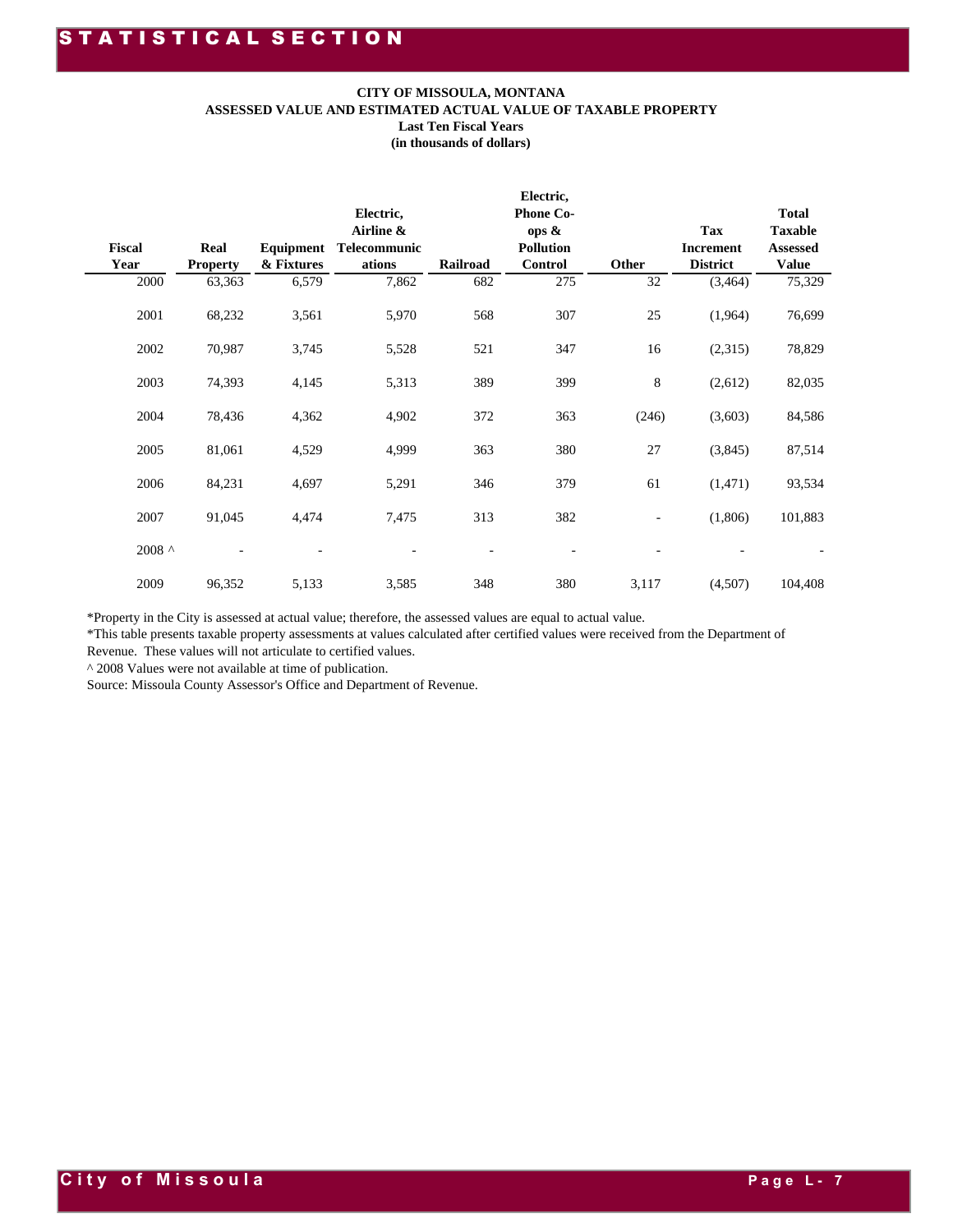|                  | All Construction |        |               |  | Value<br>Value<br>Estimate<br>120,150,936<br>135,701,353<br>135,701,353<br>109,287,792<br>109,855,627<br>113,117,490<br>99,855,627<br>99,855,627<br>133,165,009<br>89,139,379                                                                                                                                                                                   |                      |  |  |
|------------------|------------------|--------|---------------|--|-----------------------------------------------------------------------------------------------------------------------------------------------------------------------------------------------------------------------------------------------------------------------------------------------------------------------------------------------------------------|----------------------|--|--|
|                  |                  |        |               |  | Number<br>1,895<br>1,694<br>1,693<br>1,693<br>1,530<br>1,530<br>1,530<br>1,530                                                                                                                                                                                                                                                                                  |                      |  |  |
|                  |                  |        |               |  | Value<br>Estimate<br>Estimate<br>8,841,540<br>8,841,540<br>12,361,447<br>13,880,421<br>14,410,182<br>15,075,557<br>8,157,757<br>8,565,665<br>8,565,665<br>8,565,665<br>8,565,665                                                                                                                                                                                |                      |  |  |
| New Construction | Multi-Family     |        |               |  | $\frac{\sum_{n=1}^{n} a_n}{\sum_{i=1}^{n} a_i} \sum_{i=1}^{n} a_i \sum_{i=1}^{n} a_i \sum_{i=1}^{n} a_i \sum_{i=1}^{n} a_i \sum_{i=1}^{n} a_i \sum_{i=1}^{n} a_i \sum_{i=1}^{n} a_i \sum_{i=1}^{n} a_i \sum_{i=1}^{n} a_i \sum_{i=1}^{n} a_i \sum_{i=1}^{n} a_i \sum_{i=1}^{n} a_i \sum_{i=1}^{n} a_i \sum_{i=1}^{n} a_i \sum_{i=1}^{n} a_i \sum_{i=1}^{n} a_i$ |                      |  |  |
|                  | Single Family    |        |               |  | Value<br>Estimate<br>29,407,617<br>29,407,617<br>28,288,095<br>38,376,115<br>38,970,878<br>31,466,438<br>35,521,132<br>31,466,438<br>31,554,764<br>31,554,764                                                                                                                                                                                                   |                      |  |  |
|                  |                  | $\leq$ | Vumber<br>288 |  |                                                                                                                                                                                                                                                                                                                                                                 | 574<br>9884<br>48841 |  |  |
|                  |                  |        |               |  | Assessed Value<br>City Property<br>1,985,298,106<br>2,111,624,637<br>2,147,822,357<br>2,403,250,454<br>2,636,857,585<br>2,805,424,077<br>3,195,587,513<br>3,369,424,088<br>3,369,424,088                                                                                                                                                                        |                      |  |  |
|                  |                  |        |               |  |                                                                                                                                                                                                                                                                                                                                                                 |                      |  |  |

Source: City of Missoula Building Inspection Office and Missoula County Assessor Source: City of Missoula Building Inspection Office and Missoula County Assessor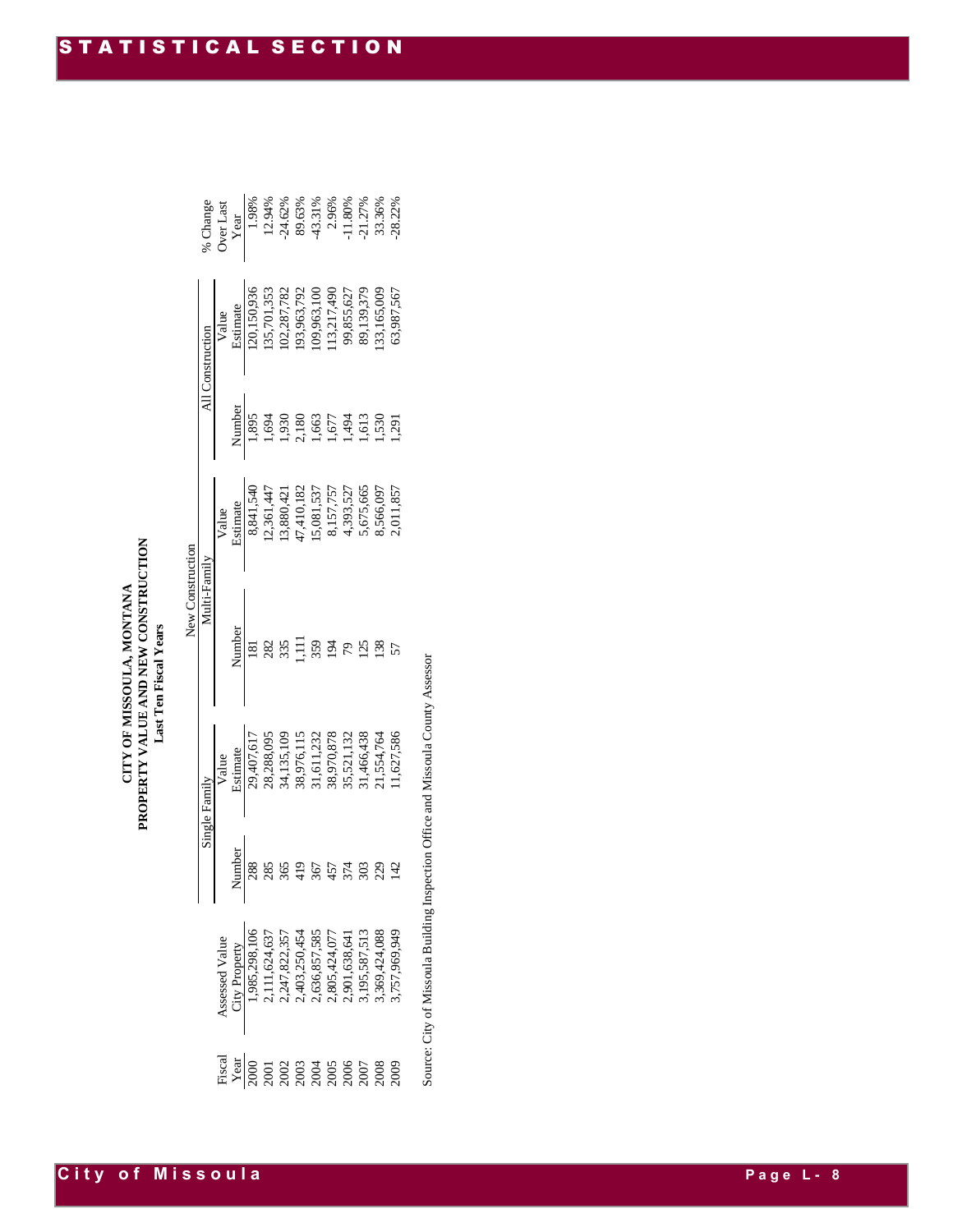#### **CITY OF MISSOULA, MONT ANA PRINCIPAL PROPERTY TAXPAYERS Current and Ten Years Ago**

|                                        |     |                       | 2009           |                                      |                       | 2000 |                                      |
|----------------------------------------|-----|-----------------------|----------------|--------------------------------------|-----------------------|------|--------------------------------------|
|                                        |     | <b>Taxable</b>        |                | Percentage of<br><b>City Taxable</b> | <b>Taxable</b>        |      | Percentage of<br><b>City Taxable</b> |
| <b>Taxpayer</b>                        |     | <b>Assessed Value</b> | Rank           | <b>Assessed Value</b>                | <b>Assessed Value</b> | Rank | <b>Assessed Value</b>                |
| NORTHWESTERN CORPORATION               | \$. | 3,030,470             |                | 2.90%                                |                       |      |                                      |
| <b>OWEST COMMUNICATIONS</b>            |     | 2,022,489             | $\overline{2}$ | 1.94%                                |                       |      |                                      |
| <b>MOUNTAIN WATER COMPANY</b>          |     | 1,049,135             | 3              | 1.00%                                | \$<br>841,267         | 3    | 1.07%                                |
| <b>SOUTHGATE MALL</b>                  |     | 909.923               | $\overline{4}$ | 0.87%                                | 795,803               | 4    | 1.01%                                |
| <b>GATEWAY LIMITED PARTNERSHIP</b>     |     | 763,174               | 5              | 0.73%                                | 610,067               | 5    | 0.77%                                |
| <b>CELLCO PARTNERSHIP DBA VERIZON</b>  |     | 484,352               | 6              | 0.46%                                |                       |      |                                      |
| <b>MOUNTAIN STATES LEASING</b>         |     | 446.133               | 7              | 0.43%                                |                       |      |                                      |
| <b>WESTERN HOSPITALITY GROUP</b>       |     | 410,986               | 8              | 0.39%                                |                       |      |                                      |
| WW HOLDING CO INC/ALLTELL CORP         |     | 396,445               | 9              | 0.38%                                |                       |      |                                      |
| MONTANA RAIL LINK INC                  |     | 355,644               | 10             | 0.34%                                | 570,061               | 6    | 0.72%                                |
| <b>MONTANA POWER COMPANY</b>           |     |                       |                |                                      | 3,085,159             |      | 3.91%                                |
| <b>US WEST</b>                         |     |                       |                |                                      | 2,378,881             | 2    | 3.01%                                |
| NATIONWIDE HOSPITALITY LTD PARTNERSHIP |     |                       |                |                                      | 223,377               | 8    | 0.28%                                |
| W.C. LEASING CORPORATION               |     |                       |                |                                      | 243,197               | 9    | 0.31%                                |
| VILLAGE MOTOR INN RED LION HOTEL INC   |     |                       |                |                                      | 211.249               | 10   | 0.27%                                |
| <b>CREEKSIDE APARTMENTS</b>            |     |                       |                |                                      | 234,279               |      | 0.30%                                |
| Total                                  |     | 9,868,751             |                | 9.45%                                | \$<br>9,193,340       |      | 11.64%                               |

Source: Department of Revenue - Missoula County Finance Office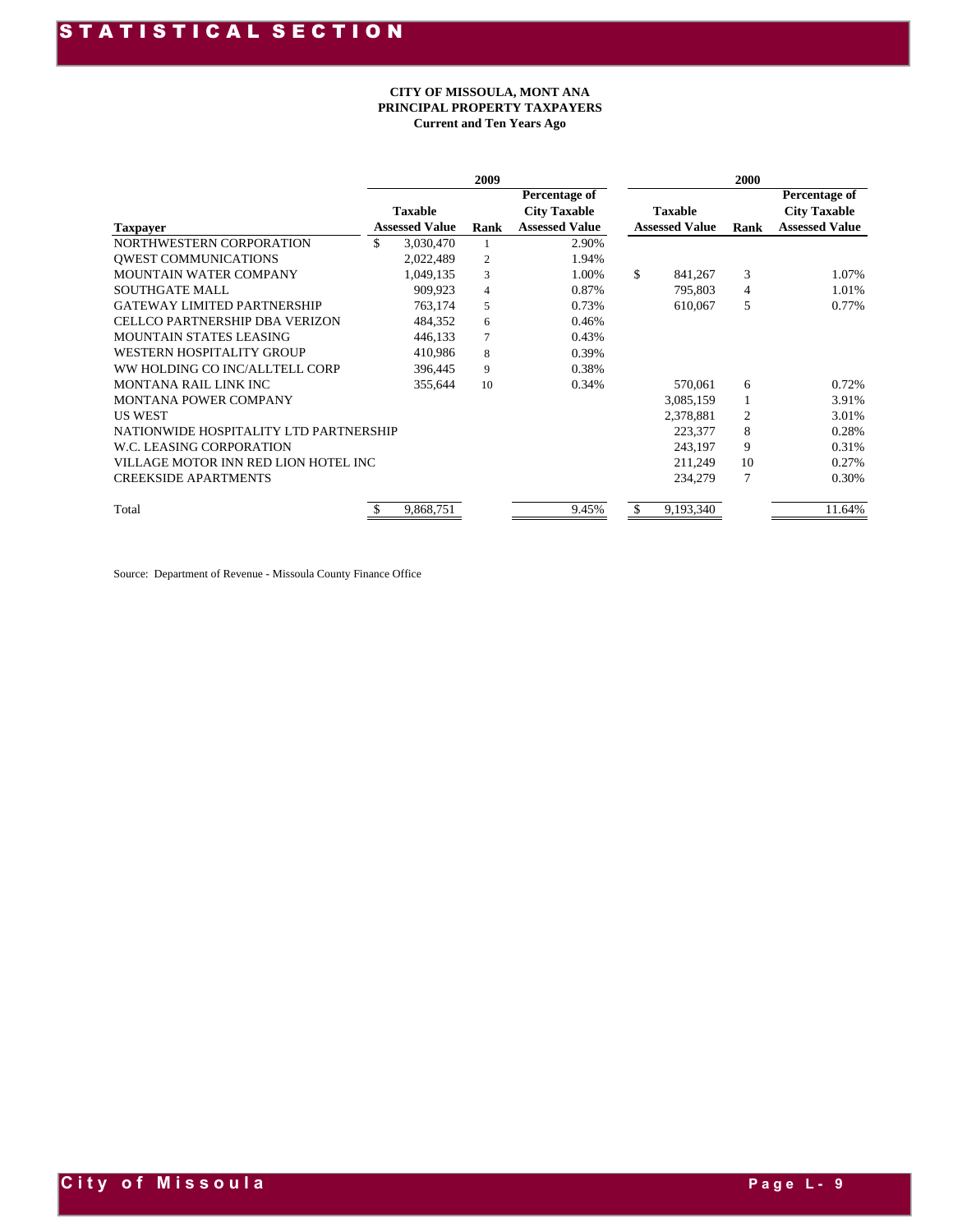### PROPERTY TAX LEVIES AND COLLECTIONS<br>GOVERNMENTAL FUND TYPES **PROPERTY TAX LEVIES AND COLLECTIONS** CITY OF MISSOULA, MONTANA **CITY OF MISSOULA, MONTANA GOVERNMENTAL FUND TYPES** Last Ten Fiscal Years **Last Ten Fiscal Years**

**the Levy Total Collections to Date** Collected within the Fiscal Year of **Collected within the Fiscal Year of**  the Levy

**City of Missoula** 

| <b>Fiscal Year</b> | <b>Total Tax</b> |            |               |                         |            |               |               |
|--------------------|------------------|------------|---------------|-------------------------|------------|---------------|---------------|
| Ended              | Levy for Fiscal  |            | Percentage of | <b>Collections</b> in   |            | Percentage of | Percentage of |
| June 30th          | Year             | Amount     | Levy          | <b>Subsequent Years</b> | Amount     | Levy          | Delinquencies |
|                    |                  |            |               |                         |            |               |               |
| 2000               | 11,045,658       | 10,137,825 | 91.78%        | 401,463                 | 10,539,288 | 95.42%        | 8.22%         |
| 2001               | 12,206,430       | 12,041,824 | 98.65%        | 371,989                 | 12,413,813 | 101.70%       | 1.35%         |
| 2002               | 13,043,228       | 12,359,529 | 94.76%        | 399,678                 | 12,759,207 | 97.82%        | 5.24%         |
| 2003               | 13,897,789       | 13,233,442 | 95.22%        | 387,103                 | 13,620,545 | 98.01%        | 4.78%         |
| <b>2004</b>        | 14,911,332       | 14,943,191 | 100.21%       | 281,762                 | 15,224,953 | 102.10%       | $-0.21%$      |
| 2005               | 15,976,238       | 15,900,407 | 99.53%        | 208,969                 | 16,109,376 | 100.83%       | 0.47%         |
| 2006               | 18,368,735       | 17,935,902 | 97.64%        | 366,878                 | 18,302,780 | 99.64%        | 2.36%         |
| 2007               | 19,967,941       | 19,806,028 | 99.19%        | 220,890                 | 20,026,918 | 00.30%        | 0.81%         |
| 2008               | 21,454,303       | 20,926,264 | 97.54%        | 56,389                  | 20,982,653 | 97.80%        | 2.46%         |
| 2009               | 22,915,155       | 21,901,904 | 95.58%        | 887,073                 | 22,788,977 | 99.45%        | 4.42%         |
|                    |                  |            |               |                         |            |               |               |

Source: City of Missoula Source: City of Missoula

**Total Collections to Date**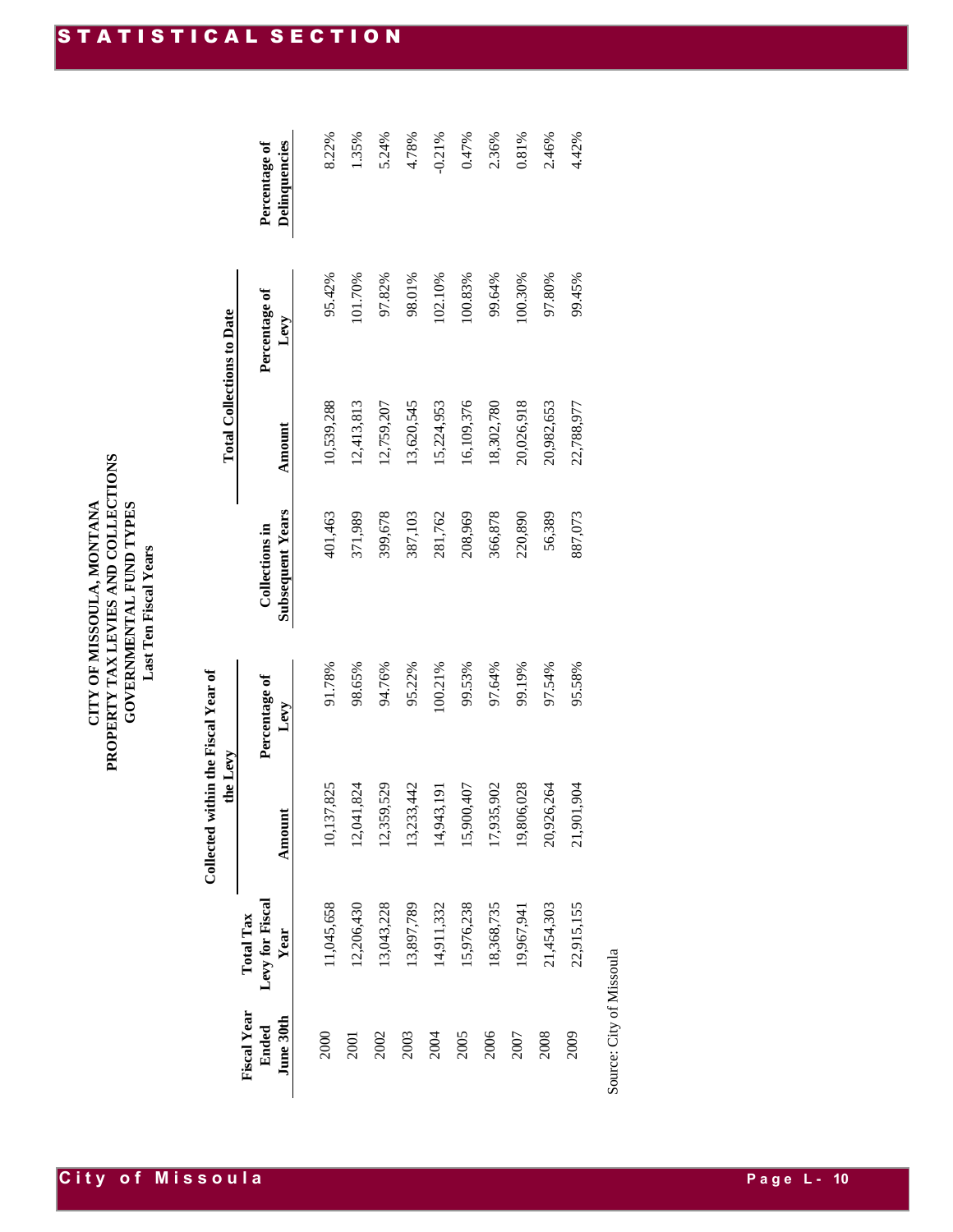#### **GENERAL OBLIGATION DEBT RATIOS REQUIRED CONTINUING DISCLOSURE CITY OF MISSOULA, MONTANA**

#### **The following general obligation debt ratios are provided as of June 30, 2009**

| <b>Market Valuation</b>                          | \$<br>3,757,969,949 |
|--------------------------------------------------|---------------------|
| Market Valuation (Less Tax Increment)            | \$<br>3,756,060,011 |
| <b>Taxable Valuation</b>                         | \$<br>108,915,177   |
| Taxable Valuation (Less Tax Increment)           | \$<br>104,408,018   |
| Population                                       | 69,279              |
| Direct Debt Per Capita                           | \$<br>234           |
| Direct and Overlapping Debt Per Capita           | \$<br>724           |
| Direct Debt to Market Valuation                  | 0.43%               |
| Direct and Overlapping Debt to Market Valuation  | 1.34%               |
| Direct Debt to Taxable Valuation                 | 14.91%              |
| Direct and Overlapping Debt to Taxable Valuation | 46.12%              |
| Market Valuation per Capita                      | \$<br>54,244        |
| Taxable Valuation per Capita                     | \$<br>1,507         |

Source: City of Missoula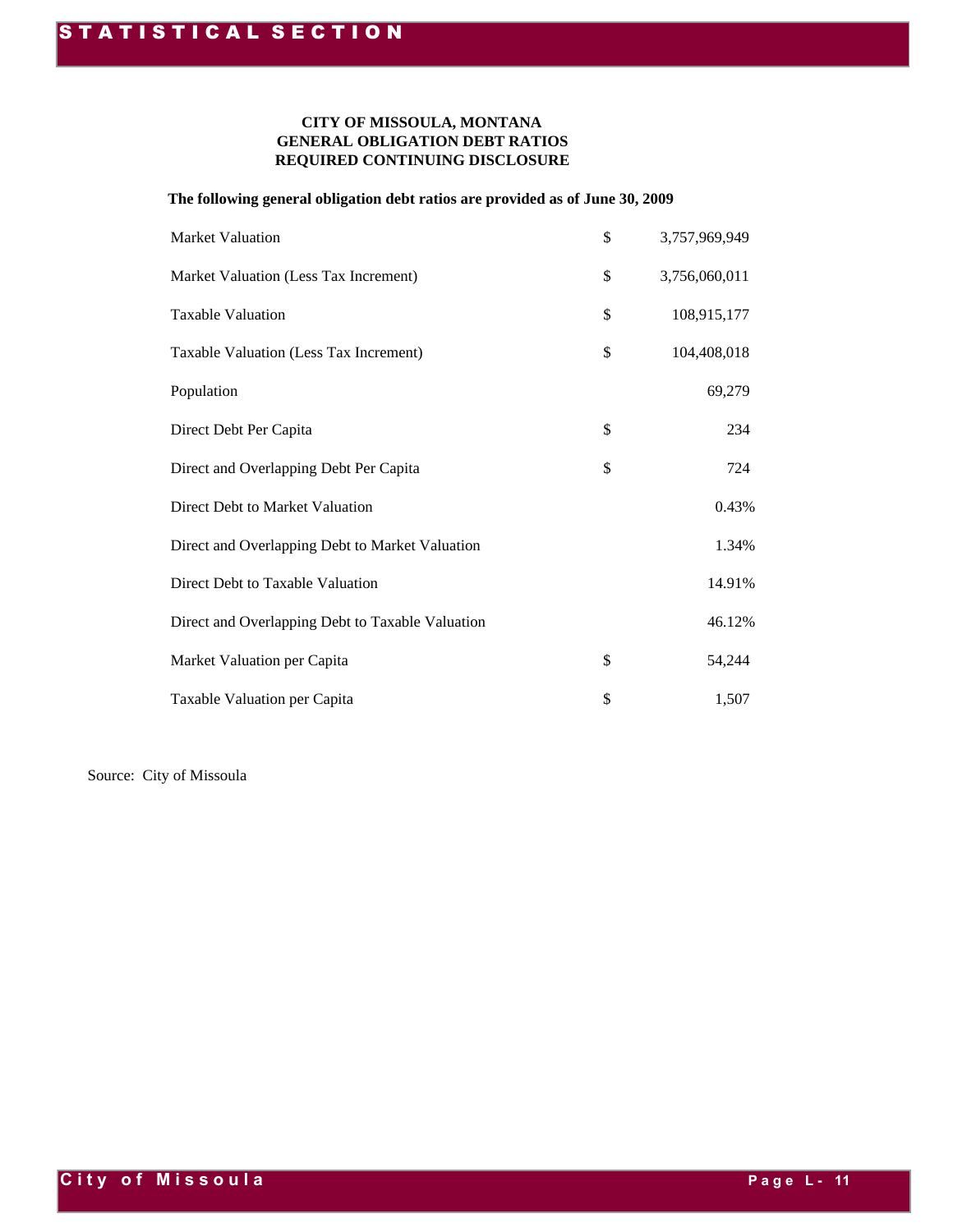#### **SUMMARY OF DIRECT DEBT, INDIRECT DEBT AND DEBT RATIOS REQUIRED CONTINUING DISCLOSURE AS OF JUNE 30, 2009**

|                                            |                   |   | <b>Summary of Direct Debt</b> |                        |
|--------------------------------------------|-------------------|---|-------------------------------|------------------------|
|                                            |                   |   | <b>Less: Debt Service</b>     |                        |
|                                            | <b>Gross Debt</b> |   | Funds $(a)$                   | <b>Net Direct Debt</b> |
|                                            |                   |   |                               |                        |
| General Obligation Debt Supported by Taxes | \$<br>16.235.000  | S | (51.766)                      | \$<br>16,183,234       |
| Debt Supported by General Fund             | 5,130,000         |   | $\overline{\phantom{0}}$      | 5,130,000              |
| Revenue Debt (Sewer)                       | 14,801,231        |   | $\mathbf{b}$                  | 14,801,231             |
| Revenue Debt (TIF and Parking)             | 6.905.000         |   | $\mathbf{c}$                  | 6,905,000              |
| Subtotal of Direct Debt                    | 43,071,231        |   |                               | 43.019.465             |

(a) Debt Service funds are as of June 30th. Includes money to pay both principal and interest.

(b) Monies are transferred from the Sewer Enterprise Fund to make the principal and interest payments on these bonds.

(c) Monies from the Missoula Parking Commission and tax increment revenues are used to make principal and interest payments on these bonds.

|                                                |                      | <b>Summary of Indirect Debt</b>           |               |
|------------------------------------------------|----------------------|-------------------------------------------|---------------|
|                                                |                      | <b>Debt Applicable to</b>                 |               |
|                                                | G.O. Debt as of      | <b>Tax Capacity of City</b>               |               |
|                                                | <b>June 30, 2009</b> | Percentage <sup><math>\wedge</math></sup> | Amount        |
| Taxing Unit:                                   |                      |                                           |               |
| Missoula County Elementary School District     | \$<br>740,000        | 52.85%                                    | \$<br>391.080 |
| Missoula County High School District           | 14,363,520           | 91.03%                                    | 13,074,823    |
| Hellgate Elementary School District            | 13,485,000           | 15.16%                                    | 2,043,657     |
| <b>Target Range Elementary School District</b> | 355,000              | 4.55%                                     | 16,151        |
| Missoula County                                | 19,056,000           | 96.93%                                    | 18,471,620    |
| Subtotal of Indirect Debt                      | 47,999,520           |                                           | 33.997.331    |

\$ 77,016,796 **Total of Direct and Indirect Debt**

|                                            |                         | Debt Ratios* |                                           |
|--------------------------------------------|-------------------------|--------------|-------------------------------------------|
|                                            | G.O. Net Direct<br>Debt |              | G.O. Indirect & Net<br><b>Direct Debt</b> |
| Current Year Estimated Value<br>Per Capita | 0.43%<br>234            |              | 1.34%<br>724                              |

\*Includes general obligation debt and debt supported by general fund revenues, excludes revenue supported debt.

^The percentage of overlapping debt applicable is estimated using taxable assessed property values. Applicable percentages were estimated by determining the portion of the county's taxable assessed value that is within the government's boundaries and dividing it by the county's total taxable assessed value.

Source: City of Missoula Source: Missoula County Assessors Office Source: Local Schools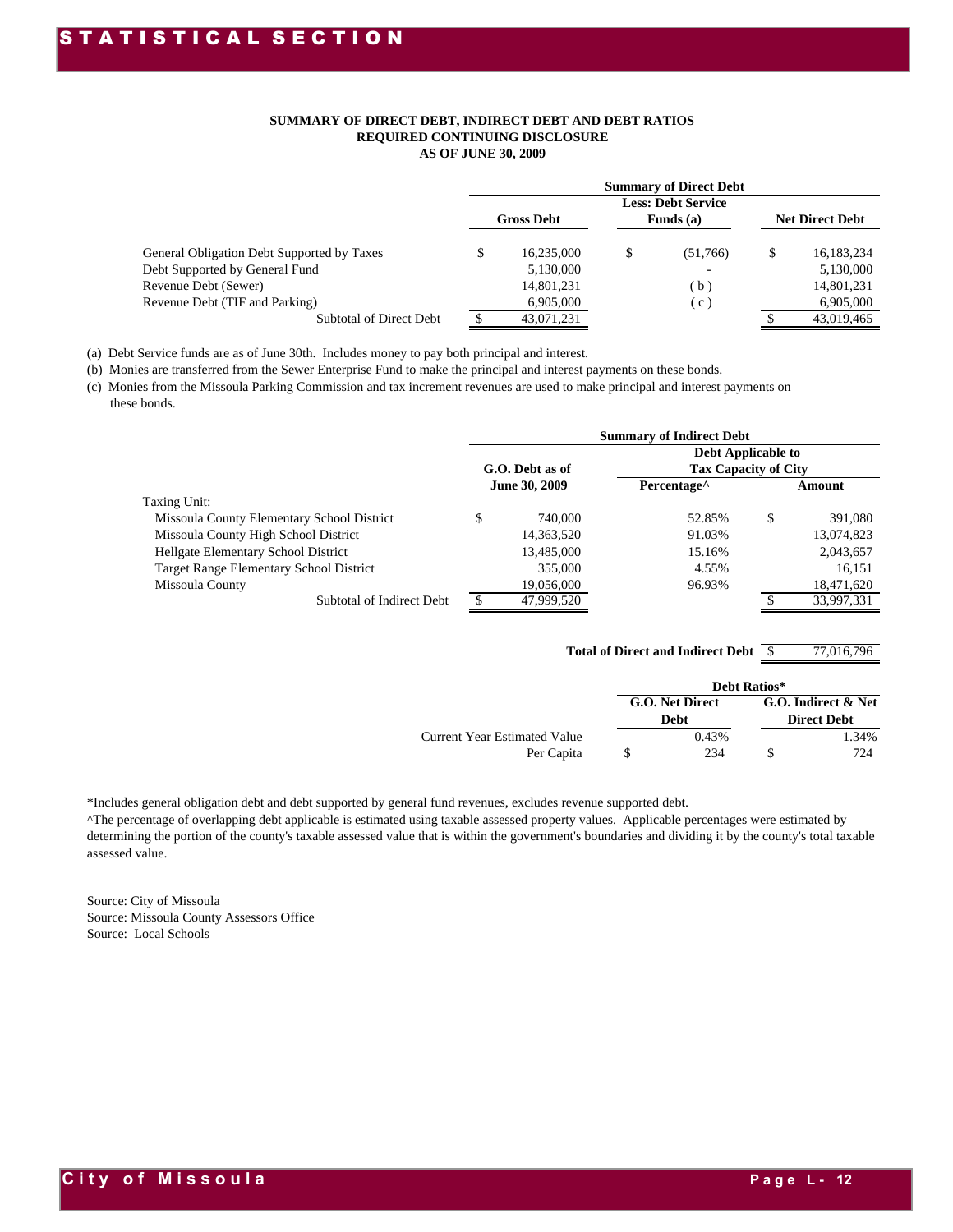|                                                                         |                               |        |        | <b>Fiscal Year</b> |        |        |        |        |        |        |
|-------------------------------------------------------------------------|-------------------------------|--------|--------|--------------------|--------|--------|--------|--------|--------|--------|
|                                                                         | 2000                          | 2001   |        | 2003               |        | 2005   | 2006   | 2007   | 2008   | 2009   |
| Debt Limit                                                              | $$21,476$ \$33,               | 942    | 36,289 | 39,817             | 42,362 | 43,815 | 48,253 | 84,236 | 85,308 | 93,949 |
| Total net debt applicable to limit                                      | 10,455                        | 9.754  | 9,279  | 8,438              | 15,995 | 15,566 | 14,51  | 18,972 | 16,426 | 16,426 |
| Legal debt Margin                                                       | $\frac{$11,021}{4}$ \$ 24,188 |        | 27,010 | 31,379             | 26,367 | 28,249 | 33,742 | 65,264 | 68,882 | 77,523 |
| Total net debt applicable to the limit<br>as a percentage of debt limit | 48.68%                        | 28.74% | 25.57% | 21.19%             | 37.76% | 35.53% | 30.07% | 22.52% | 19.26% | 17.48% |

# Legal Debt Margin Calculation for Fiscal Year 2009 **Legal Debt Margin Calculation for Fiscal Year 2009**

| Assessed Value of Taxable Property as Ascertained by the last Assessment for Taxes<br>Debt Limit 2.5% of Assessed Value (1)                                                     | 2.50%<br>3,757,970 |
|---------------------------------------------------------------------------------------------------------------------------------------------------------------------------------|--------------------|
| General Obligation Debt Limit                                                                                                                                                   | 93,949             |
| Less: Outstanding General Obligation Debt, June 30, 2008<br>Total net debt applicable to limit                                                                                  | 16,426<br>77,523   |
| Legal Debt Margin                                                                                                                                                               | 77,523             |
| 1) Montana Statute (7-7-4201) prescribes a legal debt limit of 2.5% of the total assessed value of taxable property, which was increased in the FY 2007 legislature from 1.51%. |                    |

(1) Montana Statute (7-7-4201) prescribes a legal debt limit of 2.5% of the total assessed value of taxable property, which was increased in the FY 2007 legislature from 1.51%. as increased in the FY 2007 legislature from 1.51%.

Source: City of Missoula<br>Source: Missoula County Assessors Office Source: Missoula County Assessors Office Source: City of Missoula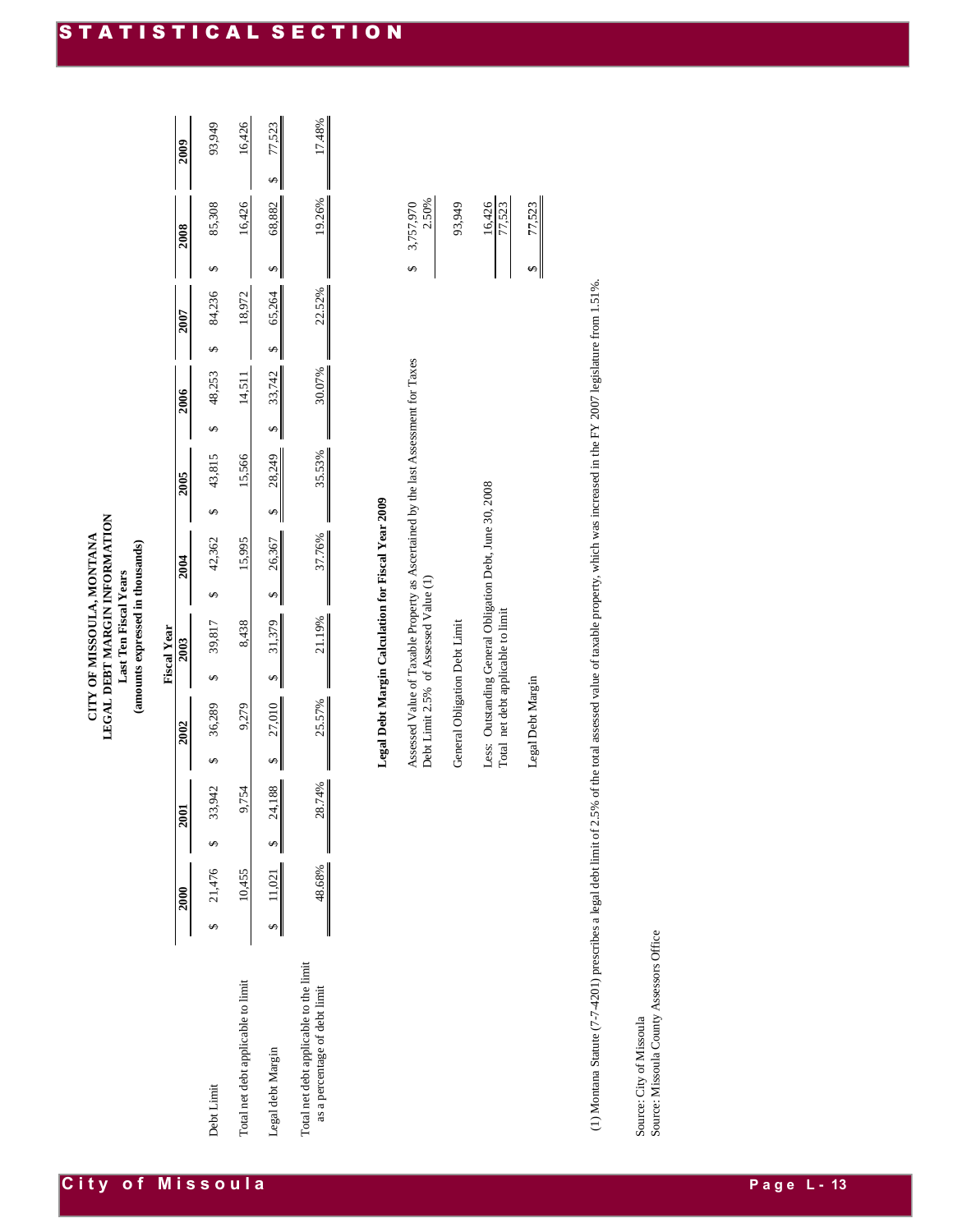## CITY OF MISSOULA, MONTANA<br>RATIO OF OUTSTANDING DEBT BY TYPE **RATIO OF OUTSTANDING DEBT BY TYPE CITY OF MISSOULA, MONTANA** Last Ten Fiscal Years **Last Ten Fiscal Years**

**Business-Type** 

**City of Missoula** 

|                                                                                           |                                                                                                                        |                                                                                                                                                       | <b>Governmental Activities</b>                                                                                               |                        |                                                                                                                                | Activities                                                                                                                                                  |                                                                                                                                                                                                                                                                                                                                                                                                                                       |                                                                                                                                                                                                                                                                                                                                             |                                                                                                                                          |                                                                                                                                                                                                                                                                   |                                |                                                                                      |
|-------------------------------------------------------------------------------------------|------------------------------------------------------------------------------------------------------------------------|-------------------------------------------------------------------------------------------------------------------------------------------------------|------------------------------------------------------------------------------------------------------------------------------|------------------------|--------------------------------------------------------------------------------------------------------------------------------|-------------------------------------------------------------------------------------------------------------------------------------------------------------|---------------------------------------------------------------------------------------------------------------------------------------------------------------------------------------------------------------------------------------------------------------------------------------------------------------------------------------------------------------------------------------------------------------------------------------|---------------------------------------------------------------------------------------------------------------------------------------------------------------------------------------------------------------------------------------------------------------------------------------------------------------------------------------------|------------------------------------------------------------------------------------------------------------------------------------------|-------------------------------------------------------------------------------------------------------------------------------------------------------------------------------------------------------------------------------------------------------------------|--------------------------------|--------------------------------------------------------------------------------------|
|                                                                                           |                                                                                                                        |                                                                                                                                                       |                                                                                                                              |                        |                                                                                                                                |                                                                                                                                                             |                                                                                                                                                                                                                                                                                                                                                                                                                                       |                                                                                                                                                                                                                                                                                                                                             |                                                                                                                                          |                                                                                                                                                                                                                                                                   |                                |                                                                                      |
|                                                                                           |                                                                                                                        | Limited                                                                                                                                               |                                                                                                                              | State Board of         | videwalk an                                                                                                                    |                                                                                                                                                             |                                                                                                                                                                                                                                                                                                                                                                                                                                       | Fotal<br><b>Personal</b><br><b>Personal</b><br><b>Personal</b><br><b>Personal</b><br><b>Personal</b><br><b>Personally</b><br><b>Personally</b><br><b>Personally</b><br><b>Personally</b><br><b>Personally</b><br><b>Personally</b><br><b>Personally</b><br><b>Personally</b><br><b>Personally</b><br><b>Personally</b><br><b>Personally</b> |                                                                                                                                          | Debt as a<br>Percentage of                                                                                                                                                                                                                                        |                                | Debt as a<br>Percentage of                                                           |
|                                                                                           | General<br>Obligation<br>Bonds                                                                                         | bligation                                                                                                                                             | Special<br>Assessment                                                                                                        | Investmen <sup>*</sup> |                                                                                                                                |                                                                                                                                                             |                                                                                                                                                                                                                                                                                                                                                                                                                                       |                                                                                                                                                                                                                                                                                                                                             |                                                                                                                                          |                                                                                                                                                                                                                                                                   |                                |                                                                                      |
| Fiscal<br>Year                                                                            |                                                                                                                        | <b>Bonds</b>                                                                                                                                          | <b>Bonds</b>                                                                                                                 | Loans                  |                                                                                                                                |                                                                                                                                                             |                                                                                                                                                                                                                                                                                                                                                                                                                                       |                                                                                                                                                                                                                                                                                                                                             |                                                                                                                                          | Personal<br>Income                                                                                                                                                                                                                                                | Debt Per<br>Capita             |                                                                                      |
|                                                                                           |                                                                                                                        |                                                                                                                                                       |                                                                                                                              |                        |                                                                                                                                |                                                                                                                                                             |                                                                                                                                                                                                                                                                                                                                                                                                                                       |                                                                                                                                                                                                                                                                                                                                             |                                                                                                                                          |                                                                                                                                                                                                                                                                   |                                |                                                                                      |
|                                                                                           |                                                                                                                        |                                                                                                                                                       |                                                                                                                              |                        |                                                                                                                                |                                                                                                                                                             |                                                                                                                                                                                                                                                                                                                                                                                                                                       |                                                                                                                                                                                                                                                                                                                                             |                                                                                                                                          |                                                                                                                                                                                                                                                                   |                                |                                                                                      |
|                                                                                           |                                                                                                                        |                                                                                                                                                       |                                                                                                                              |                        |                                                                                                                                |                                                                                                                                                             |                                                                                                                                                                                                                                                                                                                                                                                                                                       |                                                                                                                                                                                                                                                                                                                                             |                                                                                                                                          |                                                                                                                                                                                                                                                                   |                                |                                                                                      |
| <u>0</u><br>0 0 0 0 0 0 0 0 0 0 0 0<br>កំពុង កំពុង កំពុង កំពុង<br>កំពុង កំពុង កំពុង កំពុង | 9,794,077<br>9,319,623<br>8,822,432<br>8,822,000<br>8,302,000<br>1.5,200,000<br>14,720,000<br>10,325,000<br>17,500,000 | $\begin{array}{l} 160,000\\ 1,455,0000\\ 1,456,000\\ 1,445,000\\ 1,380,000\\ 1,315,000\\ 4,760,000\\ 5,360,000\\ 5,130,000\\ 5,130,000\\ \end{array}$ |                                                                                                                              |                        | Curb<br>Narrants<br>NST,258<br>857,258<br>670,865<br>478,311<br>120,923<br>120,923<br>120,923<br>120,923<br>120,923<br>120,923 |                                                                                                                                                             |                                                                                                                                                                                                                                                                                                                                                                                                                                       |                                                                                                                                                                                                                                                                                                                                             | Total<br><b>Population</b><br>ST, 725<br>SS, 939, 95<br>SS, 939, 95<br>SS, 939, 95<br>G & 55<br>SS, 279<br>SS, 279<br>SS, 279<br>SS, 279 | $\begin{array}{l} 1.34\%\\ 1.71\%\\ 8.60\%\\ 2.60\%\\ 2.48\%\\ 2.54\%\\ 2.60\%\\ 2.7\%\\ 2.7\%\\ 2.17\%\\ 2.17\%\\ 2.17\%\\ 2.17\%\\ 2.17\%\\ 2.17\%\\ 2.17\%\\ 2.17\%\\ 2.17\%\\ 2.17\%\\ 2.17\%\\ 2.17\%\\ 2.17\%\\ 2.17\%\\ 2.17\%\\ 2.17\%\\ 2.17\%\\ 2.17\%$ | <b>6224688025</b><br>625468802 | Market Value<br>0.84%<br>0.87%<br>0.87%<br>1.16%<br>1.17%<br>1.76%<br>1.62%<br>1.62% |
|                                                                                           |                                                                                                                        |                                                                                                                                                       |                                                                                                                              |                        |                                                                                                                                |                                                                                                                                                             |                                                                                                                                                                                                                                                                                                                                                                                                                                       |                                                                                                                                                                                                                                                                                                                                             |                                                                                                                                          |                                                                                                                                                                                                                                                                   |                                |                                                                                      |
|                                                                                           |                                                                                                                        |                                                                                                                                                       |                                                                                                                              |                        |                                                                                                                                |                                                                                                                                                             |                                                                                                                                                                                                                                                                                                                                                                                                                                       |                                                                                                                                                                                                                                                                                                                                             |                                                                                                                                          |                                                                                                                                                                                                                                                                   |                                |                                                                                      |
|                                                                                           |                                                                                                                        |                                                                                                                                                       |                                                                                                                              |                        |                                                                                                                                |                                                                                                                                                             |                                                                                                                                                                                                                                                                                                                                                                                                                                       |                                                                                                                                                                                                                                                                                                                                             |                                                                                                                                          |                                                                                                                                                                                                                                                                   |                                |                                                                                      |
|                                                                                           |                                                                                                                        |                                                                                                                                                       |                                                                                                                              |                        |                                                                                                                                |                                                                                                                                                             |                                                                                                                                                                                                                                                                                                                                                                                                                                       |                                                                                                                                                                                                                                                                                                                                             |                                                                                                                                          |                                                                                                                                                                                                                                                                   |                                |                                                                                      |
|                                                                                           |                                                                                                                        |                                                                                                                                                       |                                                                                                                              |                        |                                                                                                                                |                                                                                                                                                             |                                                                                                                                                                                                                                                                                                                                                                                                                                       |                                                                                                                                                                                                                                                                                                                                             |                                                                                                                                          |                                                                                                                                                                                                                                                                   |                                |                                                                                      |
|                                                                                           |                                                                                                                        |                                                                                                                                                       | 8,705,000<br>8,504,698<br>8,504,698,173<br>11,457,860<br>11,649,203,803<br>14,594,203,055<br>15,504,554,55,681<br>15,510,165 |                        |                                                                                                                                | <b>Revenue</b><br><b>Bonds</b><br><b>Dands</b><br>1,700,000<br>1,700,000<br>5,609,3,87<br>16,799,121<br>16,799,121<br>16,799,123<br>15,818,231<br>15,812,31 | $\begin{array}{l} \textbf{[col } \textbf{[rel]}\textbf{[col] } \textbf{[col } \textbf{[col } \textbf{[col } \textbf{[col } \textbf{[col } \textbf{[col } \textbf{[col } \textbf{[col } \textbf{[col } \textbf{[col } \textbf{[col } \textbf{[col } \textbf{[col } \textbf{[col } \textbf{[col } \textbf{[col } \textbf{[col } \textbf{[col } \textbf{[col } \textbf{[col } \textbf{[col } \textbf{[col } \textbf{[col } \textbf{[col$ |                                                                                                                                                                                                                                                                                                                                             |                                                                                                                                          |                                                                                                                                                                                                                                                                   |                                |                                                                                      |
|                                                                                           |                                                                                                                        |                                                                                                                                                       |                                                                                                                              |                        |                                                                                                                                |                                                                                                                                                             |                                                                                                                                                                                                                                                                                                                                                                                                                                       |                                                                                                                                                                                                                                                                                                                                             |                                                                                                                                          |                                                                                                                                                                                                                                                                   |                                |                                                                                      |

Source: City of Missoula

Source: City of Missoula<br>Source: Missoula County Assessors Office<br>Source: Montana Department of Labor - Research and Analysis Bureau Source: Montana Department of Labor - Research and Analysis Bureau Source: Missoula County Assessors Office

\*2007 is the most recent data available. Succeeding years are City estimates. \*2007 is the most recent data available. Succeeding years are City estimates.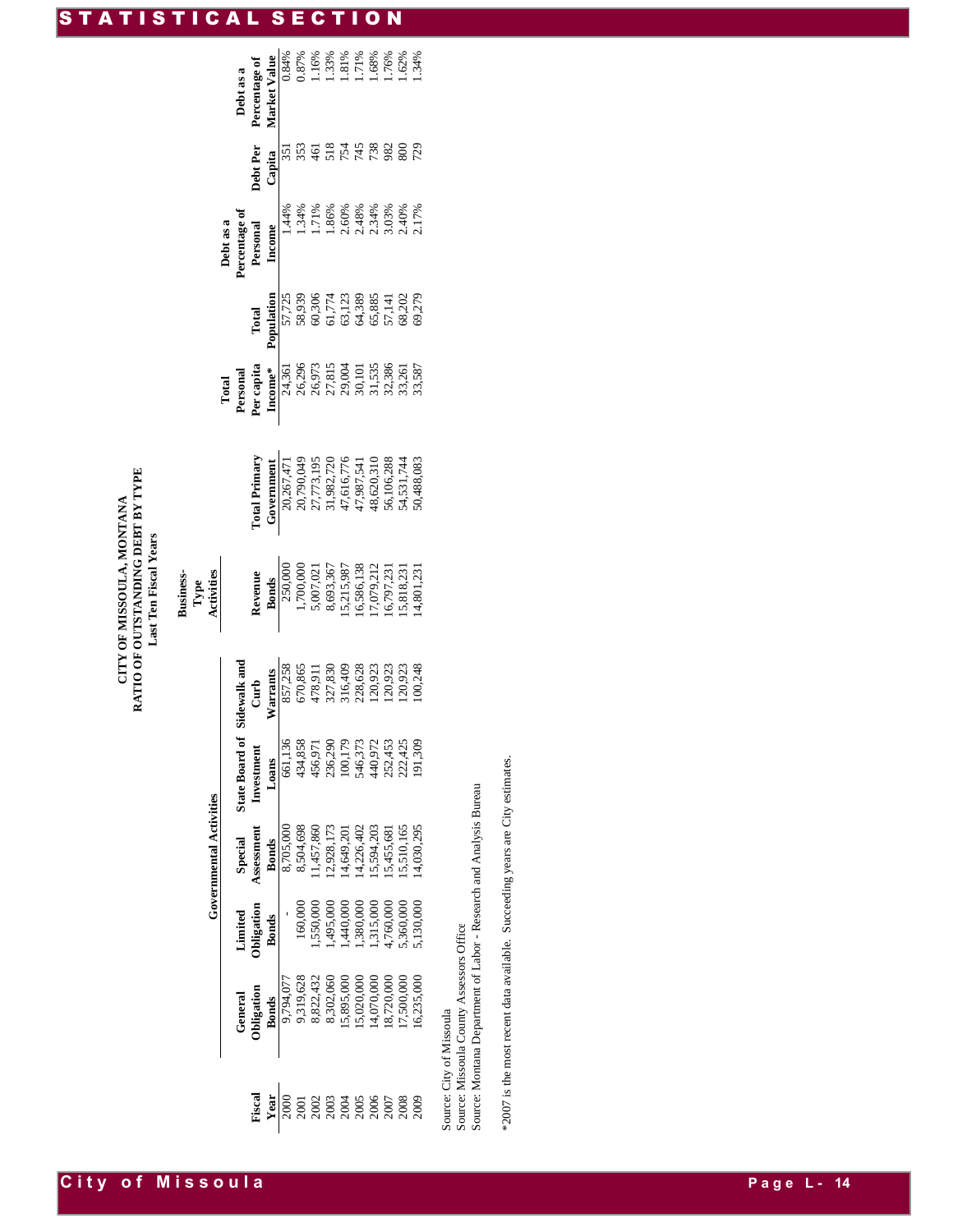#### **CITY OF MISSOULA, MONTANA RATIO OF ANNUAL DEBT SERVICE REQUIREMENTS FOR Last Ten Fiscal Years Amounts expressed in thousands, except population and per capita**

| <b>Fiscal Year</b> | <b>General</b><br>Obligation<br><b>Bonds</b> | <b>Total Taxable</b><br><b>Assessed</b><br><b>Valuation</b> | <b>Percentage of</b><br><b>Taxable Value of</b><br><b>Property</b> | <b>Estimated</b><br><b>Population</b> | Per Capita |
|--------------------|----------------------------------------------|-------------------------------------------------------------|--------------------------------------------------------------------|---------------------------------------|------------|
| 2000               | 9,794                                        | 77,024                                                      | 13%                                                                | 57,725                                | 169.67     |
| 2001               | 9,320                                        | 76,699                                                      | 12%                                                                | 58,939                                | 158.13     |
| 2002               | 8,822                                        | 78,962                                                      | 11%                                                                | 60,306                                | 146.29     |
| 2003               | 8,302                                        | 82,076                                                      | 10%                                                                | 61,774                                | 134.39     |
| 2004               | 15,895                                       | 84,586                                                      | 19%                                                                | 63,123                                | 251.81     |
| 2005               | 15,020                                       | 91,358                                                      | 16%                                                                | 64,389                                | 233.27     |
| 2006               | 14,070                                       | 93,534                                                      | 15%                                                                | 65,885                                | 213.55     |
| 2007               | 18,720                                       | 99,333                                                      | 19%                                                                | 65,311                                | 286.63     |
| 2008               | 17,500                                       | 103,000                                                     | 17%                                                                | 68,202                                | 256.59     |
| 2009               | 16,235                                       | 104,408                                                     | 16%                                                                | 69,279                                | 234.34     |

Source: City of Missoula Source: Missoula County Assessors Office Source: Bureau of Economic Analysis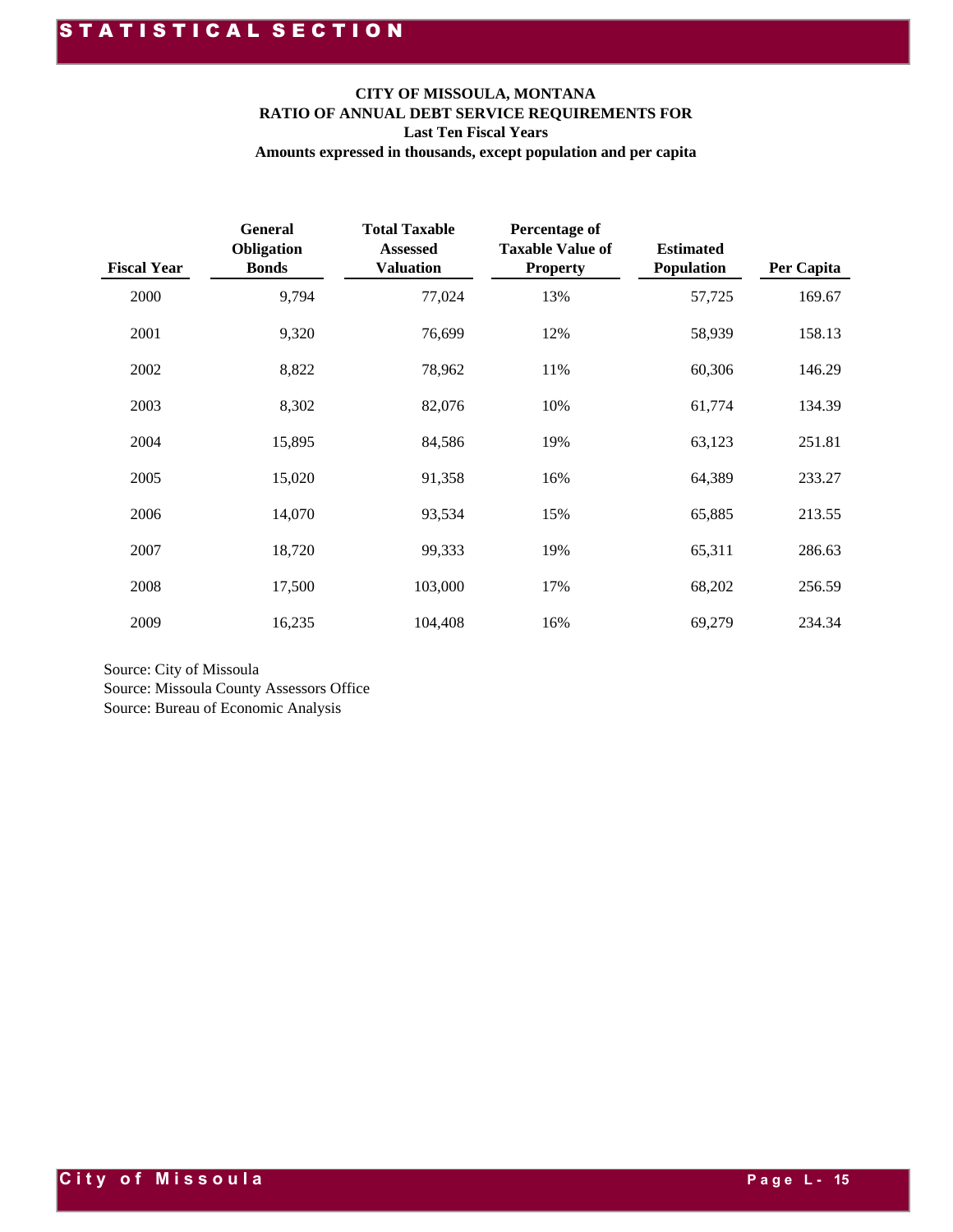**Debt Service Requirements**

Debt Service Requirements

|                   | Fiscal<br>Year | <b>Gross Revenue</b> | Expenses (1)<br>Operating<br>Direct | Net Revenue<br>Available for<br>Debt | Principal | Interest | Total     | Coverage<br>Current<br>Year | Debt Service<br>Max Annual<br>Coverage (2) |
|-------------------|----------------|----------------------|-------------------------------------|--------------------------------------|-----------|----------|-----------|-----------------------------|--------------------------------------------|
|                   | 2000           | 3,663,812            | 2,356,463                           | 1,307,349                            | 206,000   | 175,576  | 381,576   | 343%                        | 301%                                       |
|                   | 2001           | 4,383,126            | 2,554,575                           | 1,828,551                            | 247,000   | 206,338  | 453,338   | 403%                        | 421%                                       |
|                   | 2002           | 5,137,531            | 3,266,074                           | 1,871,457                            | 289,000   | 188,532  | 477,532   | 392%                        | 390%                                       |
| City Operating*   | 2003           | 4,955,880            | 2,555,053                           | 2,400,827                            | 489,162   | 231,961  | 721,123   | 333%                        | 379%                                       |
| Legal Calculation | 2003           | 6,234,505            | 2,555,053                           | 3,679,452                            | 489,162   | 231,961  | 721,123   | 510%                        | 580%                                       |
| City Operating*   | 2004           | 5,274,686            | 3,036,426                           | 2,238,260                            | 689,000   | 503,234  | 1,192,234 | 188%                        | 151%                                       |
| Legal Calculation | 2004           | 6,308,650            | 3,036,426                           | 3,272,224                            | 689,000   | 503,234  | 1,192,234 | 274%                        | 221%                                       |
| City Operating*   | 2005           | 5,550,626            | 3,151,625                           | 2,399,001                            | 797,233   | 655,716  | 1,452,949 | 165%                        | 162%                                       |
| Legal Calculation | 2005           | 7,265,854            | 3,151,625                           | 4,114,229                            | 797,233   | 655,716  | 1,452,949 | 283%                        | 278%                                       |
| City Operating*   | 2006           | 5,665,706            | 3,263,652                           | 2,402,054                            | 894,751   | 660,341  | 1,555,092 | 154%                        | 135%                                       |
| Legal Calculation | 2006           | 6,620,032            | 3,263,652                           | 3,356,380                            | 894,751   | 660,341  | 1,555,092 | 216%                        | 189%                                       |
| City Operating*   | 2007           | 5,975,248            | 3,492,891                           | 2,482,357                            | 941,000   | 682,728  | 1,623,728 | 153%                        | 150%                                       |
| Legal Calculation | 2007           | 6,778,103            | 3,492,891                           | 3,285,211                            | 941,000   | 682,728  | 1,623,728 | 202%                        | 199%                                       |
|                   |                |                      |                                     |                                      |           |          |           |                             |                                            |
| City Operating*   | 2008           | 6,191,033            | 3,900,755                           | 2,290,278                            | 979,000   | 641,677  | 1,620,677 | 141%                        | 141%                                       |
| Legal Calculation | 2008           | 6,848,299            | 3,900,755                           | 2,947,544                            | 979,000   | 641,677  | 1,620,677 | 182%                        | 181%                                       |
| City Operating*   | 2009           | 5,904,035            | 3,860,411                           | 2,043,624                            | 1,017,000 | 605,558  | 1,622,558 | 126%                        | 126%                                       |
| Legal Calculation | 2009           | 6,543,754            | 3,860,411                           | 2,683,343                            | 1,017,000 | 605,558  | 1,622,558 | 165%                        | 166%                                       |

\*City baseline does not include sewer development fees. Legal calculation is based on revenue bond covenant details, section 2.3. Information for both calculations is only available from 2003-present.<br>(1) Does not include \*City baseline does not include sewer development fees. Legal calculation is based on revenue bond covenant details, section 2.3. Information for both calculations is only available from 2003-present. (2) Net revenues divided by the maximum debt payment due in any future calendar year. (1) Does not include depreciation or bond interest.

Source: City of Missoula Annual Financial Reports Source: City of Missoula Annual Financial Reports

#### STATISTICAL SECTION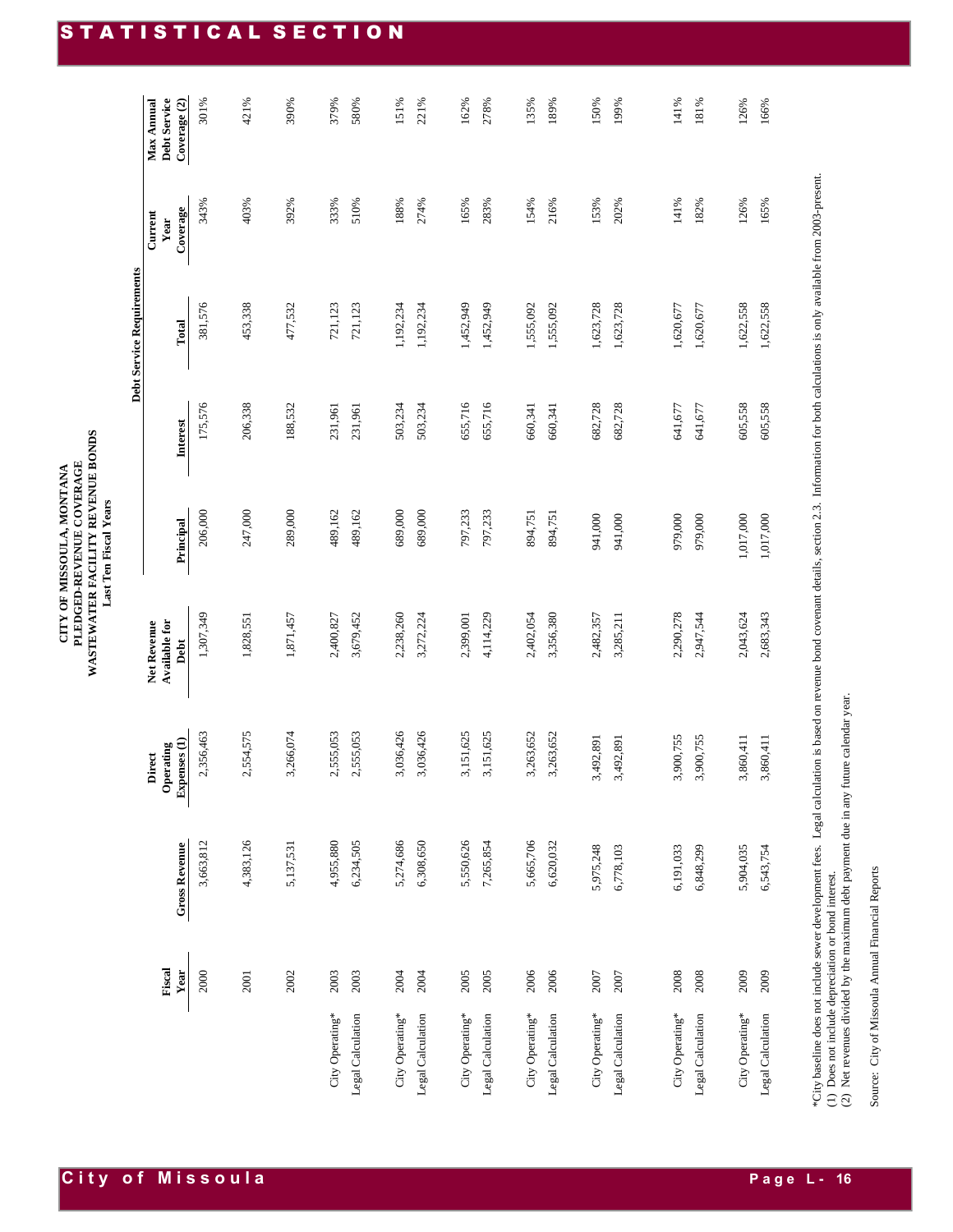#### **REVOLVING FUND YEAR-END BALANCES Last Ten Fiscal Years CITY OF MISSOULA, MONTANA REQUIRED CONTINUING DISCLOSURE**

|               | <b>Revolving</b> | <b>Principal</b> |            |
|---------------|------------------|------------------|------------|
| <b>Fiscal</b> | <b>Fund Cash</b> | Amount           |            |
| Year          | <b>Balance</b>   | of Bonds         | Percentage |
| 2000          | 608,463          | 8,705,000        | 7.0%       |
| 2001          | 718,011          | 8.504.698        | 8.4%       |
| 2002          | 794,248          | 11,457,860       | 6.9%       |
| 2003          | 778,049          | 12,928,174       | 6.0%       |
| 2004          | 955,785          | 14,357,629       | 6.7%       |
| 2005          | 808,460          | 14,226,402       | 5.7%       |
| 2006          | 889,718          | 15,594,203       | 5.7%       |
| 2007          | 954,148          | 15,455,681       | 6.2%       |
| 2008          | 779,966          | 15,510,165       | 5.0%       |
| 2009          | 719,399          | 14,030,295       | 5.1%       |
|               |                  |                  |            |

Source: City of Missoula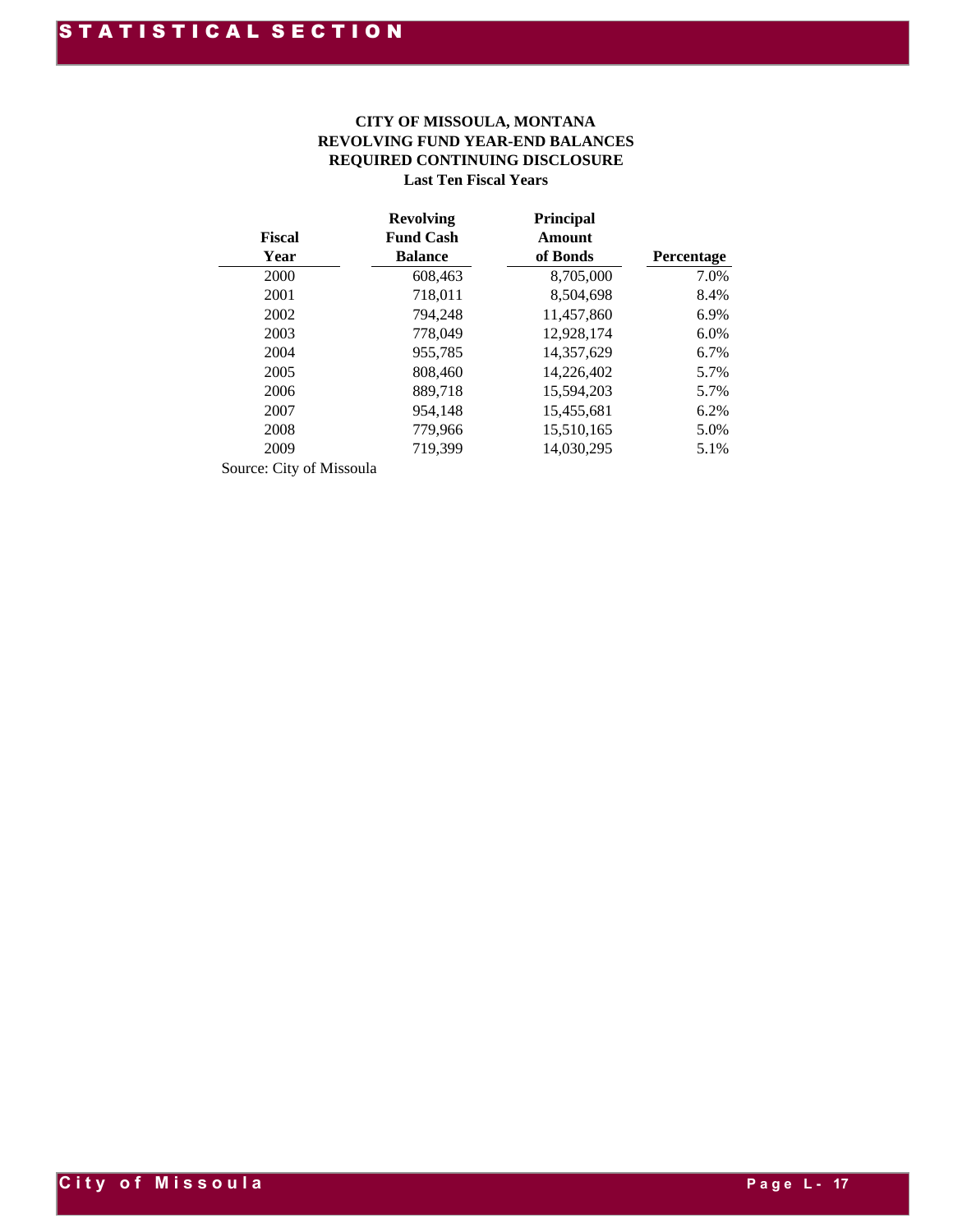|                           |                    |           |          |   | <b>Fiscal Year</b> |          |           |   |          |                   |          |                   |          |                   |          |   |          |
|---------------------------|--------------------|-----------|----------|---|--------------------|----------|-----------|---|----------|-------------------|----------|-------------------|----------|-------------------|----------|---|----------|
|                           | 2000               | 2001      | 2002     |   | 2003               |          | 2004      |   | 2005     |                   | 2006     |                   | 2007     |                   | 2008     |   | 2009     |
| Beginning Balance         | 792,077            | 608,463   | 718,011  |   | 794,248            |          | 778,049   |   | 955,785  |                   | 808,460  |                   | 889,718  |                   | 954,148  |   | 779,966  |
| )isbursements/Transfers   | (183.614)          | 109.548   | 76,237   |   | (16, 199)          |          | 177,736   |   | 147,325) |                   | 81,258   |                   | 64,430   |                   | 174,182) |   | 60.567.0 |
| Inding Balance            | 608,463            | 718,011   | 794.248  | S | 778,049            | S        | 955,785   | ∽ | 808,460  | S                 | 889,718  | S                 | 954,148  | S                 | 779.966  | S | 719.399  |
| Assets:                   |                    |           |          |   |                    |          |           |   |          |                   |          |                   |          |                   |          |   |          |
| Cash                      | 537,639            | 687,189   | 765,477  |   | 742,524            |          | 852,799   |   | 808,460  |                   | 885,738  |                   | 928,632  |                   | 776,343  |   | 702,257  |
| Due from SID Funds        | 70,824             | 30,822    | 28,771   |   | 35,525             |          | 72,062    |   |          |                   |          |                   |          |                   |          |   |          |
| Other Receivables         | 365,984            | 348,414   | 330,525  |   | 310,660            |          | 320,488   |   | 227,828  |                   | 218,910  |                   | 222,281  |                   | 184,856  |   | 182,844  |
| Total Assets              | 974,447            | 1,066,425 | ,124,773 |   | 088,709            |          | 1,245,349 |   | ,036,288 |                   | ,104,648 |                   | ,150,913 |                   | 961,200  |   | 885,101  |
| <i>iabilities:</i>        |                    |           |          |   |                    |          |           |   |          |                   |          |                   |          |                   |          |   |          |
| Deferred Revenue          | 365,984            | 348,414   | 330,525  |   | 310,660            |          | 289,564   |   | 227,828  |                   | 214,930  |                   | 196,765  |                   | 181,233  |   | 165,702  |
| <b>Total Liabilities</b>  | 365,984            | 348,414   | 330,525  |   | 310,660            |          | 289,564   |   | 227,828  |                   | 214,930  |                   | 196,765  |                   | 181,233  |   | 165,702  |
| <b>Total Fund Balance</b> | 608,463 \$ 718,011 |           | 794,248  | Ø | 778,049            | $\Theta$ | 955,785   | Ø | 808,460  | $\leftrightarrow$ | 889,718  | $\leftrightarrow$ | 954,148  | $\leftrightarrow$ | 779,966  | Ø | 719,399  |
|                           |                    |           |          |   |                    |          |           |   |          |                   |          |                   |          |                   |          |   |          |

Source: City of Missoula Source: City of Missoula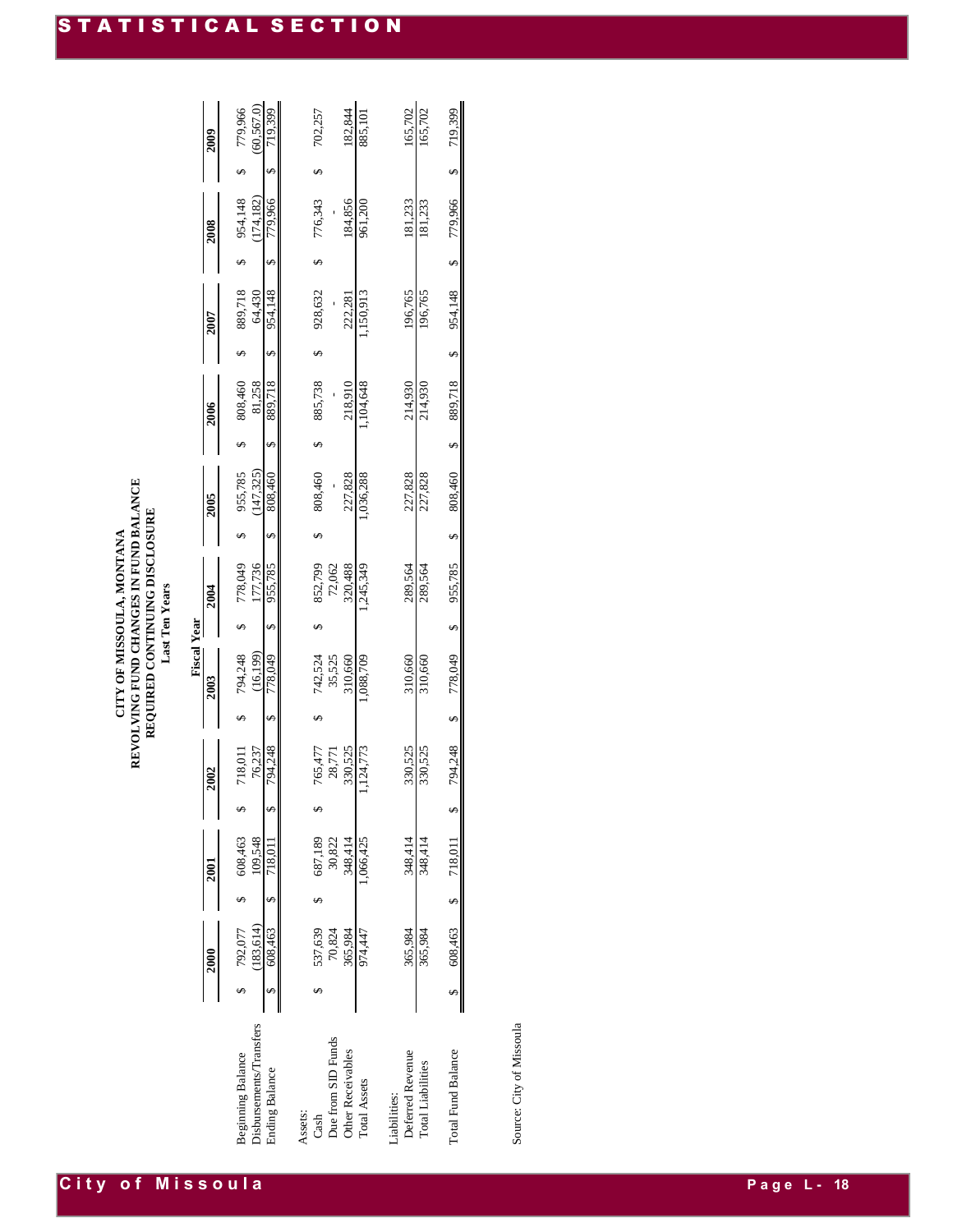## **CITY OF MISSOULA, MONTANA DEMOGRAPHIC AND ECONOMIC STATISTICS Last Ten Fiscal Years**

| 4.2%<br>3.9%<br>4.1%<br>3.9%<br>4.0%<br>3.7%<br>3.3%<br>2.3%<br>4.1%<br>Unemployment<br>Rate (2)<br>4.5%<br>3.5%<br>4.8%<br>4.5%<br>4.4%<br>4.3%<br>4.0%<br>2.5%<br>4.1%<br>Unemployment<br><b>State</b><br>Rate<br>26,296<br>30,408<br>31,835<br>42,538<br>26,973<br>27,815<br>29,004<br>33,587<br>24,361<br>Per Capita<br>Income (2)<br>3,310,016<br>3,548,086<br>2,561,445<br>2,669,139<br>2,778,940<br>3,701,168<br>2,342,773<br>2,926,024<br>3,105,831<br><b>Total Personal</b><br>Income (2)<br>100,810<br>97,398<br>98,925<br>102,140<br>103,973<br>105,638<br>107,320<br>99,854<br>96,167<br>Population<br>County<br>58,939<br>60,306<br>65,885<br>57,725<br>61,774<br>63,123<br>64,389<br>68,202<br>57,141<br><b>Estimated City</b><br>Population (1)<br>2000<br>Fiscal<br>Year |              |                                                               |        |      |                                                                                                                                                           |
|------------------------------------------------------------------------------------------------------------------------------------------------------------------------------------------------------------------------------------------------------------------------------------------------------------------------------------------------------------------------------------------------------------------------------------------------------------------------------------------------------------------------------------------------------------------------------------------------------------------------------------------------------------------------------------------------------------------------------------------------------------------------------------------|--------------|---------------------------------------------------------------|--------|------|-----------------------------------------------------------------------------------------------------------------------------------------------------------|
|                                                                                                                                                                                                                                                                                                                                                                                                                                                                                                                                                                                                                                                                                                                                                                                          |              |                                                               |        |      |                                                                                                                                                           |
| 2001                                                                                                                                                                                                                                                                                                                                                                                                                                                                                                                                                                                                                                                                                                                                                                                     |              |                                                               |        |      |                                                                                                                                                           |
| 2002                                                                                                                                                                                                                                                                                                                                                                                                                                                                                                                                                                                                                                                                                                                                                                                     |              |                                                               |        |      |                                                                                                                                                           |
| 2003                                                                                                                                                                                                                                                                                                                                                                                                                                                                                                                                                                                                                                                                                                                                                                                     |              |                                                               |        |      |                                                                                                                                                           |
| 2004                                                                                                                                                                                                                                                                                                                                                                                                                                                                                                                                                                                                                                                                                                                                                                                     |              |                                                               |        |      |                                                                                                                                                           |
| 2006<br>2005<br>2008<br>2007                                                                                                                                                                                                                                                                                                                                                                                                                                                                                                                                                                                                                                                                                                                                                             |              |                                                               |        |      |                                                                                                                                                           |
|                                                                                                                                                                                                                                                                                                                                                                                                                                                                                                                                                                                                                                                                                                                                                                                          |              |                                                               |        |      |                                                                                                                                                           |
|                                                                                                                                                                                                                                                                                                                                                                                                                                                                                                                                                                                                                                                                                                                                                                                          |              |                                                               |        |      |                                                                                                                                                           |
|                                                                                                                                                                                                                                                                                                                                                                                                                                                                                                                                                                                                                                                                                                                                                                                          |              |                                                               |        |      |                                                                                                                                                           |
|                                                                                                                                                                                                                                                                                                                                                                                                                                                                                                                                                                                                                                                                                                                                                                                          |              |                                                               |        |      |                                                                                                                                                           |
| 69,279<br>2009                                                                                                                                                                                                                                                                                                                                                                                                                                                                                                                                                                                                                                                                                                                                                                           | ⋇<br>109,246 | 3,736,329                                                     | 43,000 | 5.9% | 5.6%                                                                                                                                                      |
| (2) Only Missoula County information available.                                                                                                                                                                                                                                                                                                                                                                                                                                                                                                                                                                                                                                                                                                                                          |              | * Estimate for 2009 based on average increase of prior years. |        |      | (1) 2000 population is from the US Census. 2008 City Population is from State of Montana Department of Labor and Industry. All other years are estimated. |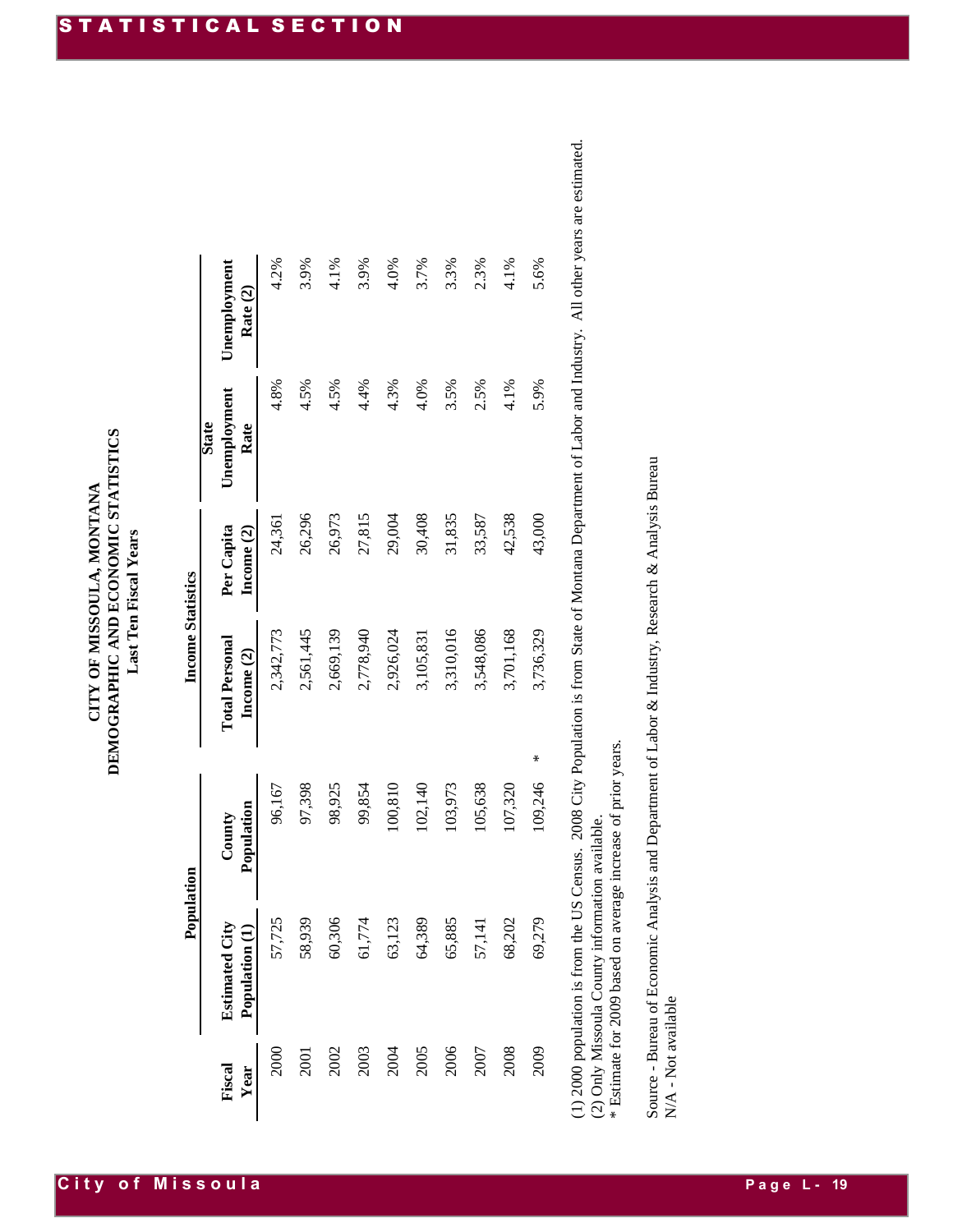#### **CITY OF MISSOULA, MONTANA TOP EMPLOYERS IN CITY OF MISSOULA Current and Ten Years Ago**

| <b>Employer</b>                            | <b>Type of Product</b><br>or Service | 2009<br>Number of<br><b>Employees</b> | Percentage of<br><b>Total City</b><br><b>Employment</b> | 2000<br>Number of<br><b>Employees</b> | Percentage of<br><b>Total City</b><br><b>Employment</b> |
|--------------------------------------------|--------------------------------------|---------------------------------------|---------------------------------------------------------|---------------------------------------|---------------------------------------------------------|
| University of Montana                      | <b>Higher Education</b>              | 3.651                                 | 5.27%                                                   | 2291                                  | 3.97%                                                   |
| <b>St. Patrick Hospital</b>                | Healthcare                           | 1.600                                 | 2.31%                                                   | 1250                                  | 2.17%                                                   |
| Missoula County Public Schools             | <b>Public Education</b>              | 1,424                                 | 2.06%                                                   | 1161                                  | 2.01%                                                   |
| <b>Community Medical Center</b>            | Healthcare                           | 1,200                                 | 1.73%                                                   | 1045                                  | 1.81%                                                   |
| DirectTV Customer Service                  | Service                              | 1.000                                 | 1.44%                                                   |                                       |                                                         |
| <b>U.S. Forest Service</b>                 | Government                           | 800                                   | 1.15%                                                   | 560                                   | 0.97%                                                   |
| Missoula County                            | <b>County Government</b>             | 775                                   | 1.12%                                                   | 600                                   | 1.04%                                                   |
| Wal-Mart                                   | Retail                               | 524                                   | 0.76%                                                   |                                       |                                                         |
| City of Missoula                           | <b>City Government</b>               | 514                                   | 0.74%                                                   | 384                                   | 0.67%                                                   |
| <b>Smurfit-Stone Container Corporation</b> | <b>Wood Products</b>                 | 432                                   | 0.62%                                                   | 670                                   | 1.16%                                                   |
| Montana Rail Link                          | Rail Transportation                  | 254                                   | 0.37%                                                   | 391                                   | 0.68%                                                   |
| Western Montana Clinic                     | Healthcare                           | 252                                   | 0.36%                                                   | 450                                   | 0.78%                                                   |

Source - Bureau of Economic Analysis and Department of Labor & Industry, Research & Analysis Bureau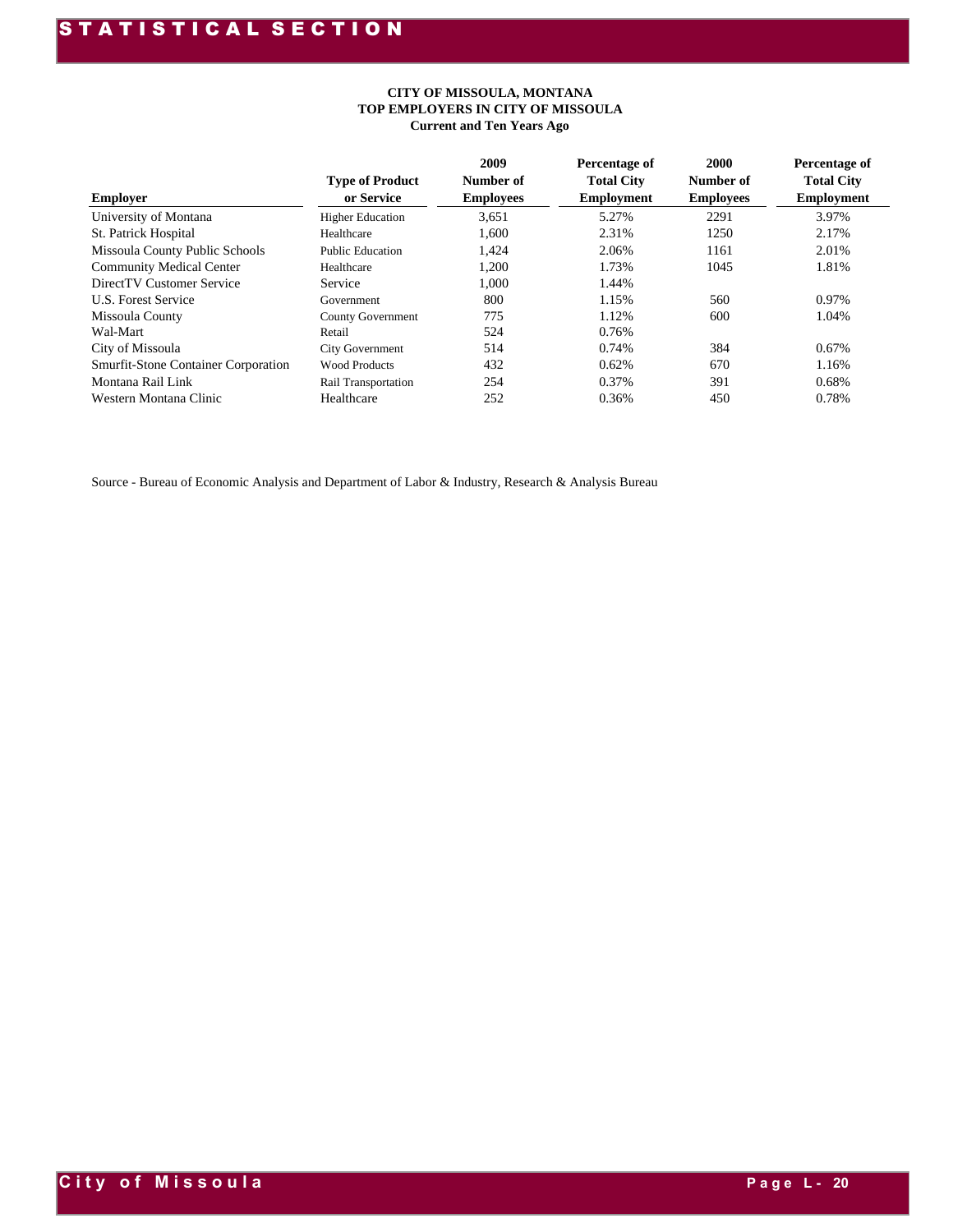#### **CITY OF MISSOULA, MONTANA CITY SERVICES AND EMPLOYMENT**

|                                                                                    | CITY OF MISSOULA, MONTANA<br><b>CITY SERVICES AND EMPLOYMENT</b> |                                    |
|------------------------------------------------------------------------------------|------------------------------------------------------------------|------------------------------------|
| <b>Bargaining Unit</b>                                                             | Number of<br><b>Members</b>                                      | Date of Expired<br><b>Contract</b> |
| International Association of Firefighters, Local No. 271                           | 91                                                               | June 30, 2012                      |
| Missoula Police Protective Association                                             | 95                                                               | June 30, 2012                      |
| Montana Public Employees Association                                               |                                                                  |                                    |
| Maintenance Technicians in Parks and Recreation Dept                               | 9                                                                | June 30, 2011                      |
| <b>Wastewater Lab Techs</b>                                                        | 2                                                                | June 30, 2012                      |
| Parking Commission                                                                 | 6                                                                | June 30, 2009                      |
| Teamsters Union, Local No. 2                                                       | 16                                                               | June 30, 2012                      |
| Operators' Union, Local No. 4000                                                   | 9                                                                | June 30, 2012                      |
| Machinists Union, Local No. 88, District No. 86                                    | 8                                                                | June 30, 2012                      |
| Teamsters, Parks and Recreation Seasonal<br>Wastewater Operator's Union, Local 400 | 19<br>15                                                         | June 30, 2011<br>June 30, 2012     |
| Source: City of Missoula                                                           |                                                                  |                                    |
|                                                                                    |                                                                  |                                    |
|                                                                                    |                                                                  |                                    |
|                                                                                    |                                                                  |                                    |
|                                                                                    |                                                                  |                                    |
|                                                                                    |                                                                  |                                    |
|                                                                                    |                                                                  |                                    |
|                                                                                    |                                                                  |                                    |
|                                                                                    |                                                                  |                                    |
|                                                                                    |                                                                  |                                    |
|                                                                                    |                                                                  |                                    |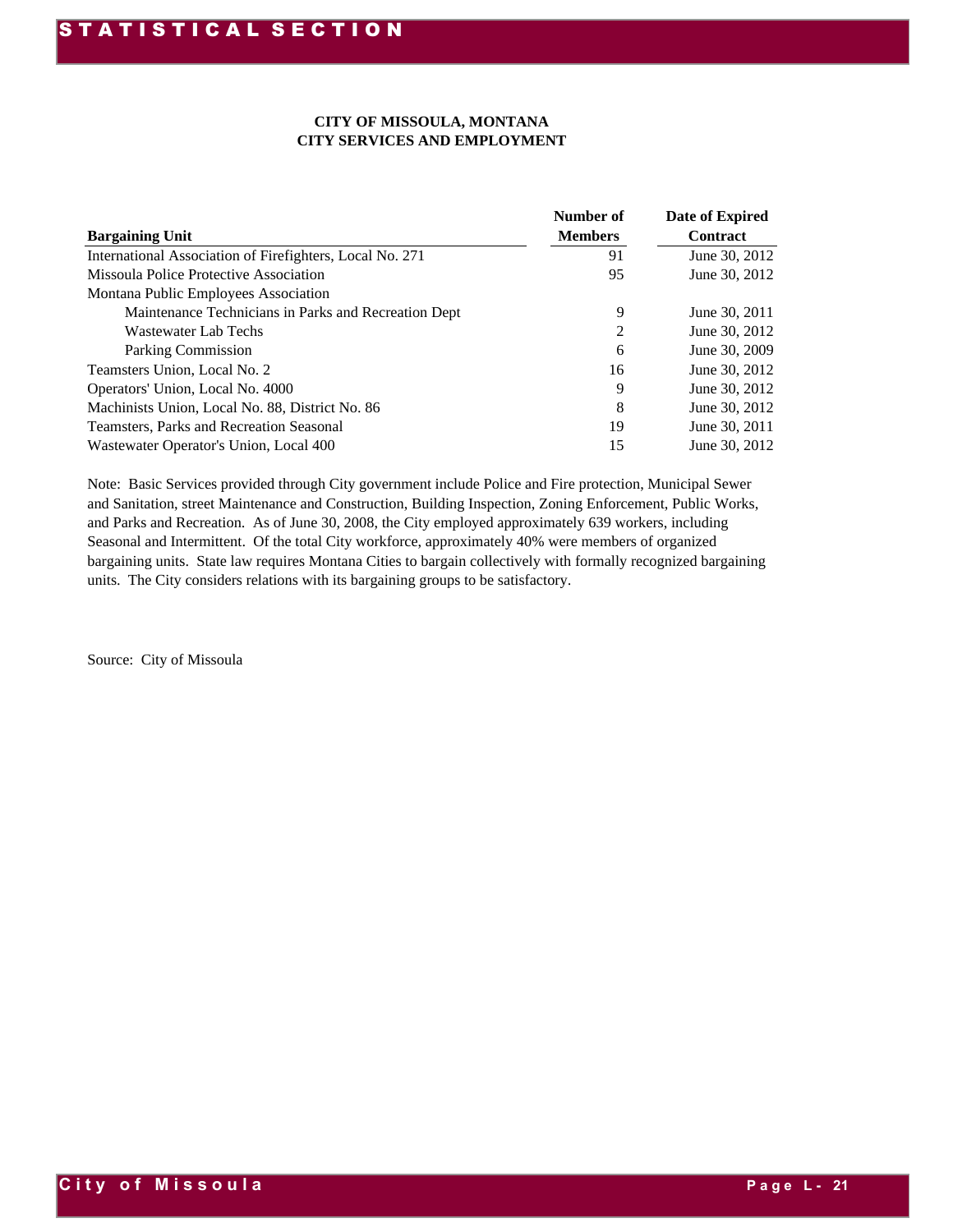|  | City of Missoula |  |  |  |  |  |
|--|------------------|--|--|--|--|--|
|  |                  |  |  |  |  |  |

| <b>Last Ten Fiscal Years</b> |
|------------------------------|
|                              |

| 2008(A) |                                            |                                                                                                                                                                                                                                                        |                                                                    |                    |                                                                                                                                                                                                                                                                                                                                                                                                                                                                                              |                                                                                                                                                                                                                                                                                                              |                                                                                                                                                                                                                                                                                                                                      |                    |                                                                                                                                                                                             |
|---------|--------------------------------------------|--------------------------------------------------------------------------------------------------------------------------------------------------------------------------------------------------------------------------------------------------------|--------------------------------------------------------------------|--------------------|----------------------------------------------------------------------------------------------------------------------------------------------------------------------------------------------------------------------------------------------------------------------------------------------------------------------------------------------------------------------------------------------------------------------------------------------------------------------------------------------|--------------------------------------------------------------------------------------------------------------------------------------------------------------------------------------------------------------------------------------------------------------------------------------------------------------|--------------------------------------------------------------------------------------------------------------------------------------------------------------------------------------------------------------------------------------------------------------------------------------------------------------------------------------|--------------------|---------------------------------------------------------------------------------------------------------------------------------------------------------------------------------------------|
| 394     |                                            |                                                                                                                                                                                                                                                        |                                                                    |                    |                                                                                                                                                                                                                                                                                                                                                                                                                                                                                              |                                                                                                                                                                                                                                                                                                              |                                                                                                                                                                                                                                                                                                                                      |                    |                                                                                                                                                                                             |
|         |                                            |                                                                                                                                                                                                                                                        |                                                                    |                    |                                                                                                                                                                                                                                                                                                                                                                                                                                                                                              |                                                                                                                                                                                                                                                                                                              |                                                                                                                                                                                                                                                                                                                                      |                    |                                                                                                                                                                                             |
|         |                                            |                                                                                                                                                                                                                                                        |                                                                    |                    |                                                                                                                                                                                                                                                                                                                                                                                                                                                                                              |                                                                                                                                                                                                                                                                                                              |                                                                                                                                                                                                                                                                                                                                      |                    |                                                                                                                                                                                             |
|         |                                            |                                                                                                                                                                                                                                                        |                                                                    |                    |                                                                                                                                                                                                                                                                                                                                                                                                                                                                                              |                                                                                                                                                                                                                                                                                                              |                                                                                                                                                                                                                                                                                                                                      |                    |                                                                                                                                                                                             |
|         |                                            |                                                                                                                                                                                                                                                        |                                                                    |                    |                                                                                                                                                                                                                                                                                                                                                                                                                                                                                              |                                                                                                                                                                                                                                                                                                              |                                                                                                                                                                                                                                                                                                                                      |                    |                                                                                                                                                                                             |
|         |                                            |                                                                                                                                                                                                                                                        |                                                                    |                    |                                                                                                                                                                                                                                                                                                                                                                                                                                                                                              |                                                                                                                                                                                                                                                                                                              |                                                                                                                                                                                                                                                                                                                                      |                    |                                                                                                                                                                                             |
|         |                                            |                                                                                                                                                                                                                                                        |                                                                    |                    |                                                                                                                                                                                                                                                                                                                                                                                                                                                                                              |                                                                                                                                                                                                                                                                                                              |                                                                                                                                                                                                                                                                                                                                      |                    |                                                                                                                                                                                             |
|         |                                            |                                                                                                                                                                                                                                                        |                                                                    |                    |                                                                                                                                                                                                                                                                                                                                                                                                                                                                                              |                                                                                                                                                                                                                                                                                                              |                                                                                                                                                                                                                                                                                                                                      |                    |                                                                                                                                                                                             |
|         |                                            |                                                                                                                                                                                                                                                        |                                                                    |                    |                                                                                                                                                                                                                                                                                                                                                                                                                                                                                              |                                                                                                                                                                                                                                                                                                              |                                                                                                                                                                                                                                                                                                                                      |                    |                                                                                                                                                                                             |
|         |                                            |                                                                                                                                                                                                                                                        |                                                                    |                    |                                                                                                                                                                                                                                                                                                                                                                                                                                                                                              |                                                                                                                                                                                                                                                                                                              |                                                                                                                                                                                                                                                                                                                                      |                    | $\begin{array}{r} \n 1999 \\  \hline\n 244 \\  48 \\  2,349 \\  3,331 \\  1,331 \\  2,830 \\  2,180 \\  1,028 \\  1,4,693 \\  1,17 \\  1,028 \\  1,4,693 \\  8,117 \\  8,117\n \end{array}$ |
| 55,460  | 55,50                                      | 54,154                                                                                                                                                                                                                                                 | 52,708                                                             | $\frac{73,110}{2}$ | 71,866                                                                                                                                                                                                                                                                                                                                                                                                                                                                                       | $\frac{70,158}{\ }$                                                                                                                                                                                                                                                                                          | 68,945                                                                                                                                                                                                                                                                                                                               | $\frac{48,885}{1}$ | 47,005                                                                                                                                                                                      |
|         | 44356688644<br>44386688644<br>644366644456 | $\begin{array}{r} \n 2007 \\  \hline\n 404 \\  \hline\n 3,265 \\  \hline\n 3,2579 \\  \hline\n 2,379 \\  \hline\n 2,108 \\  \hline\n 3,517 \\  \hline\n 4,733 \\  \hline\n 5,57 \\  \hline\n 6,27 \\  \hline\n 7,627 \\  \hline\n 8,303\n \end{array}$ | <b>2006</b><br>399<br>3187<br>3187<br>3187<br>3288<br>3398<br>3398 |                    | $\begin{array}{r} \textbf{2004} \\ 1,490 \\ 96 \\ 4,820 \\ 4,189 \\ 1,168 \\ 2,385 \\ 10,120 \\ 5,363 \\ \textbf{31,225} \\ 10,125 \\ \textbf{31,225} \\ 10,254 \\ \end{array}$<br>$\begin{array}{r} \n \textbf{2005} \\  \hline\n 392 \\  \textbf{3151} \\  3,161 \\  \textbf{2,784} \\  3,066 \\  \textbf{3,066} \\  1,989 \\  \textbf{3114} \\  3,144 \\  \textbf{32,530} \\  2,484 \\  \textbf{23,50} \\  2,484 \\  \textbf{23,50} \\  2,485 \\  \textbf{24,80} \\  2,530\n \end{array}$ | $\begin{array}{r rrrr} \hline 2003 \\ \hline 1,485 \\ 82 & 8 \\ 4,695 & 4,341 \\ 4,341 & 2,381 \\ 5,287 & 5,287 \\ 9,707 & 5,287 \\ 5,287 & 5,282 \\ 5,287 & 5,282 \\ 10,352 & 10 \\ 10,352 & 10 \\ 10 & 10 \\ 10 & 10 \\ 10 & 10 \\ 10 & 10 \\ 10 & 10 \\ 10 & 10 \\ 10 & 10 \\ 10 & 10 \\ 10 & 10 \\ 10 &$ | $\begin{array}{r} \n 2002 \\  1,656 \\  \hline\n 1,656 \\  1,343 \\  4,343 \\  5,182 \\  4,499 \\  5,031 \\  5,031 \\  5,031 \\  2,886 \\  2,384 \\  2,334 \\  5,031 \\  5,031 \\  5,031 \\  5,031 \\  5,031 \\  5,031 \\  5,031 \\  5,031 \\  5,031 \\  5,031 \\  5,031 \\  5,031 \\  5,031 \\  5,031 \\  5,031 \\  5,031 \\  5,03$ |                    | 2000<br>299<br>31 34 35<br>2, 34 35<br>3, 34 35<br>3, 538<br>2, 11, 25<br>2, 15, 538<br>8, 717                                                                                              |

Source: Missoula Area Economic Development Corp (1999 to 2000)<br>Montana Department of Labor and Industry (2001 to 2008) Source: Missoula Area Economic Development Corp (1999 to 2000) Montana Department of Labor and Industry (2001 to 2008)

(A) Most recent data available through the 4th quarter 2008.

(A) Most recent data available through the 4th quarter 2008.<br>(B) Not shown to avoid disclosure of confidential information, but estimates are included in the totals (B) Not shown to avoid disclosure of confidential information, but estimates are included in the totals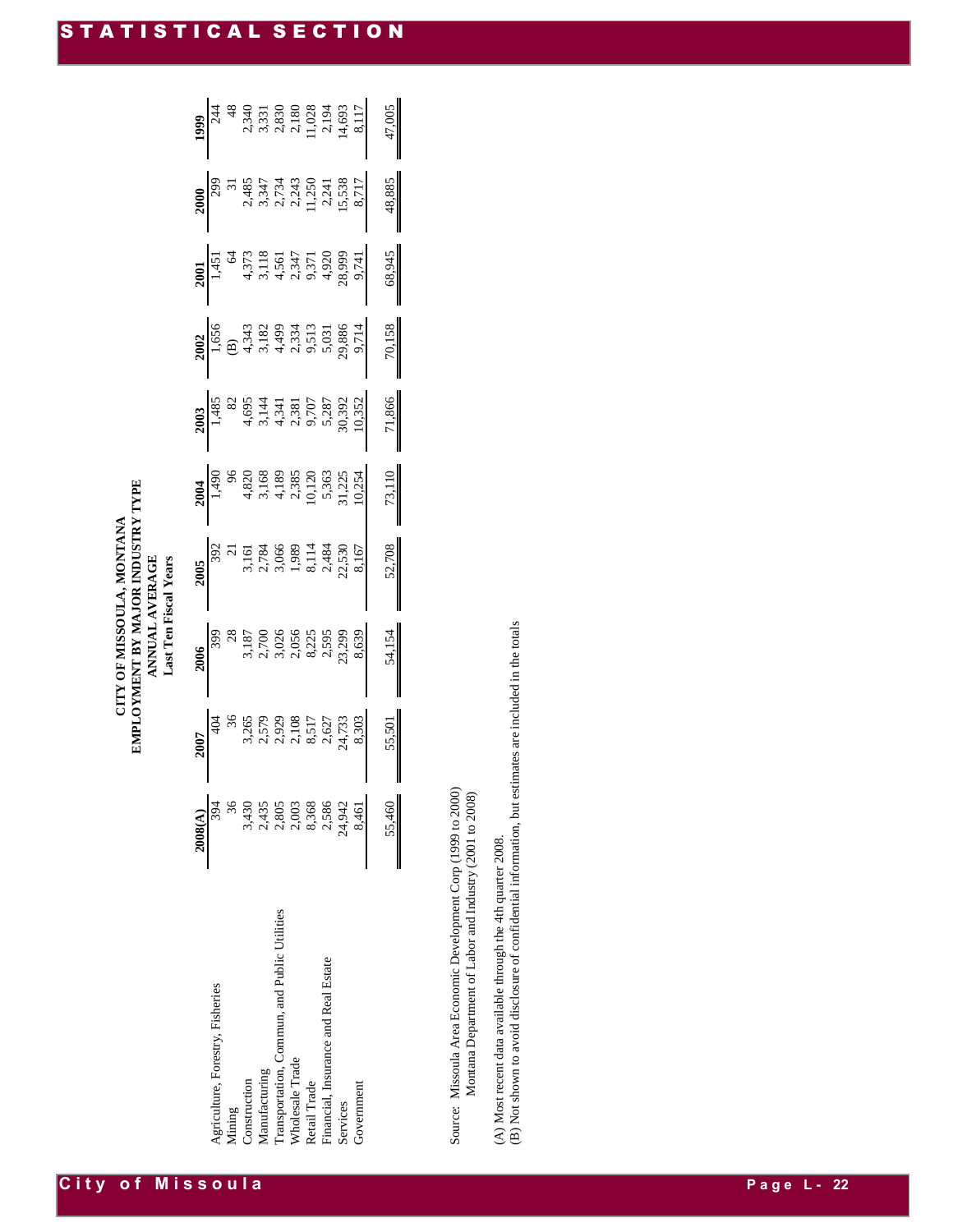| 2,781,168<br>42,323<br>31,700<br>385<br>1.48<br>6,485<br>4.00<br>383<br>69,279<br>63,987,567<br>5,141<br>2,372<br>1,291<br>$\frac{1}{4}$<br>$\Xi$<br>42,141<br>2009<br>S<br>2,802,979<br>41,818<br>1,530<br>133,165,009<br>6,386<br>400<br>2,708<br>1.48<br>5,850<br>7.00<br>32,219<br>$\frac{4}{3}$<br>40,981<br>312<br>68,202<br>$\overline{a}$<br>2008<br>S<br>2,793,604<br>89,139,379<br>5,290<br>41,002<br>38,468<br>40,515<br>9.19<br>1,613<br>337.98<br>417<br>$\mathbf 2$<br>5,805<br>47<br>102<br>57,141<br>3,181<br>2007<br>S,<br>2,748,200<br>38,728<br>43,778<br>5,173<br>33,262<br>604<br>4,235<br>$\overline{100}$<br>9.34<br>1,494<br>99,855,627<br>65,885<br>5,497<br>358.87<br>51<br>2006<br>S,<br>113,217,490<br>4,484<br>2,241,307<br>31,008<br>586<br>2,179<br>96<br>5,259<br>53<br>37,494<br>24.74<br>64,389<br>36,641<br>358.57<br>1,677<br>2005<br>S<br>298<br>2,275,546<br>51<br>35,448<br>109,963,100<br>25,136<br>2,476<br>1.39<br>88<br>37,398<br>349.24<br>4,701<br>17.45<br>1,663<br>7,907<br>63,123<br>2004<br>S<br>523<br>$\frac{1}{4}$<br>1,947,490<br>35,124<br>21,809<br>1,890<br>1.38<br>2,180<br>193,963,792<br>61,774<br>7,823<br>85<br>4,729<br>11.03<br>344.42<br>36,221<br>2003<br>S,<br>1,865,265<br>102,287,782<br>60,306<br>32,642<br>36,256<br>8.53<br>1,930<br>327.61<br>7,791<br>447<br>1,605<br>82<br>4,451<br>$\overline{z}$<br>No data<br>2002<br>S<br>1,676,420<br>34,328<br>135,701,353<br>30,094<br>1.39<br>82<br>4,266<br>5.70<br>58,939<br>7,782<br>1,694<br>327.61<br>No data<br>No data<br>No data<br>No data<br>2001<br>$\overline{S}$<br>120,150,936<br>1,298,209<br>80<br>34,868<br>1,895<br>326.76<br>30,094<br>1.39<br>11.30<br>57,725<br>5,892<br>4,244<br>No data<br>No data<br>No data<br>No data<br>2000<br>S<br>Total Fire Department Incident Responses*<br>Construction Value of Bldg permits issued<br>Miles of Street - per State Gas Tax Report<br>Attorney's Office - Lawsuits & Claims<br><b>Function/Program</b><br>Attorney - Opened criminal files<br>Orders of Protection issued<br>Officers/1,000 population<br>Building Permits Issued<br>Police calls for Service<br>Total sworn officers<br>Citations issued<br>Population |                                                                                                  |  | OPERATING INDICATORS BY FUNCTION/PROGRAM | Last Ten Fiscal Years |  |  |  |
|-------------------------------------------------------------------------------------------------------------------------------------------------------------------------------------------------------------------------------------------------------------------------------------------------------------------------------------------------------------------------------------------------------------------------------------------------------------------------------------------------------------------------------------------------------------------------------------------------------------------------------------------------------------------------------------------------------------------------------------------------------------------------------------------------------------------------------------------------------------------------------------------------------------------------------------------------------------------------------------------------------------------------------------------------------------------------------------------------------------------------------------------------------------------------------------------------------------------------------------------------------------------------------------------------------------------------------------------------------------------------------------------------------------------------------------------------------------------------------------------------------------------------------------------------------------------------------------------------------------------------------------------------------------------------------------------------------------------------------------------------------------------------------------------------------------------------------------------------------------------------------------------------------------------------------------------------------------------------------------------------------------------------------------------------------------------------------------------------------------------------------------------------------------------------------------------------------------|--------------------------------------------------------------------------------------------------|--|------------------------------------------|-----------------------|--|--|--|
|                                                                                                                                                                                                                                                                                                                                                                                                                                                                                                                                                                                                                                                                                                                                                                                                                                                                                                                                                                                                                                                                                                                                                                                                                                                                                                                                                                                                                                                                                                                                                                                                                                                                                                                                                                                                                                                                                                                                                                                                                                                                                                                                                                                                             |                                                                                                  |  |                                          |                       |  |  |  |
|                                                                                                                                                                                                                                                                                                                                                                                                                                                                                                                                                                                                                                                                                                                                                                                                                                                                                                                                                                                                                                                                                                                                                                                                                                                                                                                                                                                                                                                                                                                                                                                                                                                                                                                                                                                                                                                                                                                                                                                                                                                                                                                                                                                                             | <b>Business Licenses Issued</b><br>Amount of SID's Billed $\#$ Sewer Bills<br>General Government |  |                                          |                       |  |  |  |
|                                                                                                                                                                                                                                                                                                                                                                                                                                                                                                                                                                                                                                                                                                                                                                                                                                                                                                                                                                                                                                                                                                                                                                                                                                                                                                                                                                                                                                                                                                                                                                                                                                                                                                                                                                                                                                                                                                                                                                                                                                                                                                                                                                                                             | Public Safety Activities                                                                         |  |                                          |                       |  |  |  |
|                                                                                                                                                                                                                                                                                                                                                                                                                                                                                                                                                                                                                                                                                                                                                                                                                                                                                                                                                                                                                                                                                                                                                                                                                                                                                                                                                                                                                                                                                                                                                                                                                                                                                                                                                                                                                                                                                                                                                                                                                                                                                                                                                                                                             |                                                                                                  |  |                                          |                       |  |  |  |
|                                                                                                                                                                                                                                                                                                                                                                                                                                                                                                                                                                                                                                                                                                                                                                                                                                                                                                                                                                                                                                                                                                                                                                                                                                                                                                                                                                                                                                                                                                                                                                                                                                                                                                                                                                                                                                                                                                                                                                                                                                                                                                                                                                                                             |                                                                                                  |  |                                          |                       |  |  |  |
|                                                                                                                                                                                                                                                                                                                                                                                                                                                                                                                                                                                                                                                                                                                                                                                                                                                                                                                                                                                                                                                                                                                                                                                                                                                                                                                                                                                                                                                                                                                                                                                                                                                                                                                                                                                                                                                                                                                                                                                                                                                                                                                                                                                                             |                                                                                                  |  |                                          |                       |  |  |  |
|                                                                                                                                                                                                                                                                                                                                                                                                                                                                                                                                                                                                                                                                                                                                                                                                                                                                                                                                                                                                                                                                                                                                                                                                                                                                                                                                                                                                                                                                                                                                                                                                                                                                                                                                                                                                                                                                                                                                                                                                                                                                                                                                                                                                             |                                                                                                  |  |                                          |                       |  |  |  |
|                                                                                                                                                                                                                                                                                                                                                                                                                                                                                                                                                                                                                                                                                                                                                                                                                                                                                                                                                                                                                                                                                                                                                                                                                                                                                                                                                                                                                                                                                                                                                                                                                                                                                                                                                                                                                                                                                                                                                                                                                                                                                                                                                                                                             |                                                                                                  |  |                                          |                       |  |  |  |
|                                                                                                                                                                                                                                                                                                                                                                                                                                                                                                                                                                                                                                                                                                                                                                                                                                                                                                                                                                                                                                                                                                                                                                                                                                                                                                                                                                                                                                                                                                                                                                                                                                                                                                                                                                                                                                                                                                                                                                                                                                                                                                                                                                                                             |                                                                                                  |  |                                          |                       |  |  |  |
|                                                                                                                                                                                                                                                                                                                                                                                                                                                                                                                                                                                                                                                                                                                                                                                                                                                                                                                                                                                                                                                                                                                                                                                                                                                                                                                                                                                                                                                                                                                                                                                                                                                                                                                                                                                                                                                                                                                                                                                                                                                                                                                                                                                                             | Miles of sidewalk installed<br>Public Works                                                      |  |                                          |                       |  |  |  |
|                                                                                                                                                                                                                                                                                                                                                                                                                                                                                                                                                                                                                                                                                                                                                                                                                                                                                                                                                                                                                                                                                                                                                                                                                                                                                                                                                                                                                                                                                                                                                                                                                                                                                                                                                                                                                                                                                                                                                                                                                                                                                                                                                                                                             |                                                                                                  |  |                                          |                       |  |  |  |
|                                                                                                                                                                                                                                                                                                                                                                                                                                                                                                                                                                                                                                                                                                                                                                                                                                                                                                                                                                                                                                                                                                                                                                                                                                                                                                                                                                                                                                                                                                                                                                                                                                                                                                                                                                                                                                                                                                                                                                                                                                                                                                                                                                                                             |                                                                                                  |  |                                          |                       |  |  |  |
|                                                                                                                                                                                                                                                                                                                                                                                                                                                                                                                                                                                                                                                                                                                                                                                                                                                                                                                                                                                                                                                                                                                                                                                                                                                                                                                                                                                                                                                                                                                                                                                                                                                                                                                                                                                                                                                                                                                                                                                                                                                                                                                                                                                                             |                                                                                                  |  |                                          |                       |  |  |  |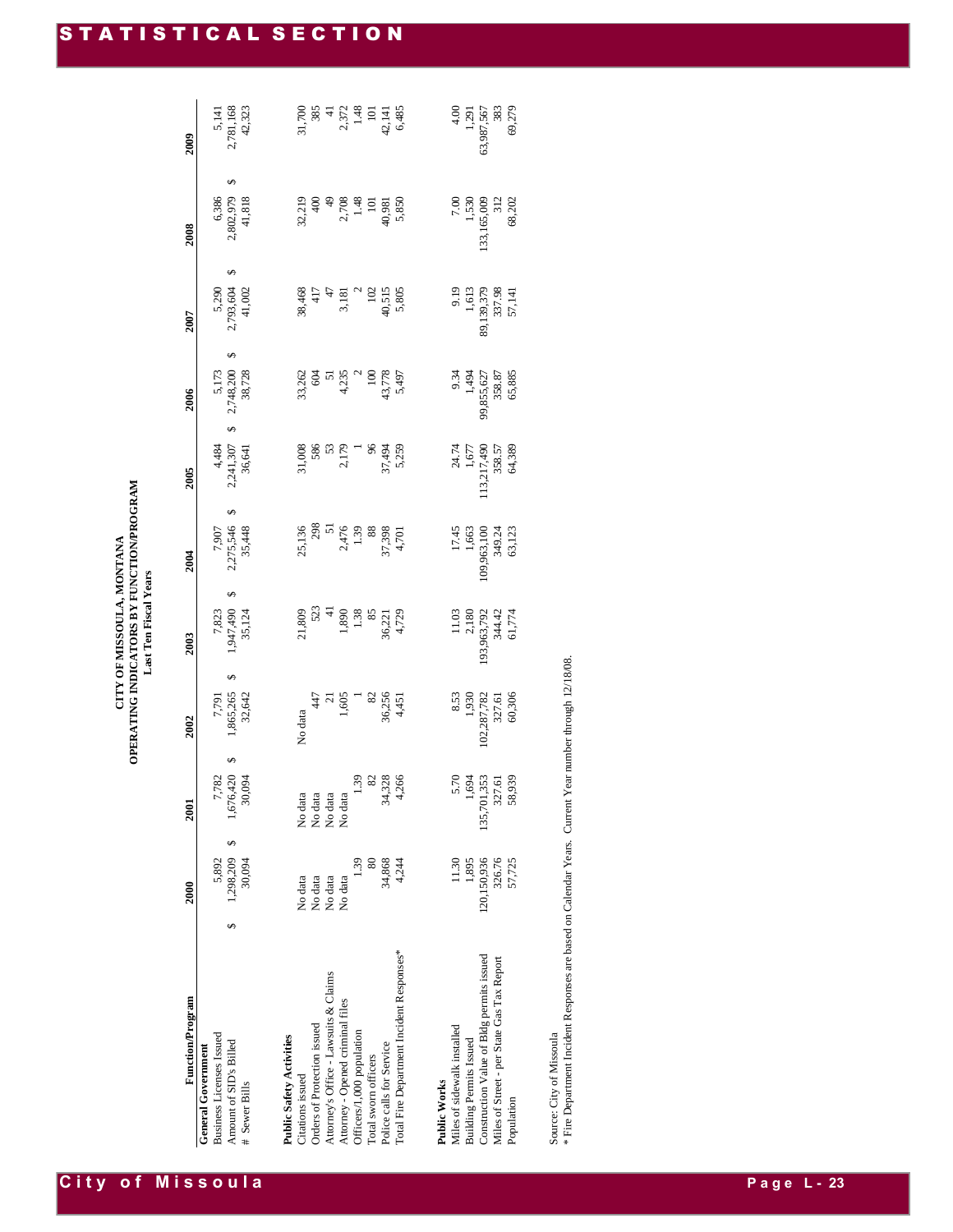#### **CITY OF MISSOULA, MONTANA CAPITAL ASSET STATISTICS BY FUNCTION/PROGRAM Last Three Fiscal Years**

|                                                      |                | <b>Fiscal Year</b> |                |
|------------------------------------------------------|----------------|--------------------|----------------|
| Function                                             | 2009           | 2008               | 2007           |
|                                                      |                |                    |                |
| <b>GENERAL GOVERNMENT</b>                            |                |                    |                |
| Vehicles                                             | 4              | $\boldsymbol{7}$   | $\mathfrak s$  |
| <b>Buildings</b>                                     | 3              | 3                  | $\overline{2}$ |
| PUBLIC SAFETY ACTIVITIES                             |                |                    |                |
| <b>Fire Stations</b>                                 | 5              | 5                  | 5              |
| Fire Engines/Trucks/Vehicles/Vans                    | 26             | 26                 | 27             |
| Police Motorcycles                                   | 6              | 6                  | 6              |
| Police Patrol Cars/Passenger Vehicles/Other Vehicles | 62             | 58                 | 47             |
| <b>PUBLIC WORKS</b>                                  |                |                    |                |
| Streets (sq. yards)                                  | 6,837,927      | 6,826,850          | 6,761,248      |
| Curbs (lineal feet)                                  | 1,957,574      | 1,997,728          | 1,957,574      |
| Sidewalks (sq. feet)                                 | 10,232,017     | 10,015,638         | 9,830,923      |
| Storm Sewer (lineal feet)                            | 157,826        | 153,275            | 153,275        |
| Sumps                                                | 5,307          | 5,307              | 5,160          |
| Signs                                                | 56,635         | 53,768             | 54,901         |
| Vehicles                                             | 161            | 107                | 98             |
| <b>Buildings</b>                                     | 4              | $\overline{4}$     | 7              |
| PUBLIC HEALTH ACTIVITIES                             |                |                    |                |
| Cemetery & Buildings                                 | 7              | 7                  | 7              |
| Vehicles/Tractors/Trucks/Mowers                      | 14             | 16                 | 17             |
|                                                      |                |                    |                |
| <b>CULTURE AND RECREATION</b>                        |                |                    |                |
| Parks                                                | 67             | 51                 | 46             |
| Trails                                               | 22             | 20                 | 18.2           |
| Park Shelter/Band Shells/Pavillions                  | 10             | 10                 | 10             |
| <b>Buildings</b>                                     | 23             | 23                 | 20             |
| Vehicles                                             | 58             | 55                 | 57             |
|                                                      |                |                    |                |
| HOUSING & COMMUNITY DEVELOPMENT                      |                |                    |                |
| Vehicles                                             | $\mathbf{1}$   | 10                 | 10             |
| <b>Buildings</b>                                     | $\overline{0}$ | $\overline{2}$     | $\overline{2}$ |

Capital Asset Statistics by Function information prior to 2006 is not readily available in this format.

Source: City of Missoula Fixed Asset Accounting Module Source: City of Missoula Parks Dept. Website Source: Various City of Missoula Departments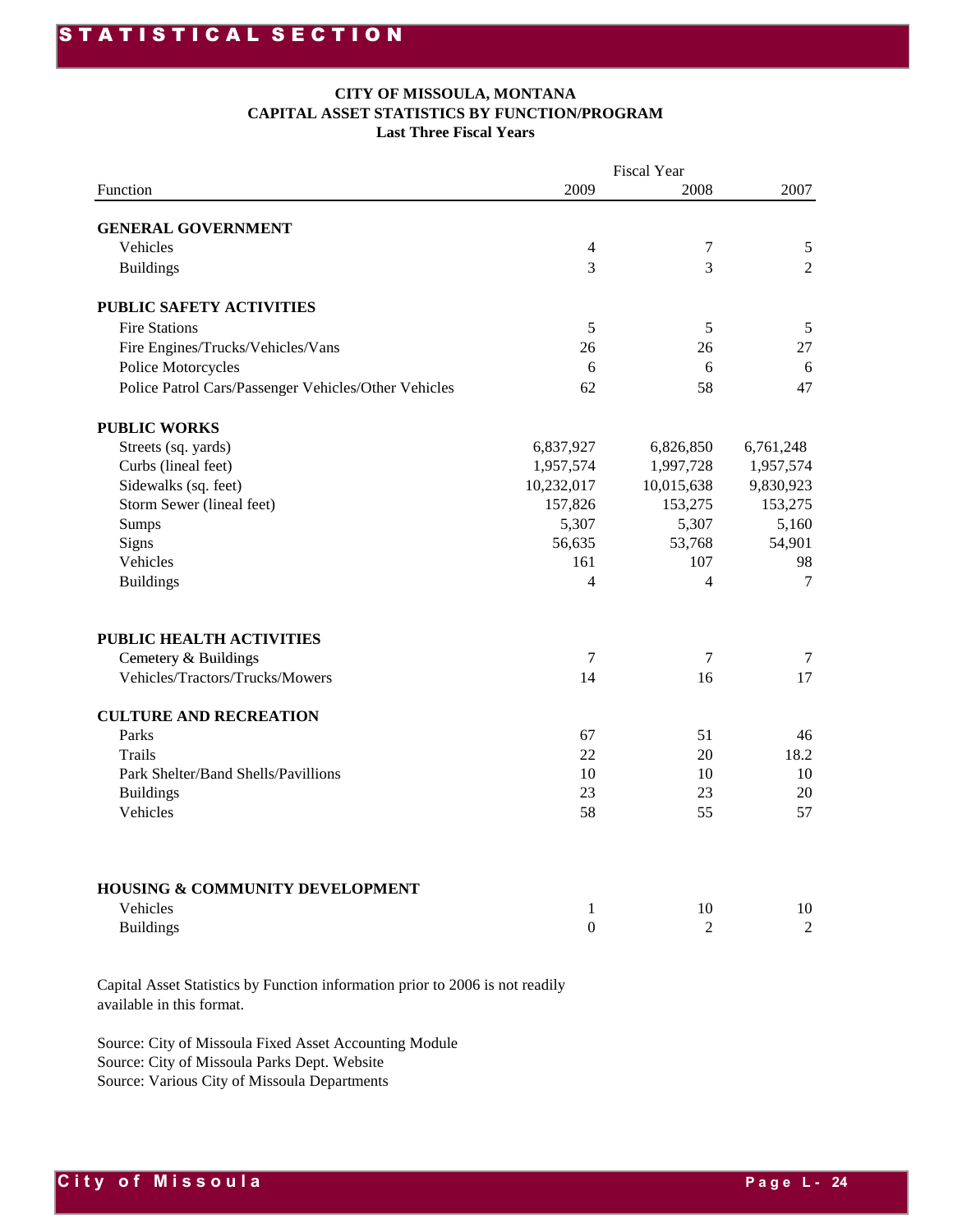| <b>Fiscal</b><br>Year | <b>Assessments</b><br><b>Billed</b> | <b>Current</b><br><b>Assessments</b><br>Paid | <b>Percent</b><br><b>Collected</b> | <b>Delinquent</b><br><b>Assessments</b><br>Paid | <b>Total</b><br><b>Assessments</b><br>Paid | <b>Penalty and</b><br><b>Interest</b><br>Paid |
|-----------------------|-------------------------------------|----------------------------------------------|------------------------------------|-------------------------------------------------|--------------------------------------------|-----------------------------------------------|
| 2000                  | 1.298.209                           | 1,200,303                                    | 92.46%                             | 96.792                                          | 1.297.095                                  | 11,402                                        |
| 2001                  | 1.676.420                           | 1.589.981                                    | 94.84%                             | 102.967                                         | 1.692.948                                  | 10.190                                        |
| 2002                  | 1.865.265                           | 1.726.973                                    | 92.59%                             | 84.933                                          | 1.811.906                                  | 10,758                                        |
| 2003                  | 1.947.490                           | 2.424.156                                    | 124.48%                            | 75.325                                          | 2.499.481                                  | 17,909                                        |
| 2004                  | 2.275.546                           | 2.105.570                                    | 92.53%                             | 306,209                                         | 2.411.779                                  | 9.728                                         |
| 2005                  | 2.241.307                           | 2,132,336                                    | 95.14%                             | 119,277                                         | 2.251.613                                  | 16,761                                        |
| 2006                  | 2.748.200                           | 2.638.272                                    | 96.00%                             | 149.327                                         | 2.787.599                                  | 10,807                                        |
| 2007                  | 2.793.604                           | 2.695.269                                    | 96.48%                             | 106.930                                         | 2.802.199                                  | 11.629                                        |
| 2008                  | 2.802.979                           | 2.690.299                                    | 95.98%                             | 107.817                                         | 2.798.116                                  | 11,653                                        |
| 2009                  | 2,870,277                           | 2,666,875                                    | 92.91%                             | 168,518                                         | 2,835,392                                  | 8,568                                         |

#### **CITY OF MISSOULA, MONTANA SPECIAL ASSESSMENTS BILLED AND COLLECTED Last Ten Fiscal Years**

Note: Property tax levies are set in August at the time the City budget is approved and billed November 1 by the County. Half of the taxes are due by November 30 and the other half by May 31. After those dates, the bills are delinquent (and a lien is placed on the property). The interest charged on delinquent taxes is one percent per month, with a two percent penalty.

Source: City of Missoula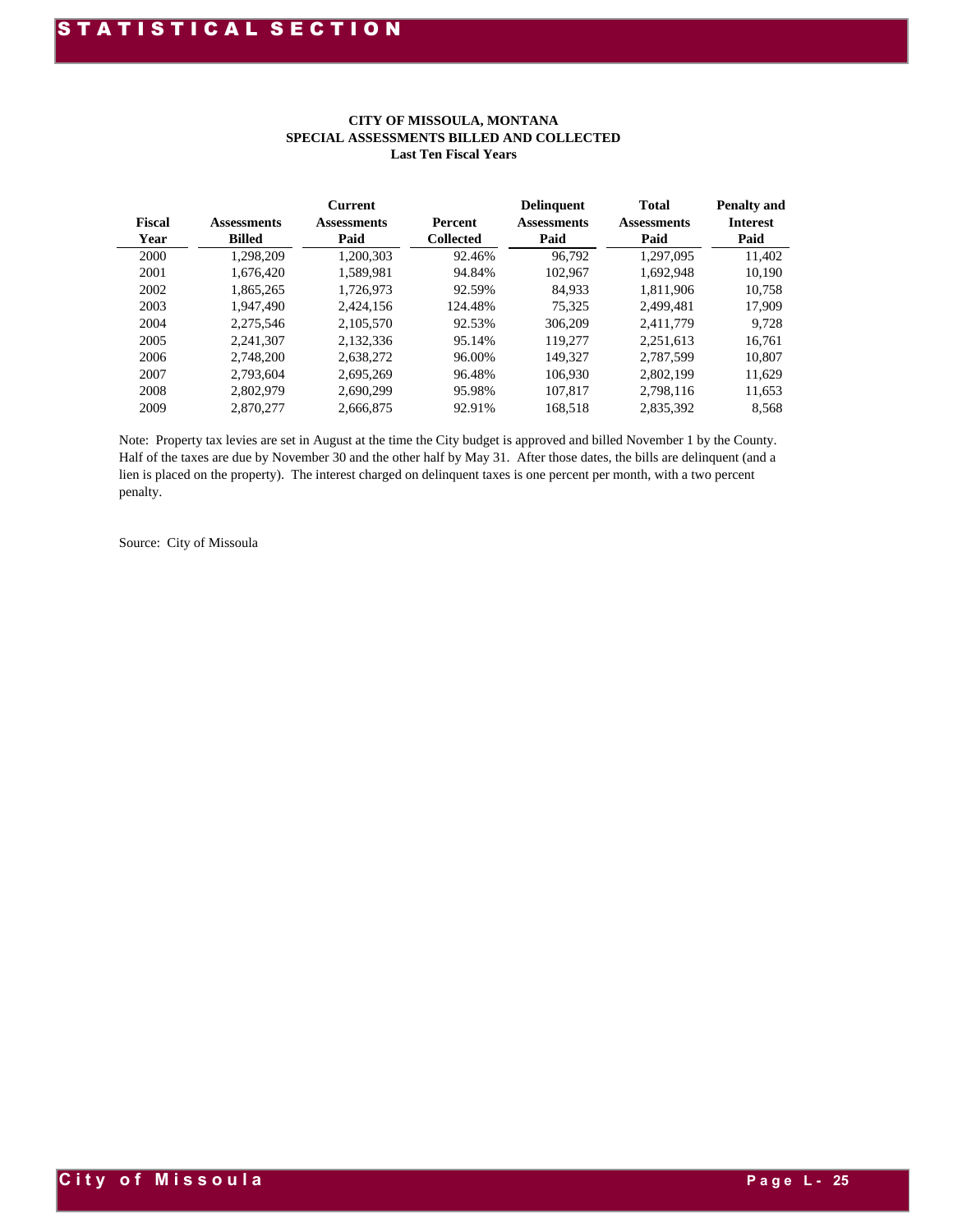#### **CITY OF MISSOULA, MONTANA SPECIAL IMPROVEMENT DISTRICT 512, 521 AND 522 REQUIRED CONTINUING DISCLOSURE**

| <b>Fiscal</b><br>Year | <b>Combined</b><br><b>Market Value</b><br>of All Districts | <b>Average Ratio</b><br>of Market Value<br>to Assessments of<br><b>Individual Parcels</b> | <b>Highest Ratio</b><br>of Market Value<br>to Assessments of<br><b>Individual Parcels</b> | <b>Lowest Ratio</b><br>of Market Value<br>to Assessments of<br><b>Individual Parcels</b> | <b>Median Ratio</b><br>of Market Value<br>to Assessments of<br><b>Individual Parcels</b> |
|-----------------------|------------------------------------------------------------|-------------------------------------------------------------------------------------------|-------------------------------------------------------------------------------------------|------------------------------------------------------------------------------------------|------------------------------------------------------------------------------------------|
| 2000                  | 116,582,168                                                | 77.00                                                                                     | 1,304.70                                                                                  | 6.40                                                                                     | 72.10                                                                                    |
| 2001                  | 135,469,759                                                | 180.80                                                                                    | 1,529.10                                                                                  | 6.90                                                                                     | 57.10                                                                                    |
| 2002                  | 146,667,428                                                | 196.60                                                                                    | 1,586.20                                                                                  | 6.20                                                                                     | 52.10                                                                                    |
| 2003                  | 136,898,208                                                | 127.17                                                                                    | 2,887.04                                                                                  | 9.01                                                                                     | 39.80                                                                                    |
| 2004                  | 158,065,283                                                | 89.06                                                                                     | 1,154.30                                                                                  | 6.30                                                                                     | 79.15                                                                                    |
| 2005                  | 166,871,500                                                | 95.60                                                                                     | 2,692.30                                                                                  | 2.07                                                                                     | 117.52                                                                                   |
| 2006                  | 158,701,080                                                | 757.82                                                                                    | 10,797.00                                                                                 | 5.82                                                                                     | 221.17                                                                                   |
| 2007                  | 191,613,295                                                | 1.219.98                                                                                  | 13.841.43                                                                                 | 6.35                                                                                     | 221.37                                                                                   |
| 2008                  | 211,405,977                                                | 317.09                                                                                    | 4,977.27                                                                                  | 5.04                                                                                     | 141.94                                                                                   |
| 2009                  | 234,349,048                                                | 346.51                                                                                    | 4,917.51                                                                                  | 4.96                                                                                     | 160.49                                                                                   |

Source: City of Missoula and Missoula County Assessor's Office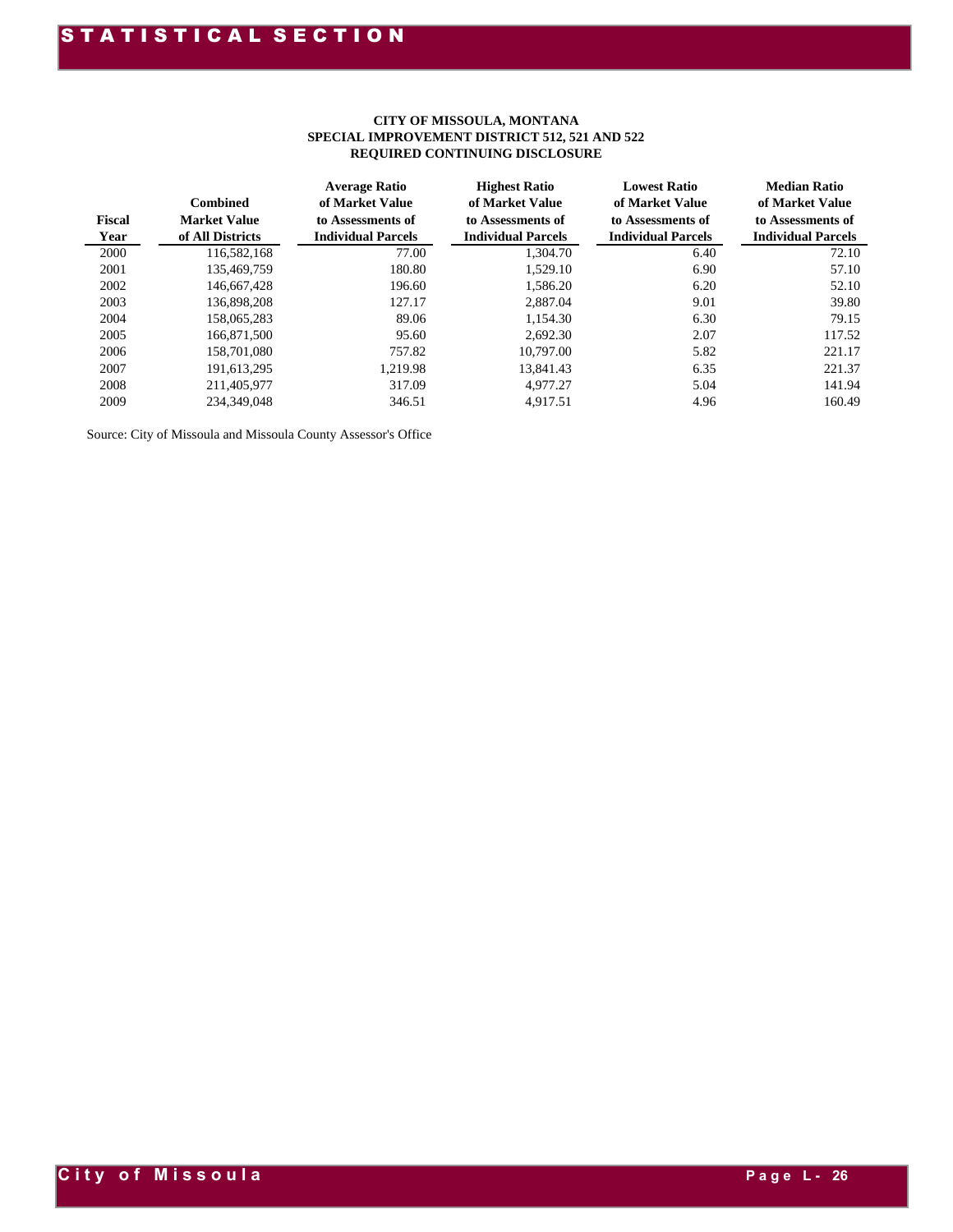#### **CITY OF MISSOULA, MONTANA MISSOULA PARKING COMMISSION RATES AND FEES Last Ten Fiscal Years**

|               |                  |               | <b>Parking</b>     |                    | Average           |
|---------------|------------------|---------------|--------------------|--------------------|-------------------|
|               | <b>On-Street</b> | Garage        | Garage             | <b>Off-Street</b>  | <b>Off-Street</b> |
| <b>Fiscal</b> | <b>Hourly</b>    | <b>Hourly</b> | <b>Lease Space</b> | <b>Lease Space</b> | and Garage        |
| Year          | <b>Parking</b>   | Parking       | Range              | Range              | <b>Lease Rate</b> |
| 2000          | 0.20             | 0.25          | \$45.00 TO \$50.00 | \$20.00 TO \$50.00 | 35.00             |
| 2001          | 0.50             | 0.25          | \$50.00 TO \$55.00 | \$25,00 TO \$50.00 | 38.00             |
| 2002          | 0.50             | 0.25          | \$55.00 TO \$65.00 | \$25.00 TO \$50.00 | 38.00             |
| 2003          | 0.50             | 0.25          | \$55.00 TO \$65.00 | \$35.00 TO \$50.00 | 44.00             |
| 2004          | 0.50             | 0.25          | \$55.00 TO \$65.00 | \$30.00 TO \$50.00 | 44.00             |
| 2005          | 0.50             | 0.25          | \$55.00 TO \$65.00 | \$30.00 TO \$50.00 | 44.00             |
| 2006          | 0.50             | 0.25          | \$55.00 TO \$65.00 | \$30.00 TO \$50.00 | 44.00             |
| 2007          | 0.50             | 0.25          | \$55.00 TO \$65.00 | \$30.00 TO \$50.00 | 45.00             |
| 2008          | 0.50             | 0.25          | \$55.00 TO \$65.00 | \$30.00 TO \$50.00 | 45.00             |
| 2009          | 0.50             | 0.25          | \$55.00 TO \$65.00 | \$30.00 TO \$50.00 | 45.00             |

Source: Missoula Parking Commission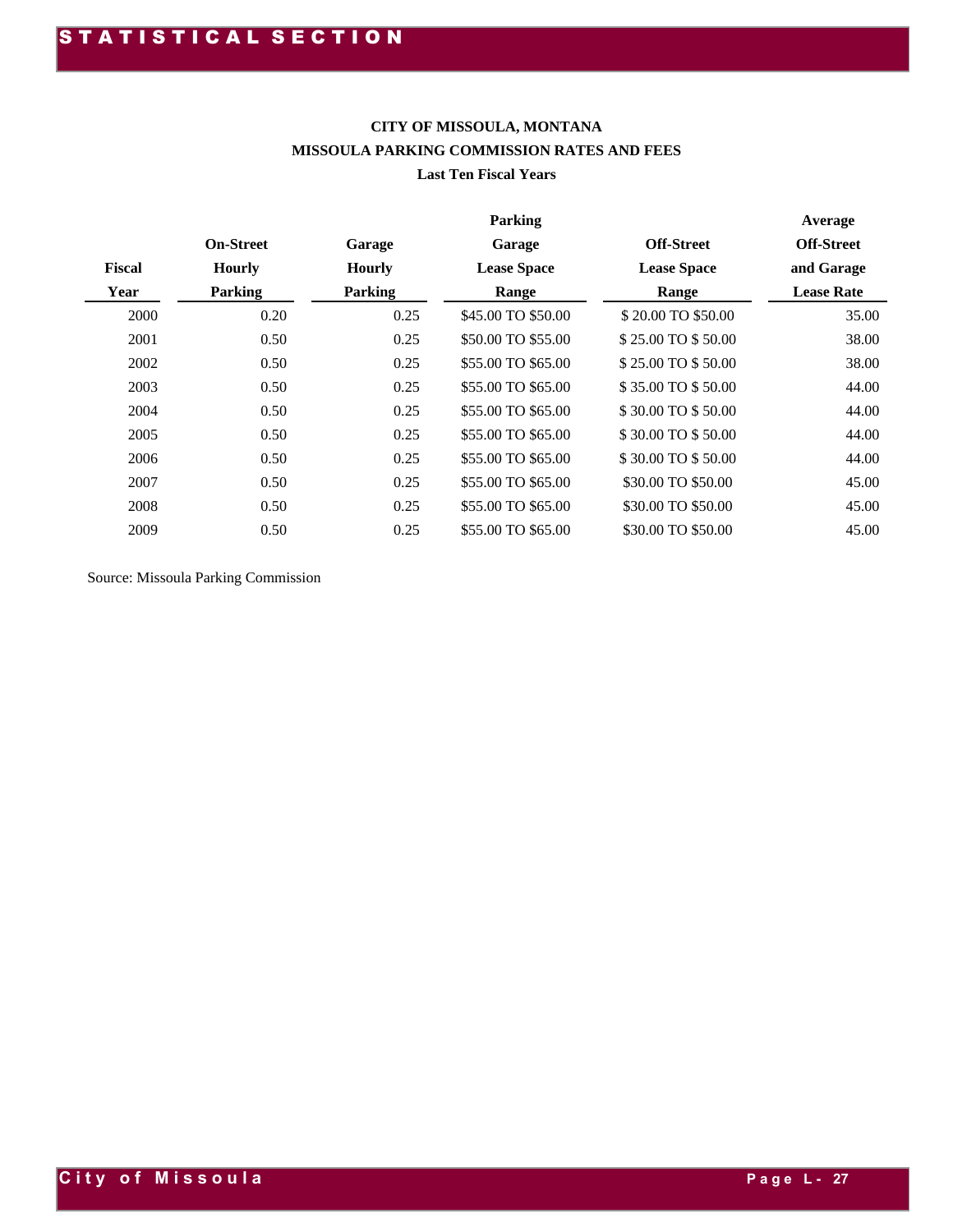| MISSOULA PARKING COMMISSION OPERATIONS AND FACILITIES<br>CITY OF MISSOULA, MONTANA<br>Last Ten Fiscal Years |  |
|-------------------------------------------------------------------------------------------------------------|--|
|-------------------------------------------------------------------------------------------------------------|--|

|                                                                                                                                                                                                                                                                  |  | Percentage<br>of Other<br>A w x x x x x x x x x x<br>A w x x x x x x x x x x<br>H 44<br>H 44<br>H 44<br>H 44<br>H 44<br>H 44<br>H 44<br>H 44<br>H 44<br>H 44<br>H 44<br>H 44<br>H 44<br>H 44<br>H 44<br>H 44<br>H 44<br>H 44<br>H 44<br>H 44<br>H 44<br>H 44<br>H 44<br>H 44<br>H 44<br> |  |                                                                                                                                                                                                                                                                                                                                                                                                            |  |  |  |  |
|------------------------------------------------------------------------------------------------------------------------------------------------------------------------------------------------------------------------------------------------------------------|--|------------------------------------------------------------------------------------------------------------------------------------------------------------------------------------------------------------------------------------------------------------------------------------------|--|------------------------------------------------------------------------------------------------------------------------------------------------------------------------------------------------------------------------------------------------------------------------------------------------------------------------------------------------------------------------------------------------------------|--|--|--|--|
| Percentage of<br>Leased Parking<br>Leased Parking<br>than Parking<br>than Parking<br>$\frac{1}{27\%}$<br>$\frac{1}{27\%}$<br>$\frac{7}{27\%}$<br>$\frac{27\%}{27\%}$<br>$\frac{27\%}{27\%}$<br>$\frac{27\%}{27\%}$<br>$\frac{27\%}{27\%}$<br>$\frac{27\%}{27\%}$ |  |                                                                                                                                                                                                                                                                                          |  |                                                                                                                                                                                                                                                                                                                                                                                                            |  |  |  |  |
|                                                                                                                                                                                                                                                                  |  | Percentage<br>of Garage<br><b>Revenue</b><br><b>Revenue</b><br>$\frac{168}{168}$<br>$\frac{68}{168}$<br>$\frac{68}{168}$<br>$\frac{68}{168}$<br>$\frac{68}{168}$<br>$\frac{68}{168}$<br>$\frac{68}{168}$                                                                                 |  |                                                                                                                                                                                                                                                                                                                                                                                                            |  |  |  |  |
|                                                                                                                                                                                                                                                                  |  |                                                                                                                                                                                                                                                                                          |  |                                                                                                                                                                                                                                                                                                                                                                                                            |  |  |  |  |
|                                                                                                                                                                                                                                                                  |  | <b>Percentage</b><br><b>of Parking<br/> Ticket</b><br><b>Revenue</b><br>$27\%$ $8\%$ $8\%$ $8\%$ $8\%$ $8\%$ $8\%$ $8\%$<br>$17\%$ $20\%$ $8\%$ $8\%$<br>$18\%$ $18\%$                                                                                                                   |  |                                                                                                                                                                                                                                                                                                                                                                                                            |  |  |  |  |
|                                                                                                                                                                                                                                                                  |  | University<br>District<br>Parking<br>Permits<br>1,138<br>1,138<br>1,134<br>1,124<br>1,592<br>1,124<br>1,592<br>1,124<br>1,592                                                                                                                                                            |  |                                                                                                                                                                                                                                                                                                                                                                                                            |  |  |  |  |
|                                                                                                                                                                                                                                                                  |  |                                                                                                                                                                                                                                                                                          |  |                                                                                                                                                                                                                                                                                                                                                                                                            |  |  |  |  |
|                                                                                                                                                                                                                                                                  |  |                                                                                                                                                                                                                                                                                          |  |                                                                                                                                                                                                                                                                                                                                                                                                            |  |  |  |  |
|                                                                                                                                                                                                                                                                  |  |                                                                                                                                                                                                                                                                                          |  |                                                                                                                                                                                                                                                                                                                                                                                                            |  |  |  |  |
|                                                                                                                                                                                                                                                                  |  |                                                                                                                                                                                                                                                                                          |  | <b>Parking<br/> Meters</b><br>1,061<br>1,112<br>1,122<br>1,122<br>1,125<br>1,125<br>1,129<br>1,129<br>1,129                                                                                                                                                                                                                                                                                                |  |  |  |  |
|                                                                                                                                                                                                                                                                  |  |                                                                                                                                                                                                                                                                                          |  | $\begin{array}{c} \text{Kreal} \\ \text{Year} \\ \text{Year} \\ \text{2000} \\ \text{2001} \\ \text{2012} \\ \text{202} \\ \text{203} \\ \text{204} \\ \text{205} \\ \text{206} \\ \text{208} \\ \text{209} \\ \text{2009} \\ \text{2000} \\ \text{2000} \\ \text{2000} \\ \text{2000} \\ \text{2000} \\ \text{2000} \\ \text{2000} \\ \text{2000} \\ \text{2000} \\ \text{2000} \\ \text{2000} \\ \text{$ |  |  |  |  |

Source: Missoula Parking Commission Source: Missoula Parking Commission

#### STATISTICAL SECTION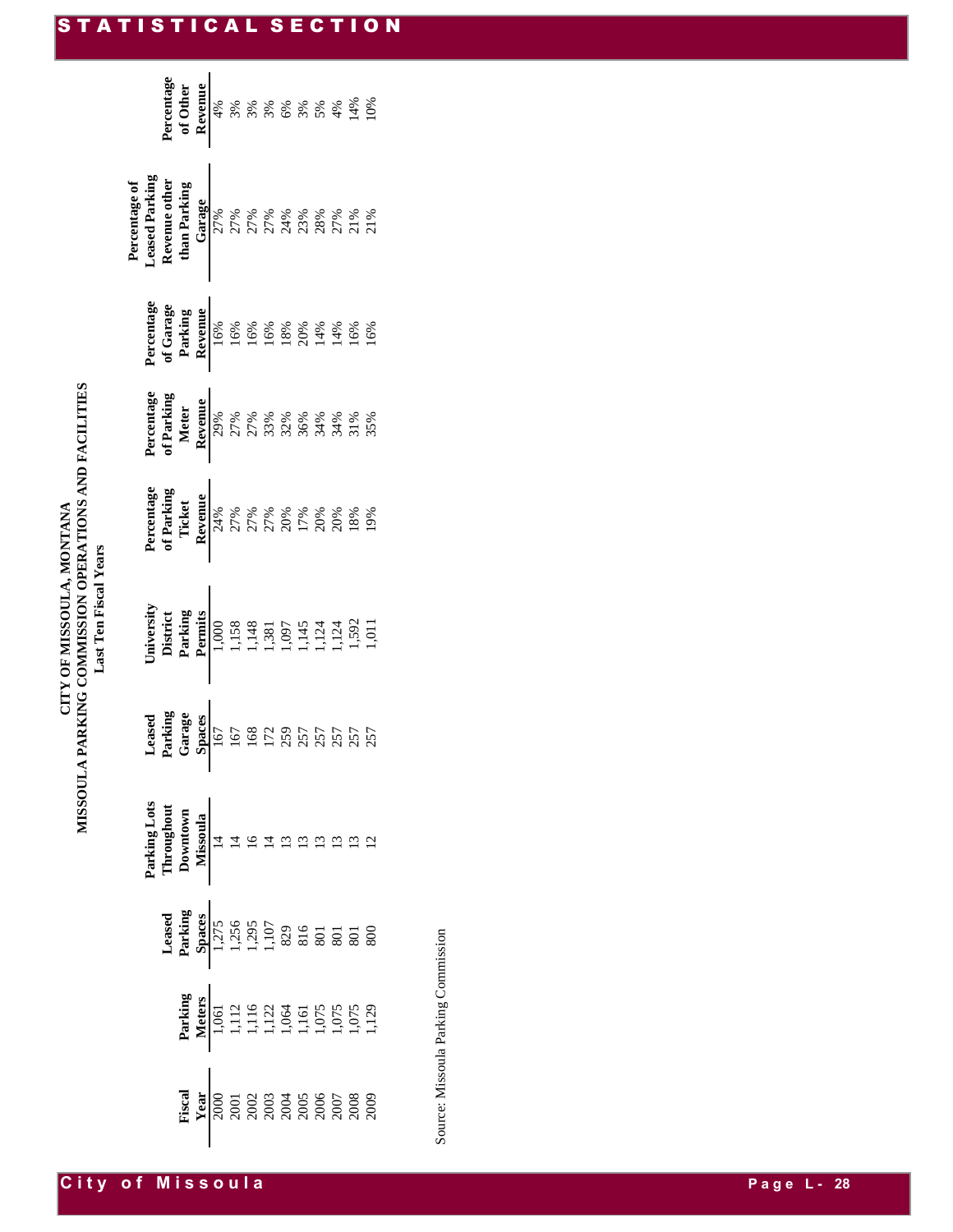#### **CITY OF MISSOULA, MONTANA COMPONENT UNIT REVENUE BOND COVERAGE PARKING COMMISSION REVENUE BONDS**

|               |                  |                          |                  | <b>NET</b>       |                  |                 |                |                 |
|---------------|------------------|--------------------------|------------------|------------------|------------------|-----------------|----------------|-----------------|
|               |                  |                          | <b>OPERATING</b> | <b>AVAILABLE</b> |                  |                 | <b>TOTAL</b>   |                 |
| <b>FISCAL</b> | <b>OPERATING</b> | <b>SID 470</b>           | <b>EXPENSES</b>  | <b>FOR DEBT</b>  | <b>PRINCIPAL</b> | <b>INTEREST</b> | <b>DEBT</b>    | <b>COVERAGE</b> |
| <b>YEAR</b>   | <b>REVENUES</b>  | <b>REVENUES</b>          | (A)              | <b>SERVICE</b>   | PAID             | PAID            | <b>SERVICE</b> | (B)             |
|               |                  |                          |                  |                  |                  |                 |                |                 |
|               |                  |                          |                  |                  |                  |                 |                |                 |
| 1996          | 733,011          | 97,706                   | 536,052          | 294,665          | 115,000          | 43,950          | 158,950        | 1.85            |
| 1997          | 718.140          | 91,638                   | 576.418          | 233,360          | 120,000          | 38,512          | 158,512        | 1.47            |
| 1998          | 769,969          | 86,322                   | 600,557          | 255,734          | 130,000          | 32,413          | 162,413        | 1.57            |
| 1999          | 821,000          | 62,776                   | 595,263          | 288,513          | 135,000          | 39,000          | 174,000        | 1.66            |
| 2000          | 998,245          | 63,164                   | 596,400          | 465,009          | 140,000          | 30,982          | 170,982        | 2.72            |
| 2001          | 1,116,247        | 91,465                   | 651,889          | 555,823          | 250,000          | 54,366          | 304,366        | 1.83            |
| 2002          | 1,284,171        | 67,849                   | 686,730          | 665,290          | 80,000           | 82,405          | 162,405        | 4.10            |
| 2003          | 1,351,253        | 58,982                   | 916,166          | 494,069          | 85,000           | 78.754          | 163,754        | 3.02            |
| 2004          | 1,407,378        | 2,838                    | 964,510          | 445,706          | 85,000           | 74,950          | 159,950        | 2.79            |
| 2005          | 1,369,511        | 1,450                    | 864,335          | 506,626          | 90,000           | 70,990          | 160,990        | 3.15            |
| 2006          | 1,474,651        | ٠                        | 921,281          | 553,370          | 95,000           | 66,230          | 161,230        | 3.43            |
| 2007          | 1,391,368        | $\overline{\phantom{a}}$ | 867,403          | 523,965          | 100,000          | 63,237          | 163,237        | 3.21            |
| 2008          | 1,595,982        | $\overline{\phantom{a}}$ | 961,782          | 634,200          | 105,000          | 58,345          | 163,345        | 3.88            |
| 2009          | 1,600,513        | $\overline{\phantom{a}}$ | 956,477          | 644,036          | 110,000          | 53,162          | 163,162        | 3.95            |

(A) Does not include depreciation or bond interest.

(B) Net available divided by debt service.

Source: City of Missoula Annual Reports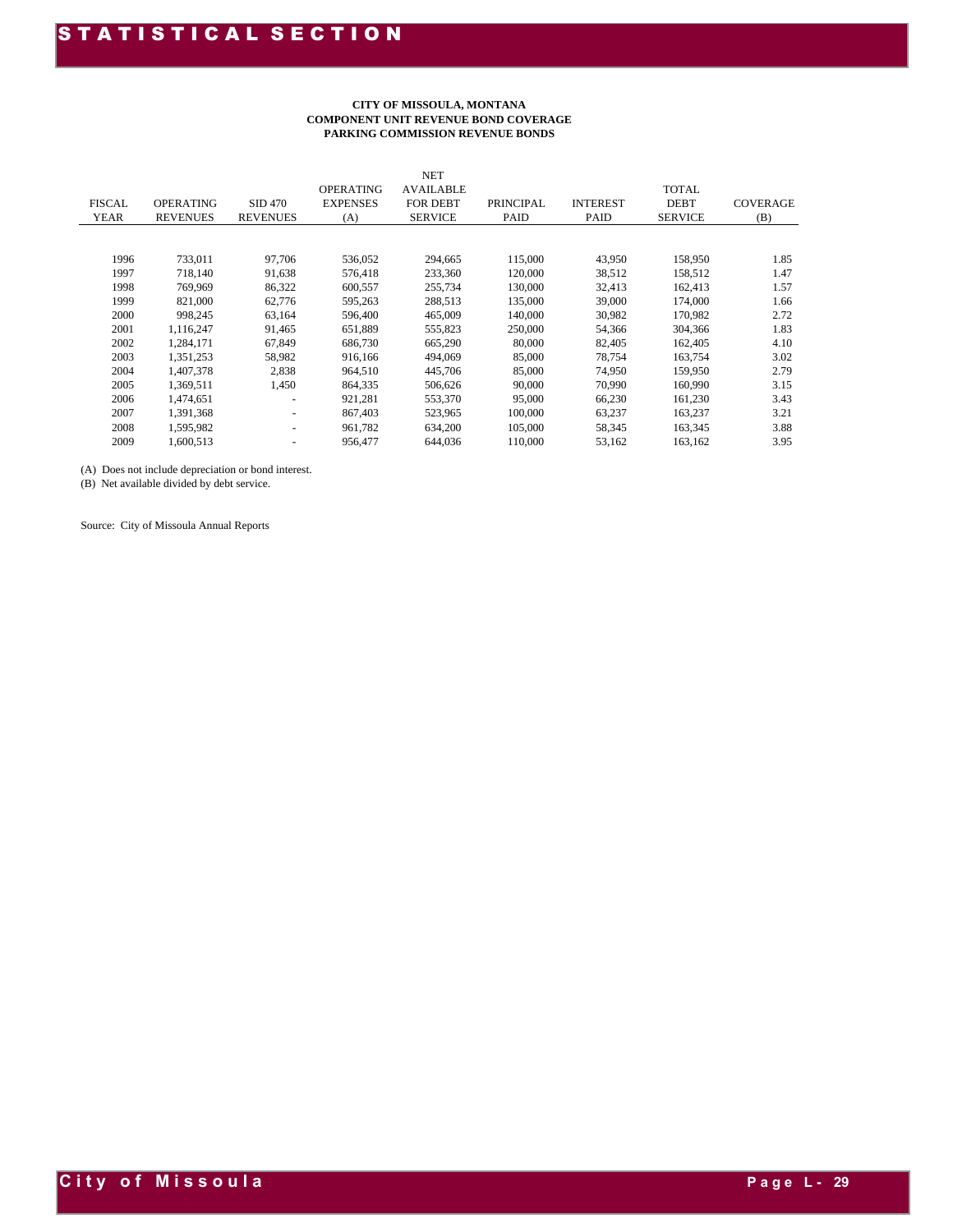#### **CITY OF MISSOULA, MONTANA COMPONENT UNIT MISSOULA REDEVELOPMENT AGENCY HISTORICAL VALUE OF TAX INCREMENT DISTRICTS For the Last Ten Fiscal Years**

|               | <b>Urban Renewal District II</b> |                          |                      |  |  |  |  |  |  |  |
|---------------|----------------------------------|--------------------------|----------------------|--|--|--|--|--|--|--|
|               | <b>Real Property &amp;</b>       | <b>Personal Property</b> |                      |  |  |  |  |  |  |  |
| <b>Fiscal</b> | <b>Personal Attached</b>         | (Unattached)             | <b>Total</b>         |  |  |  |  |  |  |  |
| Year          | <b>Taxable Value</b>             | <b>Taxable Value</b>     | <b>Taxable Value</b> |  |  |  |  |  |  |  |
| 2000          | 1,987,052                        | 203,295                  | 2,190,347            |  |  |  |  |  |  |  |
| 2001          | 1,950,339                        | 78,955                   | 2,029,294            |  |  |  |  |  |  |  |
| 2002          | 2,077,215                        | 100,216                  | 2,177,431            |  |  |  |  |  |  |  |
| 2003          | 2,197,855                        | 93.163                   | 2,291,018            |  |  |  |  |  |  |  |
| 2004          | 2,243,639                        | 128,090                  | 2,371,729            |  |  |  |  |  |  |  |
| 2005          | 2.377.104                        | 190,777                  | 2,567,881            |  |  |  |  |  |  |  |
| 2006          | 2.444.439                        | 197,268                  | 2,641,707            |  |  |  |  |  |  |  |
| 2007          | 2,660,473                        | 311,261                  | 2,971,734            |  |  |  |  |  |  |  |
| 2008          | 2,718,817                        | 342,487                  | 3,061,304            |  |  |  |  |  |  |  |
| 2009          | 3,162,083                        | 358,422                  | 3,520,505            |  |  |  |  |  |  |  |

#### **Urban Renewal District III**

|          |                                                        | HISTORICAL VALUE OF TAX INCREMENT DISTRICTS<br>For the Last Ten Fiscal Years | COMPONENT UNIT MISSOULA REDEVELOPMENT AGENCY |
|----------|--------------------------------------------------------|------------------------------------------------------------------------------|----------------------------------------------|
| Fiscal   | <b>Real Property &amp;</b><br><b>Personal Attached</b> | <b>Urban Renewal District II</b><br><b>Personal Property</b><br>(Unattached) | <b>Total</b>                                 |
| Year     | <b>Taxable Value</b>                                   | <b>Taxable Value</b>                                                         | <b>Taxable Value</b>                         |
| 2000     | 1,987,052                                              | 203,295                                                                      | 2,190,347                                    |
| 2001     | 1,950,339                                              | 78,955                                                                       | 2,029,294                                    |
| 2002     | 2,077,215                                              | 100,216                                                                      | 2,177,431                                    |
| 2003     | 2,197,855                                              | 93,163                                                                       | 2,291,018                                    |
| 2004     | 2,243,639                                              | 128,090                                                                      | 2,371,729                                    |
| 2005     | 2,377,104                                              | 190,777                                                                      | 2,567,881                                    |
| 2006     | 2,444,439                                              | 197,268                                                                      | 2,641,707                                    |
| 2007     | 2,660,473                                              | 311,261                                                                      | 2,971,734                                    |
| 2008     | 2,718,817                                              | 342,487                                                                      | 3,061,304                                    |
| 2009     | 3,162,083                                              | 358,422                                                                      | 3,520,505                                    |
|          |                                                        | <b>Urban Renewal District III</b>                                            |                                              |
|          | <b>Real Property &amp;</b>                             | <b>Personal Property</b>                                                     |                                              |
| Fiscal   | <b>Personal Attached</b>                               | (Unattached)                                                                 | <b>Total</b>                                 |
| Year     | <b>Taxable Value</b>                                   | <b>Taxable Value</b>                                                         | <b>Taxable Value</b>                         |
| $2002 *$ | \$<br>6,701,861                                        | \$<br>437,851                                                                | \$<br>7,139,712                              |
| 2003     | 6,665,087                                              | 466,103                                                                      | 7,131,190                                    |
| 2004     | 6,739,549                                              | 469,329                                                                      | 7,208,878                                    |
| 2005     | 6,809,431                                              | 621,899                                                                      | 7,431,330                                    |
| 2006     | 6,991,926                                              | 677,495                                                                      | 7,669,421                                    |
| 2007     | 7,111,962                                              | 586,632                                                                      | 7,698,594                                    |
| 2008     | 7,306,424                                              | 406,379                                                                      | 7,712,803                                    |
| 2009     | 8,468,861                                              | 468,589                                                                      | 8,937,450                                    |
|          |                                                        | <b>Front Street URD</b>                                                      |                                              |
|          | <b>Real Property &amp;</b>                             | <b>Personal Property</b>                                                     |                                              |
| Fiscal   | <b>Personal Attached</b>                               | (Unattached)                                                                 | <b>Total</b>                                 |
| Year     | <b>Taxable Value</b>                                   | <b>Taxable Value</b>                                                         | <b>Taxable Value</b>                         |
|          | 2009 **                                                | $\boldsymbol{\mathsf{S}}$<br>51,225                                          | \$<br>1,413,675                              |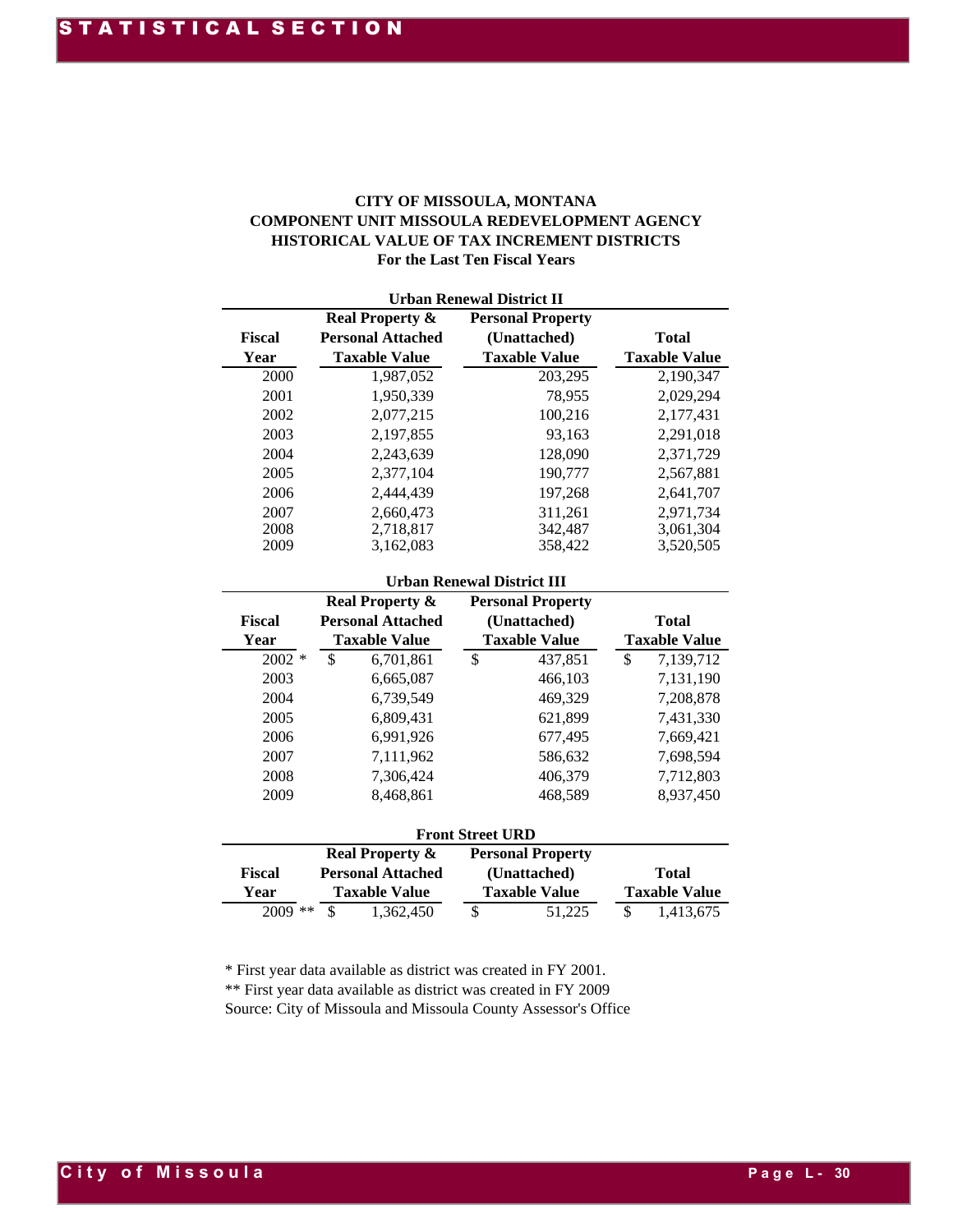#### **For the Last Ten Fiscal Years CITY OF MISSOULA, MONTANA COMPONENT UNIT MISSOULA REDEVELOPMENT AGENCY TAXABLE VALUE OF DISTRICTS COMPARED TO CITY**

|                | <b>Urban Renewal District II</b>          |                                                                                        |                                                                                              |                                                                               |  |  |  |  |  |
|----------------|-------------------------------------------|----------------------------------------------------------------------------------------|----------------------------------------------------------------------------------------------|-------------------------------------------------------------------------------|--|--|--|--|--|
| Fiscal<br>Year | <b>Total City</b><br><b>Taxable Value</b> | <b>Total Taxable</b><br><b>Value Within</b><br><b>Tax Increment</b><br><b>District</b> | <b>Incremental</b><br><b>Taxable Value</b><br><b>Within Tax</b><br><b>Increment District</b> | Tax<br><b>Increment</b><br>as Percentage<br>of City's<br><b>Taxable Value</b> |  |  |  |  |  |
| 2000           | 80,761,493                                | 2,190,347                                                                              | 330,524                                                                                      | $0.4\%$                                                                       |  |  |  |  |  |
| 2001           | 78,662,970                                | 2,029,294                                                                              | 169,471                                                                                      | 0.2%                                                                          |  |  |  |  |  |
| 2002           | 81,279,789                                | 2,177,431                                                                              | 318,674                                                                                      | 0.4%                                                                          |  |  |  |  |  |
| 2003           | 84,728,489                                | 2,291,018                                                                              | 440,310                                                                                      | 0.5%                                                                          |  |  |  |  |  |
| 2004           | 88.189.948                                | 2.371.729                                                                              | 511,906                                                                                      | $0.6\%$                                                                       |  |  |  |  |  |
| 2005           | 91,358,406                                | 2,567,881                                                                              | 708,058                                                                                      | 0.8%                                                                          |  |  |  |  |  |
| 2006           | 93,533,579                                | 2,641,707                                                                              | 781,884                                                                                      | 0.8%                                                                          |  |  |  |  |  |
| 2007           | 99,332,558                                | 2,971,734                                                                              | 1,111,911                                                                                    | 1.1%                                                                          |  |  |  |  |  |
| 2008           | 103,000,436                               | 3,061,304                                                                              | 1,201,481                                                                                    | 1.2%                                                                          |  |  |  |  |  |
| 2009           | 106.334.891                               | 3,520,504                                                                              | 1.392.741                                                                                    | 1.3%                                                                          |  |  |  |  |  |

#### **Urban Renewal District III**

| <b>Fiscal</b><br>Year | <b>Total City</b><br><b>Taxable Value</b> | <b>Total Taxable</b><br><b>Value Within</b><br><b>Tax Increment</b><br><b>District</b> | <b>Incremental</b><br><b>Taxable Value</b><br><b>Within Tax</b><br><b>Increment District</b> | Tax<br><b>Increment</b><br>as Percentage<br>of City's<br><b>Taxable Value</b> |
|-----------------------|-------------------------------------------|----------------------------------------------------------------------------------------|----------------------------------------------------------------------------------------------|-------------------------------------------------------------------------------|
| $2002$ *              | \$<br>81,279,789                          | \$<br>7.139.712                                                                        | \$<br>137.634                                                                                | $0.2\%$                                                                       |
| 2003                  | 84,728,489                                | 7,131,190                                                                              | 140.662                                                                                      | 0.2%                                                                          |
| 2004                  | 88.189.948                                | 7.208.878                                                                              | 204.532                                                                                      | $0.2\%$                                                                       |
| 2005                  | 91.358.406                                | 7.431.330                                                                              | 426.984                                                                                      | 0.5%                                                                          |
| 2006                  | 93,533,579                                | 7,669,421                                                                              | 665,075                                                                                      | $0.7\%$                                                                       |
| 2007                  | 99, 332, 558                              | 7.698.594                                                                              | 694.248                                                                                      | $0.7\%$                                                                       |
| 2008                  | 103,000,436                               | 7,712,803                                                                              | 708,457                                                                                      | $0.7\%$                                                                       |
| 2009                  | 106.334.891                               | 8.937.450                                                                              | 1.933.104                                                                                    | 1.8%                                                                          |

#### **Front Street URD**

|               |                      |   |                      |  |                           | Tax                  |  |
|---------------|----------------------|---|----------------------|--|---------------------------|----------------------|--|
|               |                      |   | <b>Total Taxable</b> |  | <b>Incremental</b>        | Increment            |  |
|               |                      |   | <b>Value Within</b>  |  | <b>Taxable Value</b>      | as Percentage        |  |
| <b>Fiscal</b> | <b>Total City</b>    |   | <b>Tax Increment</b> |  | <b>Within Tax</b>         | of City's            |  |
| Year          | <b>Taxable Value</b> |   | <b>District</b>      |  | <b>Increment District</b> | <b>Taxable Value</b> |  |
| 2009**        | 106,334,891          | S | 1,413,675            |  | 640                       | $0.0\%$              |  |

\* First year data available as district was created in FY 2001.

\*\* First year data availabe as district was created in FY 2009

Source: City of Missoula and Missoula County Assessor's Office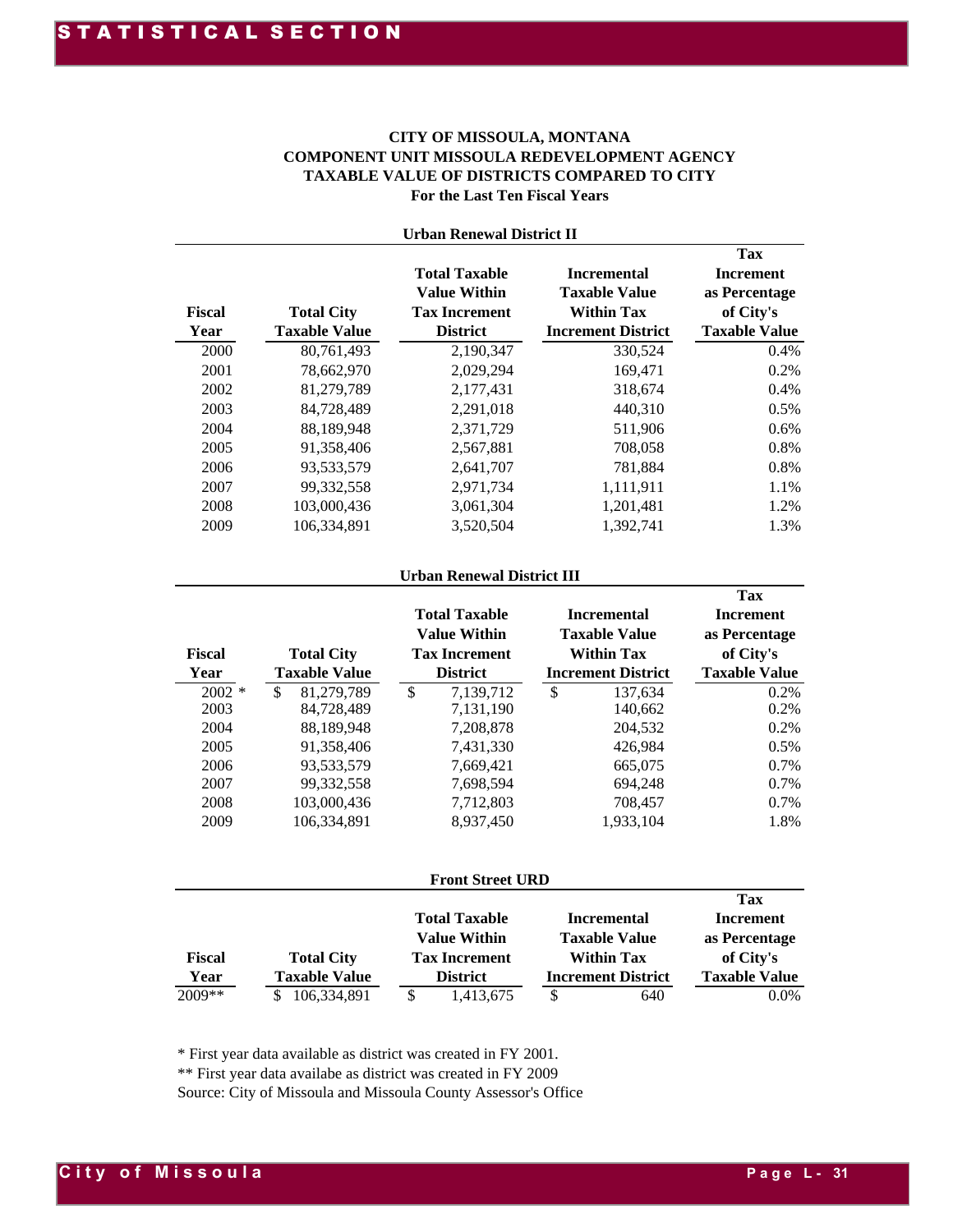## COMPONENT UNIT MISSOULA REDEVELOPMENT AGENCY **COMPONENT UNIT MISSOULA REDEVELOPMENT AGENCY** TRENDS IN PROPERTY VALUATION IN CITY **TRENDS IN PROPERTY VALUATION IN CITY** CITY OF MISSOULA, MONTANA **CITY OF MISSOULA, MONTANA** For the Last Ten Fiscal Years **For the Last Ten Fiscal Years**

| <b>Net</b> | Taxable Value | $\frac{1}{2}$ (excluding     |                   | 77,297,885                              | 76,698,959 | 78,961,906<br>82,076,104 |         | 84,586,453 | 87,513,540<br>93,533,579                                                                                                                                                                                                                                                                                                                                                                                                                                            |         | 99,332,558     | 01,090,498     | 03,008,406                                                                                                                                                                                                    |  |
|------------|---------------|------------------------------|-------------------|-----------------------------------------|------------|--------------------------|---------|------------|---------------------------------------------------------------------------------------------------------------------------------------------------------------------------------------------------------------------------------------------------------------------------------------------------------------------------------------------------------------------------------------------------------------------------------------------------------------------|---------|----------------|----------------|---------------------------------------------------------------------------------------------------------------------------------------------------------------------------------------------------------------|--|
|            |               | Incremental<br>Taxable Value | of District III   |                                         |            | 137,634                  | 140,662 | 204,532    | 426,984                                                                                                                                                                                                                                                                                                                                                                                                                                                             | 665,075 | 694,248        | 708,457        | ,933,104                                                                                                                                                                                                      |  |
|            | Incremental   | Taxable Value                | of District $\Pi$ | 330,524                                 | 169,471    |                          |         |            | 318,674<br>440,310<br>511,906<br>708,058<br>781,884                                                                                                                                                                                                                                                                                                                                                                                                                 |         | ,111,911       | .201,48        | ,392,74                                                                                                                                                                                                       |  |
|            | Incremental   | Taxable Value                |                   | of District I<br>3,133,084<br>1,794,540 |            |                          |         |            | 1,861,575<br>2,071,413<br>2,887,057<br>2,709,824<br>0,709,824                                                                                                                                                                                                                                                                                                                                                                                                       |         | not applicable | not applicable | not applicable                                                                                                                                                                                                |  |
|            |               |                              |                   |                                         |            |                          |         |            | City<br>Taxable<br>Value<br>Value<br>Value<br>18,567,570<br>18,562,970<br>78,662,970<br>18,179,789<br>84,728,489<br>84,728,489<br>89,138,406<br>91,358,406<br>94,980,538<br>101,138,717<br>101,138,717<br>100,436                                                                                                                                                                                                                                                   |         |                |                |                                                                                                                                                                                                               |  |
|            |               |                              |                   |                                         |            |                          |         |            |                                                                                                                                                                                                                                                                                                                                                                                                                                                                     |         |                |                | City<br>Appraised<br>Value<br>Value<br>1,985,298,106<br>1,985,298,106<br>2,111,624,637<br>2,403,250,454<br>2,636,857,585<br>2,805,424,077<br>2,805,424,077<br>3,195,587,513<br>3,195,587,513<br>3,195,587,513 |  |
|            |               |                              |                   |                                         |            |                          |         |            | $\frac{1}{2} \frac{1}{2} \left( \frac{1}{2} \right) \left( \frac{1}{2} \right) \left( \frac{1}{2} \right) \left( \frac{1}{2} \right) \left( \frac{1}{2} \right) \left( \frac{1}{2} \right) \left( \frac{1}{2} \right) \left( \frac{1}{2} \right) \left( \frac{1}{2} \right) \left( \frac{1}{2} \right) \left( \frac{1}{2} \right) \left( \frac{1}{2} \right) \left( \frac{1}{2} \right) \left( \frac{1}{2} \right) \left( \frac{1}{2} \right) \left( \frac{1}{2} \$ |         |                |                |                                                                                                                                                                                                               |  |

Source: City of Missoula and Missoula County Assessor's Office Source: City of Missoula and Missoula County Assessor's Office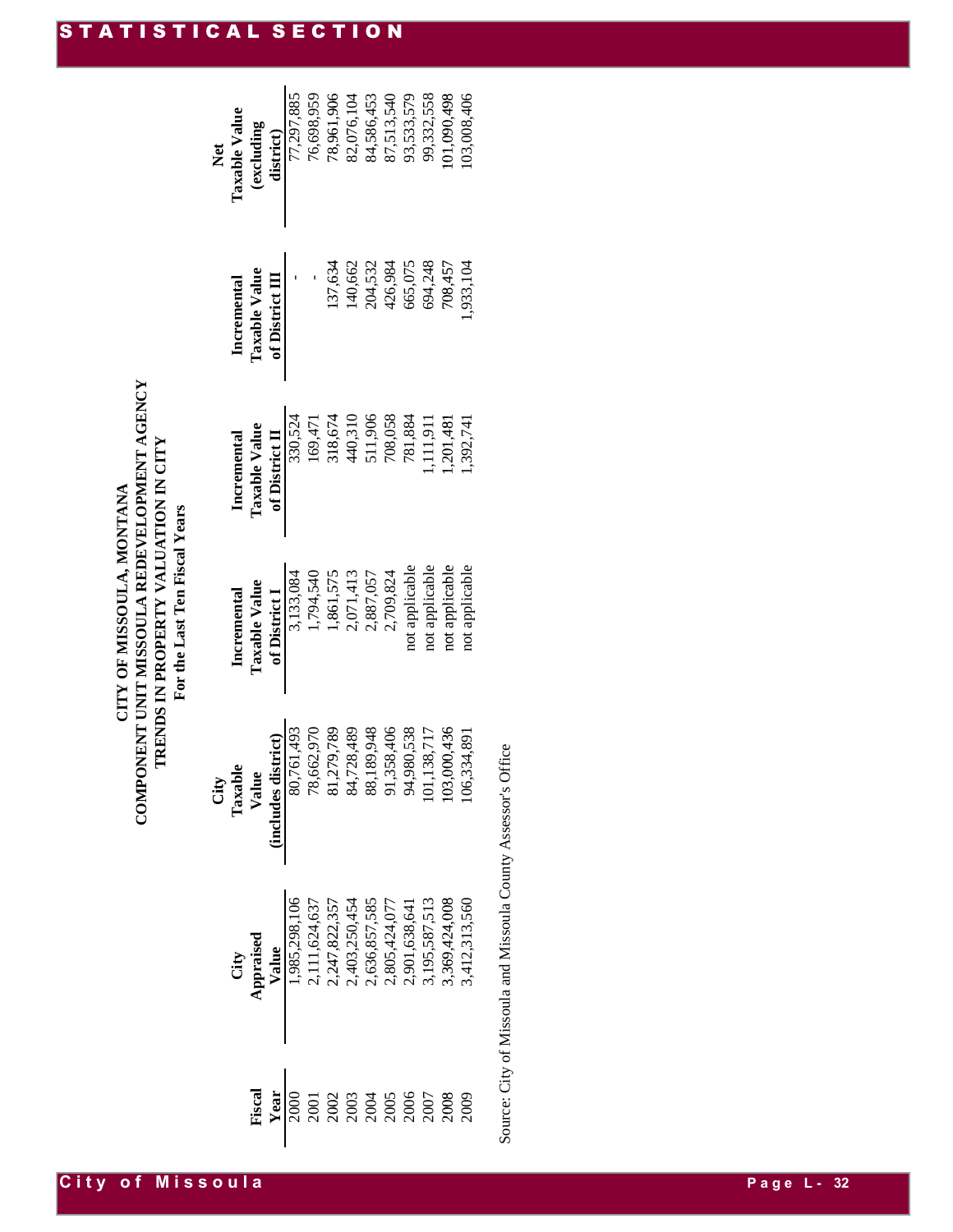#### **CITY OF MISSOULA SCHEDULE OF FTE TRENDS FY 2005 - 2010**

\_\_\_\_\_\_\_\_\_\_\_\_\_\_\_\_\_\_\_\_\_\_\_\_\_\_\_\_\_\_\_\_\_\_\_\_\_\_\_\_\_\_\_\_\_\_\_\_\_\_\_\_\_\_\_\_\_\_\_\_\_\_\_\_

#### *5 Year Analysis of Budgeted FTE & Salary for the City of Missoula*

|                                   | 2005   | 2006   | 2007   | 2008   | 2009     | 2010     |
|-----------------------------------|--------|--------|--------|--------|----------|----------|
|                                   | #FTE   | #FTE   | #FTE   | #FTE   | # FTE    | #FTE     |
| <b>City Departments</b>           |        |        |        |        |          |          |
| <b>City Council</b>               | 12.00  | 12.00  | 12.00  | 12.00  | 12.00    | 12.00    |
| Mayor's Office                    | 4.00   | 4.00   | 5.00   | 5.00   | 5.00     | 5.00     |
| <b>Human Resources</b>            | 3.90   | 4.15   | 4.15   | 4.15   | 4.15     | 4.00     |
| Communications                    | 1.00   | 1.00   | 0.00   | 0.00   | 0.00     | 0.00     |
| City Clerk                        | 3.50   | 4.00   | 4.50   | 4.50   | 4.50     | 4.50     |
| <b>Information Systems</b>        | 5.00   | 5.50   | 6.00   | 6.00   | 6.00     | 6.00     |
| <b>Municipal Court</b>            | 10.50  | 10.50  | 12.50  | 14.25  | 14.25    | 13.75    |
| Finance/Treasurer                 | 12.75  | 12.75  | 16.00  | 16.00  | 16.00    | 15.00    |
| City Attorney                     | 9.90   | 12.40  | 14.40  | 14.40  | 14.90    | 13.25    |
| <b>Public Works</b>               | 28.12  | 28.62  | 28.82  | 29.82  | 30.12    | 29.87    |
| <b>Street Division</b>            | 28.54  | 28.54  | 28.54  | 28.54  | 28.54    | 28.54    |
| Vehicle Maintenance               | 10.50  | 11.00  | 11.00  | 11.00  | 11.00    | 11.00    |
| <b>Police Department</b>          | 116.00 | 119.00 | 125.50 | 125.50 | 125.50   | 121.50   |
| <b>Fire Department</b>            | 78.00  | 78.00  | 85.00  | 91.00  | 95.00    | 95.00    |
| City Cemetery                     | 8.50   | 8.50   | 8.50   | 8.92   | 8.92     | 8.92     |
| Parks and Recreation              | 52.94  | 54.02  | 55.70  | 55.24  | 56.27    | 55.24    |
| <b>Total General</b>              | 385.15 | 393.98 | 417.61 | 426.32 | 432.15   | 423.57   |
| <b>General Fund % Increase</b>    | 4.37%  | 2.29%  | 6.00%  | 2.09%  | 1.37%    | $-1.99%$ |
| <b>Enterprise Funds</b>           |        |        |        |        |          |          |
| Aquatics                          |        | 4.75   | 26.36  | 30.81  | 26.73    | 30.81    |
| <b>MRA</b>                        | 6.14   | 6.00   | 6.00   | 6.00   | 6.00     | 6.00     |
| <b>Building Division</b>          | 13.86  | 14.34  | 15.00  | 13.34  | 13.00    | 9.00     |
| Wastewater                        | 22.20  | 22.20  | 22.20  | 22.20  | 22.20    | 22.20    |
| Parking Commission                | 11.00  | 11.00  | 11.00  | 11.00  | 11.00    | 11.00    |
| <b>Total Enterprise</b>           | 53.20  | 58.29  | 80.56  | 83.35  | 78.93    | 79.01    |
| Non-General Fund % Increase       | 4.64%  | 9.57%  | 38.21% | 3.46%  | $-5.30%$ | 0.10%    |
| <b>Total for City Departments</b> | 438.35 | 452.27 | 498.17 | 509.67 | 511.08   | 502.58   |